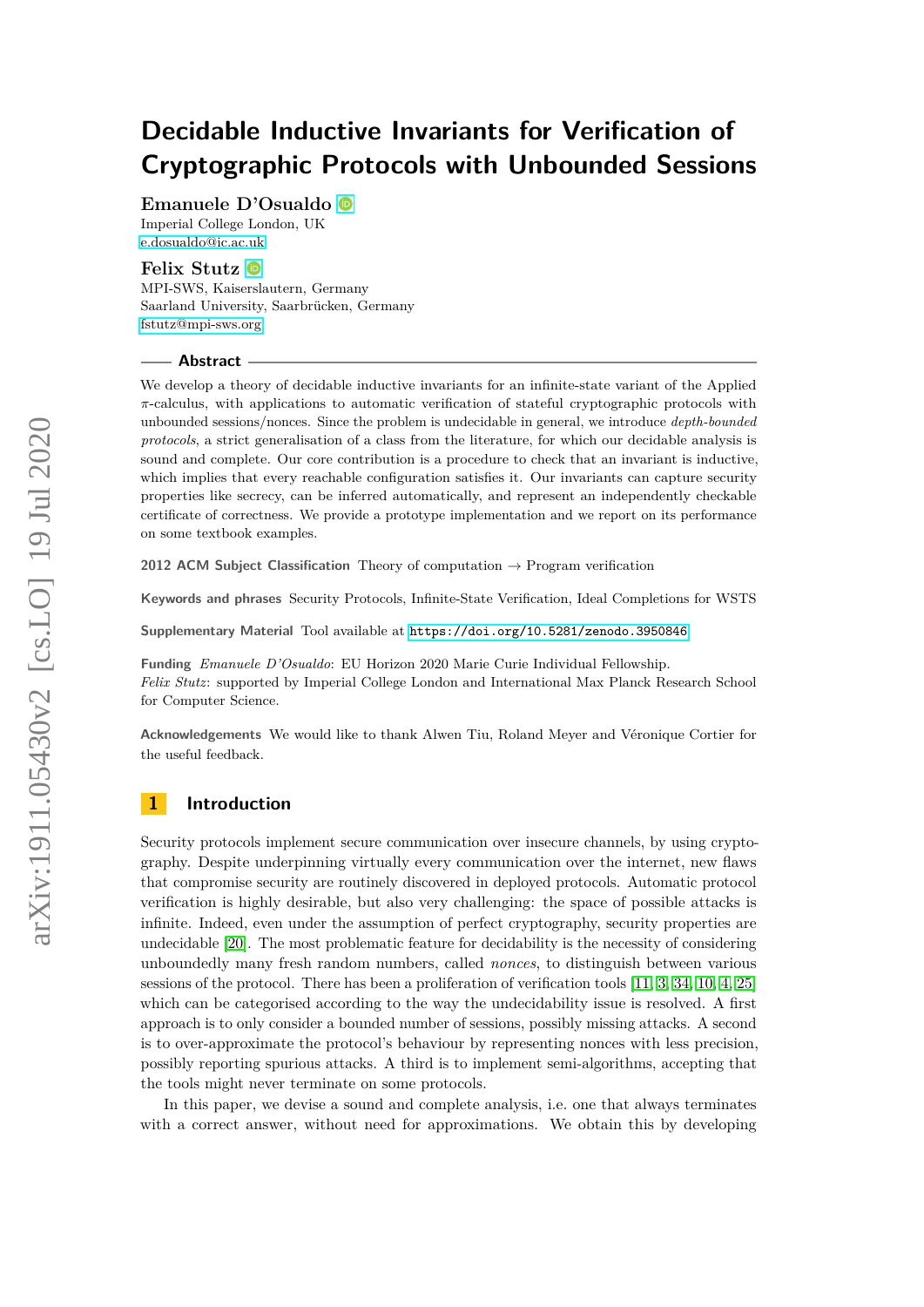decision procedures for proving invariants of a rich sub-class of protocols with unbounded sessions/nonces. An invariant is any property that holds for every reachable configuration. We introduce *depth-bounded protocols*, a strict generalisation of the class of [\[18\]](#page-16-4), and prove that a class of invariants, called downward-closed, can be effectively represented using expressions that we call *limits*. Our core technical results are a decision procedure for limit inclusion and an algorithm called  $\widehat{post}$  that computes, from a limit  $L$ , a finite union of limits that represent the (infinite) set of configurations reached in one step from *L*. By using these two components, we obtain an algorithm to check if a limit is inductive, i.e.  $\widehat{\text{post}}(L) \subseteq L$ . An inductive limit that contains the initial configuration is guaranteed to be an invariant for the protocol. We show how to use this to prove a number of properties including depth-boundedness itself (a semantic property), secrecy, and control-state reachability.

We define depth-bounded protocols as a subclass of a variant of the Applied *π*-calculus [\[30\]](#page-17-3), with support for user-defined cryptographic primitives, secure and public channels, stateful principals, a Dolev-Yao-style intruder [\[17\]](#page-16-5) supporting modelling of dishonest participants and leaks of old keys. In particular, our results apply to any set of cryptographic primitives that satisfy some simple axioms; examples include (a)symmetric encryption, blind signatures, hashes, XOR. To gain intuition about depth-boundedness, consider the set of messages  $\Gamma_n = \{e(k_1)_{k_2}, e(k_2)_{k_3}, \ldots e(k_{n-1})_{k_n}\}\$  which "chains" key  $k_1$  to  $k_2$ ,  $k_2$  to  $k_3$  and so on, obtaining an encryption chain of length *n*. A depth-bounded protocol cannot produce, or be tricked to produce, such chains of unbounded length. Note that, when computing depth, we only consider chains that are essential: the set  $\Gamma_n \cup \{k_n\}$  for example has depth 1 (for any *n*) because it is equivalent to the set  $\{k_1, \ldots, k_n\}$ . When there is a bound *d* on the depth of reachable configurations, we say that the protocol is depth-bounded. We built a proof-of-concept prototype tool to evaluate the approach, showing that many textbook protocols fall into the depth-bounded class.

More precisely, bounding depth alone is not enough to obtain decidability [\[18\]](#page-16-4): one needs to bound the size of messages too. For type-compliant protocols [\[2,](#page-16-6) [13\]](#page-16-7) message size can be bounded without excluding any security violation. More generally, for typical protocols (including all our benchmarks), our inductive invariants can be computed on the size-bounded model, and then generalised to invariants for the unrestricted version of the protocol.

Our approach has a number of notable properties. First, once a suitable inductive invariant has been found, it can be provided as a certificate of correctness that can be independently checked. Second, the search of a suitable invariant can be performed both automatically (with a trade-off between precision and performance) or interactively. Third, supporting unbounded nonces makes it possible to reason about properties like susceptibility to known-plaintext attacks (Section [3.1\)](#page-8-0). Finally, even coarse invariants inferred with our method can be used to prune the search space of other model checking procedures.

**Related work** The pure *π*-calculus version of depth-boundedness was originally proposed in [\[26\]](#page-17-4) and developed in [\[23,](#page-17-5) [35,](#page-17-6) [36\]](#page-17-7). Our work builds directly on [\[18\]](#page-16-4), which introduced depth-boundedness for the special case of secrecy of protocols using symmetric encryption. We generalise to a strictly more expressive class of primitives and properties, a result that requires much more sophisticated techniques and yields more powerful algorithms.

Our theory of invariants is framed in terms of ideal completions [\[21\]](#page-17-8), which, to the best of our knowledge, has not been instantiated to cryptographic protocols before. Our decidability proofs introduce substantial new proof techniques to deal with an active intruder while being parametric on the cryptographic primitives.

Types [\[16,](#page-16-8) [14,](#page-16-9) [15\]](#page-16-10) can be used to capture and generalise common safe usages of crypto-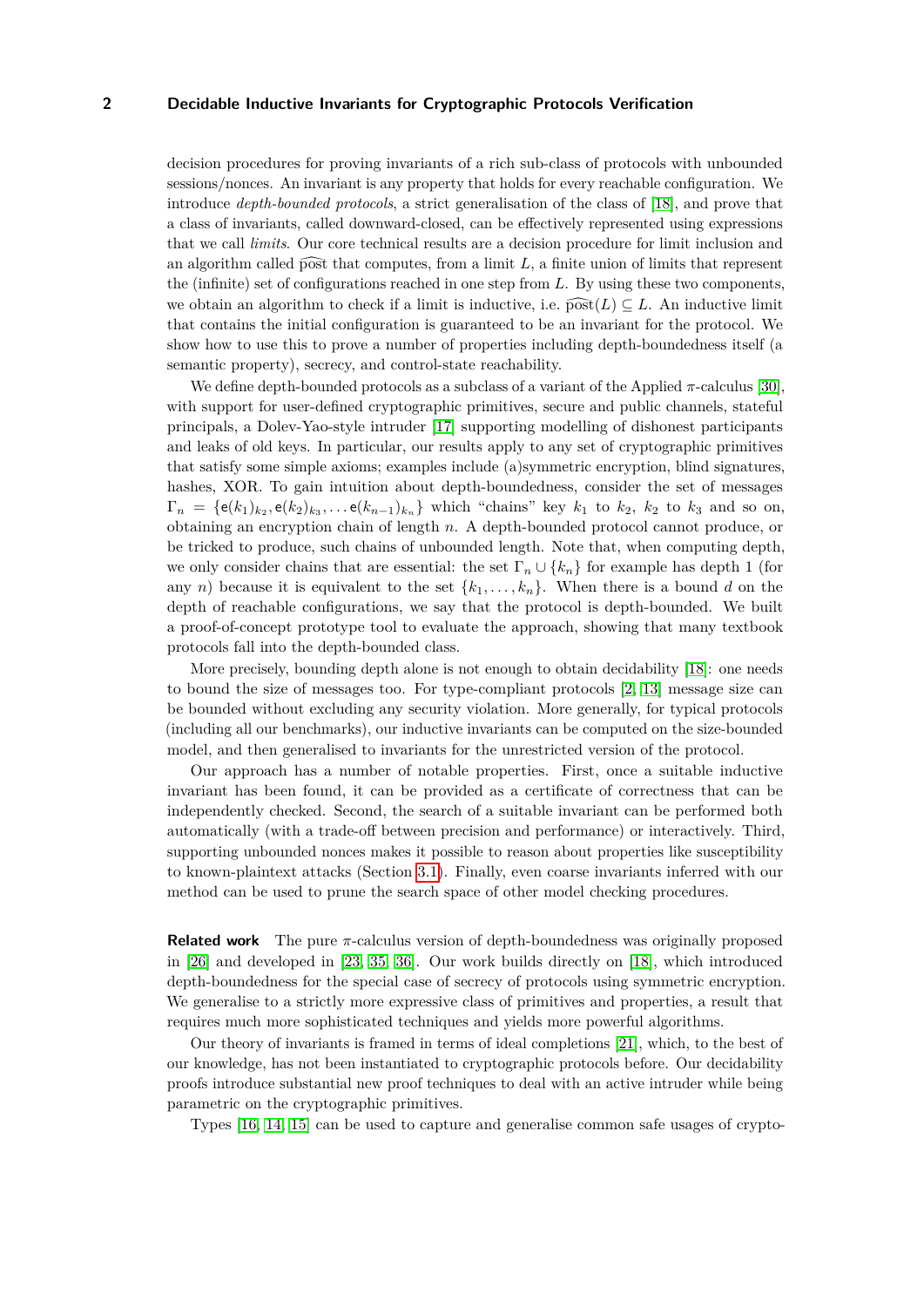graphic primitives, and reduce verification to constraints which can be solved efficiently. We speculate that our domain of limits and the associated algorithms could be used to define an expressive class of solvable constraints that could be integrated in type systems.

In [\[14,](#page-16-9) [22\]](#page-17-9) two classes of protocols with unbounded nonces are shown to enjoy decidable verification. They consider a less general calculus ((a)symmetric encryption only, with atomic keys), different properties (only secrecy [\[22\]](#page-17-9), trace equivalence [\[14\]](#page-16-9)), and restrict protocols using (similar) syntactic conditions, obtaining classes that are orthogonal to ours.

ProVerif [\[4\]](#page-16-3) and Tamarin [\[25\]](#page-17-2) are two mature tools with support for a wide range of cryptographic primitives and expressive properties, and handle unbounded sessions. Both programs employ semi-algorithms and may diverge on verification tasks. ProVerif is known to terminate on so-called *tagged protocols* [\[6\]](#page-16-11) which are incomparable to depth-bounded protocols. Tamarin offers an interactive mode when a proof cannot be carried out automatically. To the best of our knowledge, there is no characterisation for a class of protocols on which Tamarin is guaranteed to terminate.

**Outline** Section [2](#page-2-0) introduces the formal model and depth-bounded protocols. Section [3](#page-7-0) presents our main theoretical results. In Section [4](#page-14-0) we report on experiments with our tool and discuss limitations. All omitted proofs can be found in the Appendix.

# <span id="page-2-0"></span>**2 Formal Model**

We introduce a variant of the Applied *π*-calculus as our formal model of protocols. Following the Dolev-Yao intruder model, we treat cryptographic primitives algebraically. Assume an enumerable set of *names*  $a, b, \dots \in \mathcal{N}$ . A signature  $\Sigma$  of *constructors*, is a finite set of symbols f with their arity ar(f)  $\in \mathbb{N}$ . The set of messages over  $\Sigma$  is the smallest set  $\mathbb{M}^{\Sigma}$  which contains all names, and is closed under application of constructors. The domain of finite sets of messages is  $\mathbb{K}^{\Sigma} := \mathcal{C}_f(\mathbb{M}^{\Sigma})$ . We define size( $f(M_1, \ldots, M_n)$ ) := 1+max {size( $M_i$ ) | 1 ≤ *i* ≤ *n* },  $size(a) := 1$ , and names(*a*)  $:= \{a\}$ , names( $f(M_1, \ldots, M_n)$ )  $:= \bigcup_{i=1}^n \text{names}(M_i)$ . Given  $X \subseteq \mathcal{N}$  and  $s \in \mathbb{N}$ , we define  $\mathbb{M}_{s}^{\Sigma,X} := \{M \in \mathbb{M}^{\Sigma} \mid \text{names}(M) \subseteq X, \text{size}(M) \leq s\}.$  As is standard,  $\Gamma, \Gamma'$  and  $\Gamma, M$  stand for  $\Gamma \cup \Gamma'$  and  $\Gamma \cup \{M\}$  respectively.

A *substitution* is a finite partial function  $\theta \colon \mathcal{N} \to \mathbb{M}^{\Sigma}$ ; we write  $\theta = [M_1/x_1, \ldots, M_n/x_n]$ . abbreviated with  $[\vec{M}/\vec{x}]$ , for the substitution with  $\theta(x_i) = M_i$  for all  $1 \leq i \leq n$ . We write  $M\theta$ for the application of substitution *θ* to the message *M*, and extend the notation to sets of messages  $\Gamma \theta := \{ M \theta \mid M \in \Gamma \}$ . A substitution  $\theta$  is a *renaming of*  $X \subseteq \mathcal{N}$  if it is defined on *X*, injective, and with  $\theta(X) \subseteq \mathcal{N}$ .

<span id="page-2-7"></span>I **Definition 1** (Intruder model)**.** *A* derivability relation *for a signature* Σ*, is a relation*  $\vdash \subset \mathbb{K}^{\Sigma} \times \mathbb{M}^{\Sigma}$ . The pair  $\mathbb{I} = (\Sigma, \vdash)$  *is an* (effective) intruder model *if*  $\vdash$  *is a (decidable) derivability relation for*  $\Sigma$ *, and for all*  $M, N \in \mathbb{M}^{\Sigma}$ ,  $\Gamma, \Gamma' \in \mathbb{K}^{\Sigma}$ ,  $a \in \mathcal{N}$ *:* 

$$
M \vdash M
$$
\n
$$
\Gamma \subseteq \Gamma' \land \Gamma \vdash M \implies \Gamma' \vdash M
$$
\n
$$
(Mon)
$$

<span id="page-2-3"></span><span id="page-2-2"></span><span id="page-2-1"></span> $\Gamma \vdash M \land \Gamma, M \vdash N \implies \Gamma \vdash N$  (Cut)

<span id="page-2-6"></span><span id="page-2-5"></span><span id="page-2-4"></span>
$$
M_1, \ldots, M_n \vdash f(M_1, \ldots, M_n) \quad \text{for every } f \in \Sigma \text{ with } ar(f) = n \tag{Constr}
$$
\n
$$
\Gamma \theta \vdash M \theta \iff \Gamma \vdash M \quad \text{for any } \theta \text{ renaming of names}(\Gamma) \tag{Alpha}
$$
\n
$$
\Gamma, a \vdash M \land a \notin \text{names}(\Gamma, M) \implies \Gamma \vdash M \tag{Relevarcy}
$$

*The* knowledge ordering *for*  $\mathbb{I}$  *is the relation*  $\leq_{kn} \mathbb{I} \leq \mathbb{K}^{\Sigma} \times \mathbb{K}^{\Sigma}$  *such that*  $\Gamma_1 \leq_{kn} \Gamma_2$  *if and only*  $if \forall M \in \mathbb{M}^{\Sigma} \colon \Gamma_1 \vdash M \implies \Gamma_2 \vdash M.$  We write  $\Gamma_1 \sim_{\mathsf{kn}} \Gamma_2$  if  $\Gamma_1 \leq_{\mathsf{kn}} \Gamma_2$  and  $\Gamma_2 \leq_{\mathsf{kn}} \Gamma_1$ .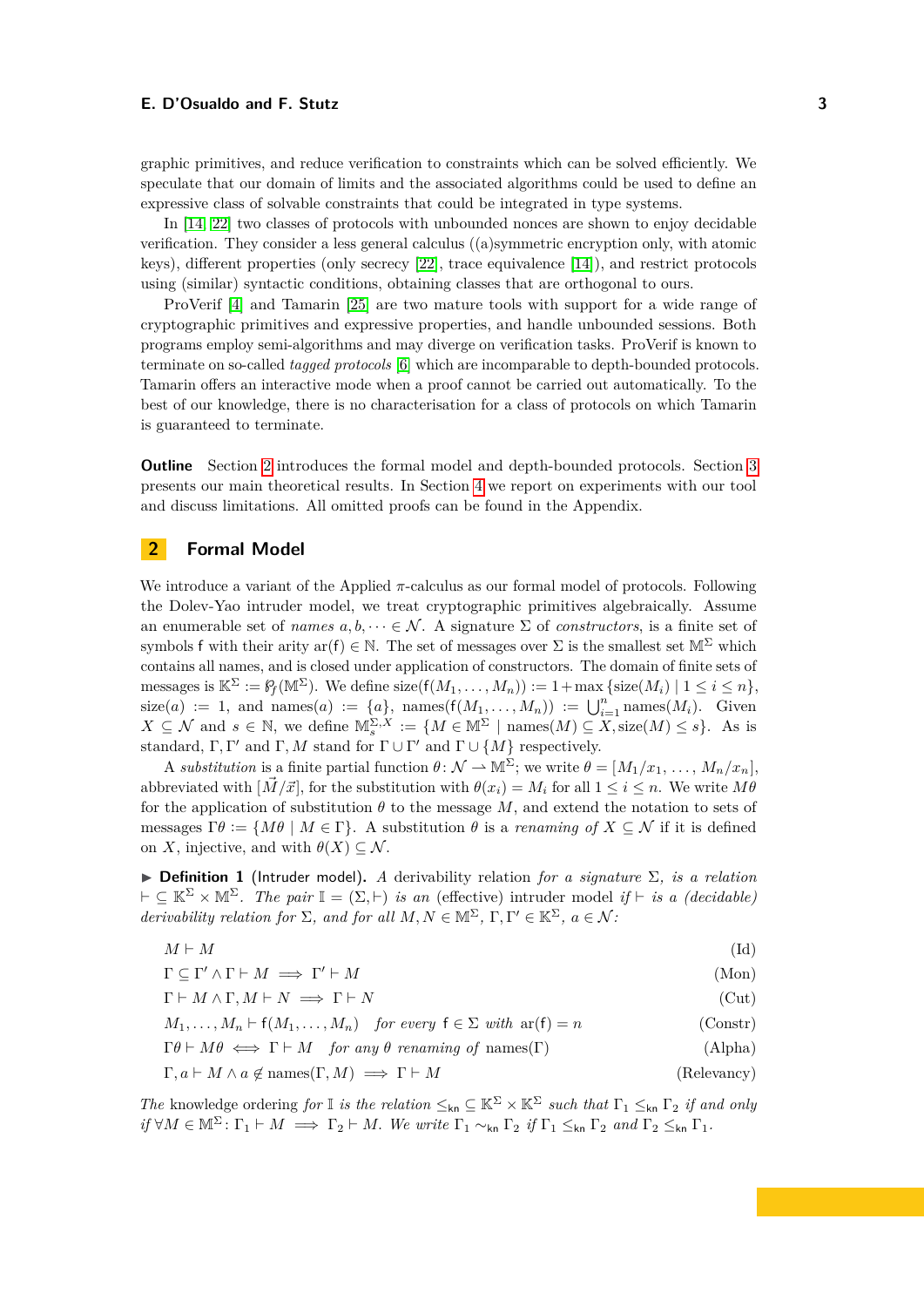<span id="page-3-8"></span><span id="page-3-7"></span><span id="page-3-6"></span><span id="page-3-5"></span><span id="page-3-4"></span><span id="page-3-3"></span><span id="page-3-2"></span><span id="page-3-0"></span>
$$
\frac{M \in \Gamma}{\Gamma \vdash M} \text{ ID } \frac{\Gamma \vdash K}{\Gamma \vdash \mathsf{p}(K)} \text{ PUB } \frac{\Gamma, (M, N), M, N \vdash M'}{\Gamma, (M, N) \vdash M'} \text{ P}_L \frac{\Gamma \vdash M \quad \Gamma \vdash N}{\Gamma \vdash (M, N)} \text{ P}_R
$$
\n
$$
\frac{\Gamma, \mathsf{e}(M)_K \vdash K \quad \Gamma, \mathsf{e}(M)_K, M, K \vdash N}{\Gamma, \mathsf{e}(M)_K \vdash N} \text{ S}_L \frac{\Gamma \vdash M \quad \Gamma \vdash K}{\Gamma \vdash \mathsf{e}(M)_K} \text{ S}_R
$$
\n
$$
\frac{\Gamma, \mathsf{a}(M)_{\mathsf{p}(K)} \vdash K \quad \Gamma, \mathsf{a}(M)_{\mathsf{p}(K)}, M, K \vdash N}{\Gamma, \mathsf{a}(M)_{\mathsf{p}(K)} \vdash N} \text{ A}_L \frac{\Gamma \vdash M \quad \Gamma \vdash N}{\Gamma \vdash \mathsf{a}(M)_N} \text{ A}_R
$$

#### **Figure 1** Deduction rules for the derivability relation of  $I_{en}$

The first three axioms deal exclusively with what it means to be a deduction relation: what is known can be derived [\(Id\)](#page-2-1); the more is known the more can be derived [\(Mon\)](#page-2-2); what can be derived is known [\(Cut\)](#page-2-3). The [\(Constr\)](#page-2-4) axiom ensures the intruder is able to construct arbitrary messages by composing known messages. The [\(Alpha\)](#page-2-5) axiom justifies *α*-renaming in our calculus. The [\(Relevancy\)](#page-2-6) axiom allows us to only consider boundedly many nonces maliciously injected by the intruder, at each step of the protocol.

In the rest of the paper, unless otherwise specified, we fix an arbitrary effective intruder model I and omit the corresponding superscripts.

<span id="page-3-9"></span>**Proposition 2.** *Given*  $\Gamma_1, \Gamma_2 \in \mathbb{K}^{\Sigma}$ ,  $\Gamma_1 \leq_{kn} \Gamma_2$  *if and only if*  $\forall M \in \Gamma_1 : \Gamma_2 \vdash M$ *. As a consequence, if*  $\vdash$  *is decidable, so is*  $\leq_{kn}$ *.* 

Our framework uses the derivability relation as a black box and does not rely on the way it is specified (e.g. with a rewriting system or a deduction system). It is possible to formalise as an effective intruder model cryptographic primitives such as XOR, hashes and blind signatures. We present here, for illustration, a model of (a)symmetric encryption, and elaborate on extensions in Appendix [H.](#page-34-0) We find it convenient to specify it with a sequent calculus in the style of [\[33\]](#page-17-10). This is an alternative to more intuitive natural-deduction-style rules, which has the key advantage of being CUT-free, while admitting CUT. This simplifies considerably the proofs of properties (e.g. Lemma [21\)](#page-11-0) of the intruder model.

► **Example 3** (Model of Encryption). Symmetric and asymmetric encryption can be modelled using the signature  $\Sigma_{en} = \{(\cdot, \cdot), e(\cdot), a(\cdot), p(\cdot)\},\$  where  $(M, N)$  pairs messages *M* and *N*,  $e(M)_N$  represents the message M encrypted with symmetric key N,  $a(M)_N$  represents the message *M* encrypted with asymmetric key  $N$ , and  $p(K)$  is the public key associated with the private key *K*. The intruder model for (a)symmetric encryption is the model  $\mathbb{I}_{en} = (\Sigma_{en}, \vdash)$ where  $\vdash$  is defined by the deduction rules in Figure [1.](#page-3-0)

<span id="page-3-1"></span>**Proposition 4.** *The model*  $\Sigma_{en}$  *is an effective intruder model.* 

## **2.1 A Calculus for Cryptographic Protocols**

A common approach to model cryptographic primitives is to consider both constructors (e.g. encryption) and destructors (e.g. decryption). Here messages only contain constructors, and "destruction" is represented by pattern matching. Fix a finite signature  $Q$  of process names (ranged over by Q) each of which has a fixed arity ar( $Q$ )  $\in \mathbb{N}$ . A protocol specification consists of an initial process *P* and a finite set  $\Delta$  of (possibly recursive) definitions of the form  $Q[x_1, \ldots, x_n] := A$ , with ar $(Q) = n$ , where the syntax of *P* and *A* follows the grammar:

$$
P ::= \mathbf{0} \mid \mathbf{v}x.P \mid P \parallel P \mid \langle M \rangle \mid \mathbf{Q}[\vec{M}] \quad \text{(process)}
$$

$$
A ::= \overline{a}\langle M \rangle \mid a(\vec{x} : M).P \mid A + A \quad \text{(action)}
$$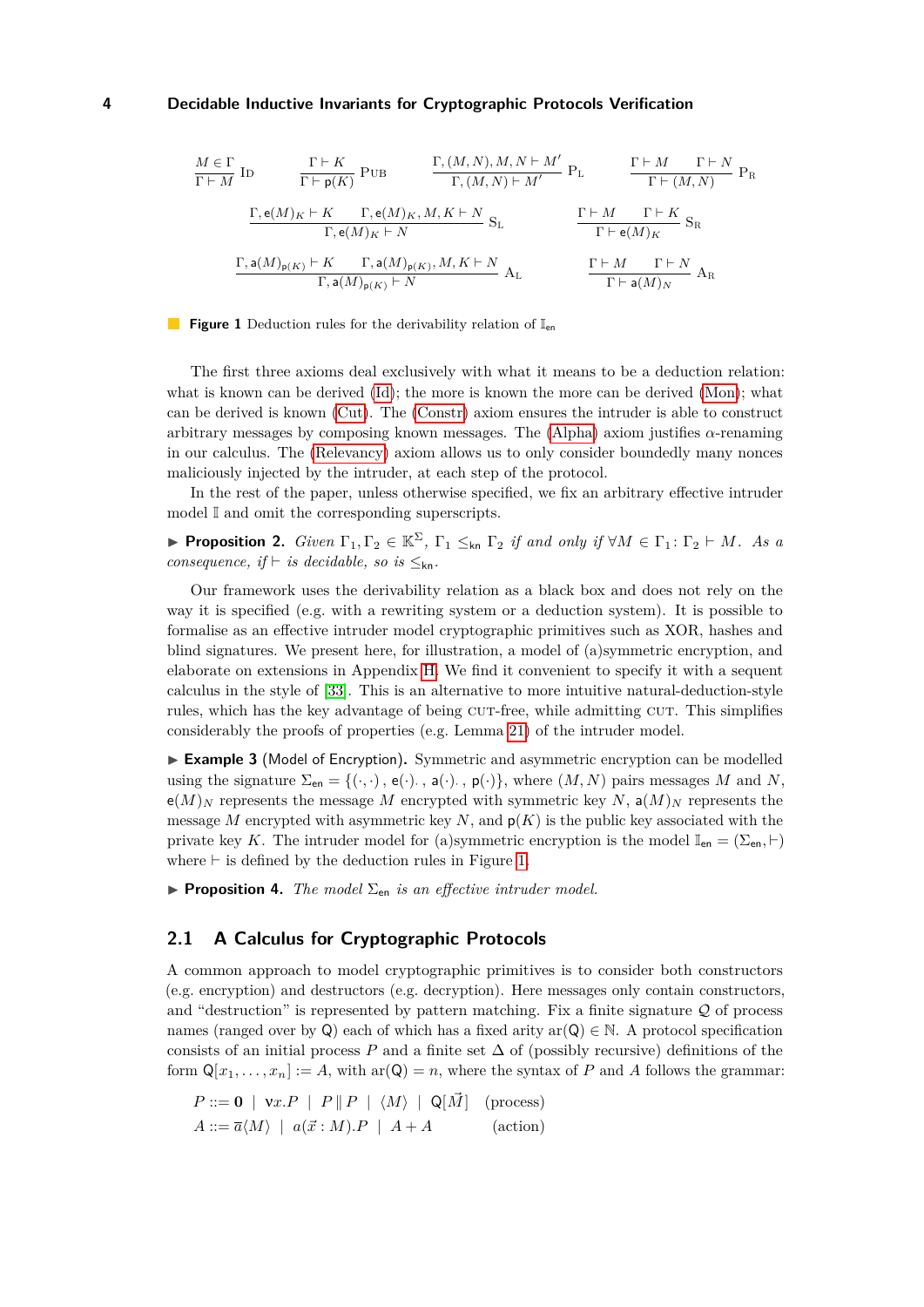<span id="page-4-2"></span><span id="page-4-1"></span>
$$
\frac{Q_1[\vec{M}_1] \triangleq \overline{c}\langle N[\vec{M}'/\vec{x}] \rangle. P_1 + A_1 \qquad Q_2[\vec{M}_2] \triangleq c(\vec{x}:N).P_2 + A_2}{\nu \vec{a}.\langle \langle \Gamma \rangle \parallel Q_1[\vec{M}_1] \parallel Q_2[\vec{M}_2] \parallel C) \rightarrow_{\Delta} \nu \vec{a}.\langle \langle \Gamma \rangle \parallel P_1 \parallel P_2[\vec{M}'/\vec{x}] \parallel C)}
$$
COMM\n
$$
\frac{P \equiv P' \rightarrow_{\Delta} Q' \equiv Q}{P \rightarrow_{\Delta} Q} \text{ STRUCT} \qquad \frac{Q[\vec{M}] \triangleq \overline{c}\langle M \rangle. P + A \qquad \Gamma \vdash c}{\nu \vec{a}.\langle \langle \Gamma \rangle \parallel Q[\vec{M}] \parallel C) \rightarrow_{\Delta} \nu \vec{a}.\langle \langle \Gamma \rangle \parallel \langle M \rangle \parallel P \parallel C)}
$$
PUBOUT\n
$$
\frac{Q[\vec{M}] \triangleq c(\vec{x}:N).P + A \qquad \Gamma, \vec{y} \vdash N[\vec{M}'/\vec{x}] \qquad \Gamma \vdash c \qquad \vec{y} \text{ fresh} \qquad \text{PUBIN}
$$
\n
$$
\frac{\nu \vec{a}.(\langle \Gamma \rangle \parallel Q[\vec{M}] \parallel C) \rightarrow_{\Delta} \nu \vec{a}. \nu \vec{y}.(\langle \Gamma \rangle \parallel \langle \vec{y} \rangle \parallel P[\vec{M}'/\vec{x}] \parallel C)}{\nu \vec{a}.(\langle \Gamma \rangle \parallel Q[\vec{M}] \parallel C) \rightarrow_{\Delta} \nu \vec{a}. \nu \vec{y}.(\langle \Gamma \rangle \parallel \langle \vec{y} \rangle \parallel P[\vec{M}'/\vec{x}] \parallel C)}
$$

**Figure 2** Operational semantics.

We use the vector notation  $\vec{x} = x_1, \ldots, x_n$  for lists of pairwise distinct names. In an action  $a(\vec{x}:M)$ *.P*, we call  $\vec{x}:M$  the *pattern*, and *P* the *continuation*; processes  $\mathbb{Q}[\vec{M}]$  are called *process calls.* If  $\Gamma = \{M_1, \ldots, M_k\}$  is a finite set of messages, then  $\langle \Gamma \rangle := \langle M_1 \rangle \parallel \ldots \parallel \langle M_k \rangle$ . We define  $P^0 := \mathbf{0}$  and  $P^{n+1} := P \parallel P^n$ . For brevity, we assume the special name in is known to the intruder. The internal action  $\tau$ , is an abbreviation for  $\textbf{in}(x:x)$ , for a fresh *x*. Processes of the form  $\langle M \rangle$  or  $\mathbb{Q}[{\vec{a}}]$  are called *sequential*. The names  ${\vec{x}}$  are bound in both  $v{\vec{x}}.P$ and  $c(\vec{x}: M)$ . We denote the set of free names of a term P with  $\text{fn}(P)$  and the set of bound names with bn(*P*). As is standard, we require, wlog, that  $\text{fn}(P) \cap \text{bn}(P) = \emptyset$ . When nesting restrictions  $v\vec{x}.v\vec{y}.P$ , we implicitly assume wlog that  $\vec{x}$  and  $\vec{y}$  are disjoint. We assume there is at most one definition for each  $Q \in \mathcal{Q}$ , and that for each definition  $Q[x_1, \ldots, x_n] := A$ ,  $fn(A) \subseteq \{x_1, \ldots, x_n\}$ . The set  $\mathbb P$  consists of all processes over an underlying signature  $\mathcal Q$ .

**Structural congruence** We write  $\stackrel{a}{=}$  for standard *α*-equivalence. Structural congruence,  $\equiv$ , is the smallest congruence relation that includes  $\stackrel{\sim}{=}$ , and is associative and commutative with respect to  $\parallel$  and + with **0** as the neutral element, and satisfies the standard laws:  $v a.$ **0**  $\equiv$  **0**,  $\mathbf{v}a.\mathbf{v}b.P \equiv \mathbf{v}b.\mathbf{v}a.P$ , and  $P \parallel \mathbf{v}a.Q \equiv \mathbf{v}a.(P \parallel Q)$  if  $a \notin \operatorname{fn}(P)$ . Every process P is congruent to a process in *standard form*:

<span id="page-4-0"></span>
$$
\mathbf{v}\vec{x}.(\langle M_1 \rangle \parallel \cdots \parallel \langle M_m \rangle \parallel \mathsf{Q}_1[\vec{N}_1] \parallel \cdots \parallel \mathsf{Q}_k[\vec{N}_k])
$$
 (SF)

where every name in  $\vec{x}$  occurs free in some subterm. We write  $\text{sf}(P)$  for the standard form of *P*, which is unique up to  $\alpha$ -equivalence, and associativity and commutativity of parallel. We abbreviate standard forms with  $v\vec{x}$ .( $\Gamma$ )  $\parallel Q$ ) where all the active messages are collected in Γ, and *Q* is a parallel composition of process calls. Let sf(*P*) be the expression [\(SF\)](#page-4-0), we define  $\text{msg}(P) = \{M_1, \ldots, M_m\} \cup \bigcup_{i=1}^k \vec{N}_i$ . Thus  $\text{msg}(P)$  is the set of messages appearing in a term. When  $m = 0, k = 0, \vec{x} = \emptyset$ , the expression [\(SF\)](#page-4-0) is **0**.

**Reduction semantics** One can think of standard forms  $v\vec{x}$ .( $\langle \Gamma \rangle \parallel Q$ ) as runtime configurations of the protocol. They capture, at a specific point in time, the current relevant names (which encode nonces/keys/data), the knowledge of the intruder  $\Gamma$ , and the local state of each participant. A sequential term  $\mathbb{Q}[\vec{N}]$  represents a single participant in control state Q with local knowledge of messages  $\vec{N}$ .

Principals can communicate through channels; a channel known by the intruder is considered insecure. An input action over an insecure channel can be fired if the intruder can produce any message that matches the action's pattern. An output  $\bar{c}(M)$  to an insecure channel *c* leaks message *M* to the intruder, who can decide to forward it angelically to a corresponding input over *c* (modelling an honest step) or hijack the communication.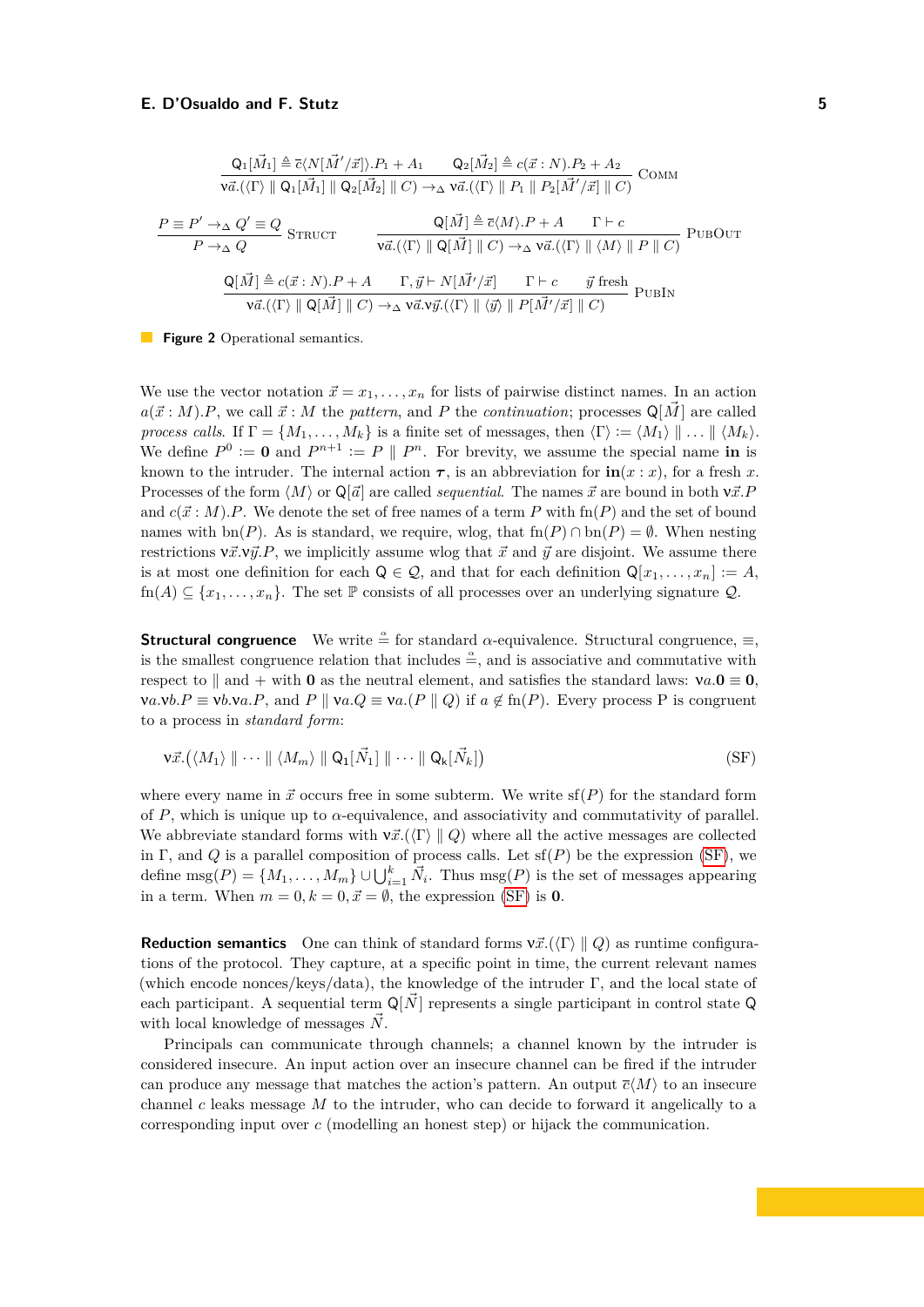<span id="page-5-1"></span>
$$
S[a, b, k_{as}, k_{bs}] := \mathbf{in}(n_a : (n_a, b)).\n\mathbf{v}k. \left( \langle e(k)_{k_{bs}} \rangle \parallel \langle e(k)_{(n_a, k_{as})} \rangle \parallel S[a, b, k_{as}, k_{bs}] \right)
$$
\n
$$
A_1[a, b, k_{as}] := \tau . \mathbf{v}n_a. \left( \langle (n_a, b) \rangle \parallel A_2[a, b, k_{as}, n_a] \parallel A_1[a, b, k_{as}] \right)
$$
\n
$$
A_2[a, b, k_{as}, n_a] := \mathbf{in}(k : e(k)_{(n_a, k_{as})}).\n\mathbf{A}_3[a, b, k_{as}, k]
$$
\n
$$
A_3[a, b, k_{as}, k] := \mathbf{in}(n_b : e(n_b)_k). \left\langle e(n_b)_{(k,k)} \right\rangle
$$
\n
$$
B_1[a, b, k_{bs}] := \mathbf{in}(k : e(k)_{k_{bs}}). \mathbf{v}n_b. \left( \langle e(n_b)_k \rangle \parallel B_2[a, b, k_{bs}, n_b, k] \parallel B_1[a, b, k_{bs}] \right)
$$
\n
$$
B_2[a, b, k_{bs}, n_b, k] := \mathbf{in}(e(n_b)_{(k,k)}). \text{Secret}[k]
$$

**Figure 3** Formal model of Example [9.](#page-5-0)

We write  $\mathsf{Q}[\vec{M}] \triangleq A$  if  $\mathsf{Q}[\vec{x}] := A' \in \Delta$  and  $A \triangleq A'[\vec{M}/\vec{x}]$ , up to commutativity and associativity of +. The transition relation  $\rightarrow_{\Delta}$  is defined in Figure [2.](#page-4-1) In Rule [PubIn](#page-4-2),  $\vec{y}$  denotes all fresh names introduced by the intruder in this step. Thanks to [\(Relevancy\)](#page-2-6), one can wlog ignore transitions where  $\text{fn}(\vec{y}) \nsubseteq \text{fn}(\vec{M}')$ , since unused names would simply not contribute to the intruder knowledge. The sets  $\text{reach}_{\Delta}(P) := \{Q \mid P \to^*_{\Delta} Q\}$  and traces<sub>△</sub>(*P*) := { $Q_0 \cdots Q_n$  |  $P \equiv_{kn} Q_0 \rightarrow_{\Delta} \cdots \rightarrow_{\Delta} Q_n$ } collect the processes reachable from *P* and all the transition sequences from *P* respectively, given the definitions ∆. We omit ∆ when unambiguous.

**► Definition 5** ( $\equiv_{\text{kn}}$ ). Knowledge congruence,  $P \equiv_{\text{kn}} Q$ *, is the smallest congruence that includes*  $\equiv$  *and such that*  $\langle \Gamma_1 \rangle \equiv_{kn} \langle \Gamma_2 \rangle$  *if*  $\Gamma_1 \sim_{kn} \Gamma_2$ *.* 

Knowledge congruence is also characterised by

$$
P_1 \equiv_{\mathsf{kn}} P_2 \iff \mathrm{sf}(P_1) \stackrel{\alpha}{=} \mathsf{v}\vec{x}. (\langle \Gamma_1 \rangle \parallel Q) \land \mathrm{sf}(P_2) \stackrel{\alpha}{=} \mathsf{v}\vec{x}. (\langle \Gamma_2 \rangle \parallel Q) \land \Gamma_1 \sim_{\mathsf{kn}} \Gamma_2.
$$

Intuitively, modulo derivability, two processes  $P \equiv_{kn} Q$  are indistinguishable to the intruder and to the principals. Formally, if  $P \equiv_{kn} Q$  then the transitions systems  $(P, \rightarrow_{\Delta})$  and  $(Q, \rightarrow_{\Delta})$  are isomorphic. We thus close the reduction semantics under knowledge congruence: we add the rule that if  $P \equiv_{kn} P' \rightarrow_{\Delta} Q' \equiv_{kn} Q$  then  $P \rightarrow_{\Delta} Q$ .

While knowledge congruence captures when two configurations are essentially the same, knowledge embedding formalises the notion of "sub-configuration".

 $\triangleright$  **Definition 6** (Knowledge embedding). *The* knowledge embedding *relation*  $P_1 \subseteq_{kn} P_2$  *holds*  $if P_1 \equiv \nu \vec{x}.(\langle \Gamma_1 \rangle \parallel Q), P_2 \equiv \nu \vec{x}. \nu \vec{y}.(\langle \Gamma_2 \rangle \parallel Q \parallel Q') \text{ and } \Gamma_1 \leq_{kn} \Gamma_2.$ 

<span id="page-5-5"></span>▶ **Proposition 7.**  $P_1 \equiv_{kn} P_2$  *if and only if*  $P_1 \sqsubseteq_{kn} P_2$  *and*  $P_2 \sqsubseteq_{kn} P_1$ *.* 

<span id="page-5-4"></span> $\triangleright$  **Theorem 8.** *Knowledge embedding is a simulation, that is, for all P, P'* and *Q,* if  $P \rightarrow Q$ *and*  $P \sqsubseteq_{kn} P'$  *then there is a*  $Q'$  *such that*  $P' \to Q'$  *and*  $Q \sqsubseteq_{kn} Q'$ .

<span id="page-5-0"></span>► Example 9. Consider the following toy protocol, given in Alice&Bob notation, meant to establish a new session key *K* between *A* and *B* through a trusted server *S*:

<span id="page-5-3"></span><span id="page-5-2"></span>
$$
\begin{array}{ll}\n\text{(1)} & A \to S: \quad N_A, B \\
\text{(2)} & S \to B: \quad \mathbf{e}(K)_{(N_A, K_{AS})}, \mathbf{e}(K)_{K_{BS}} \\
\text{(3)} & B \to A: \quad \mathbf{e}(K)_{(N_A, K_{AS})}, \mathbf{e}(N_B)_K \\
\text{(4)} & A \to B: \quad \mathbf{e}(N_B)_{(K,K)}\n\end{array}
$$

Figure [3](#page-5-1) shows the protocol formalised in our calculus. Assume the initial state is

$$
P_0 = \mathsf{v}a, b, k_{as}, k_{bs}.(\mathsf{S}[a, b, k_{as}, k_{bs}] \parallel \mathsf{A}_1[a, b, k_{as}] \parallel \mathsf{B}_1[a, b, k_{bs}] \parallel \langle a, b \rangle).
$$

Step [\(1\)](#page-5-2) is initiated by  $A_1$  which sends some new name  $n_a$  to the server; since communication is over an insecure channel, the message is just output without indicating the intended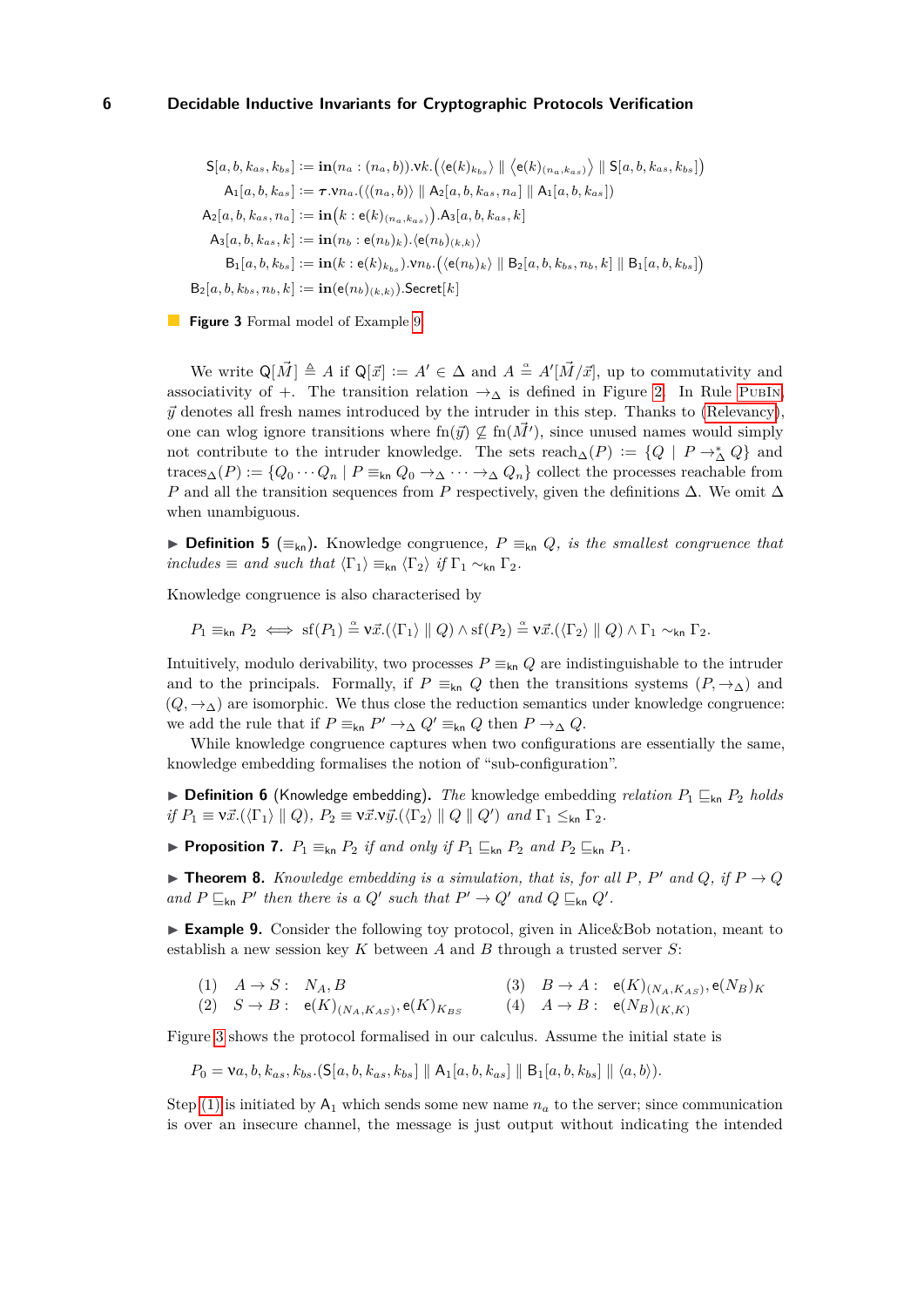recipient. The server receives the message (or any message the intruder may decide to forge instead) and outputs the fresh key *k* encrypted with *kbs* (the long-term key between *B* and *S*) and with the pair (*na, kas*) (note the use of non-atomic encryption keys). In the protocol, these two messages are sent to  $B$  but we model step [\(2\)](#page-5-3) by  $B_1$  which just receives the message relevant to *B*. The forwarding of  $e(k)_{(n_a,k_{as})}$  from *S* to *A* is performed by the intruder instead of *B* in the model.

In the last two steps, modelled by  $B_2$  and  $A_3$ , *B* sends a nonce  $n_b$  encrypted with *k*, to challenge *A* to prove she knows *k*, which she does by sending back  $e(n_b)_{(k,k)}$ . At this point, *B* is convinced that by encrypting messages with *k* they will be only accessible to *A*. We model this by making  $B_2$  transition to Secret[ $k$ ] after a successful challenge. We always assume the definition  $\text{Secret}[k] := \text{in}(k)$ .Leak[ $k$ ]. A transition to Leak[ $k$ ] is only possible when the intruder can derive *k* so we can check whether the secrecy assertion holds by checking that no reachable process contains a call to Leak[*k*].

Notice how  $A_1$  and  $B_1$  spawn both the continuation of the session and (recursively) a process ready to start a new session. This creates the possibility of an unbounded number of sessions, each of which will involve fresh  $n_a, n_b$ , and  $k$ .

**Threat model** Our reduction semantics follows the Dolev-Yao attacker model in representing the intruder's interference: the intruder mediates every communication over insecure channels, is able to create new names and analyse and construct messages from all the messages that have been communicated insecurely so far. Threat models that go beyond Dolev-Yao include dishonest participants and compromised old session keys. These aspects are not embedded in the semantics, but can be modelled through the process definitions. If we wanted to model compromised keys in Example [9,](#page-5-0) for instance, we could modify the definition of  $B_2$  to  $B_2[a, b, k_{bs}, n_b, k] := \mathbf{in}(\mathbf{e}(n_b)_{(k,k)})$ . Secret $[k] + \mathbf{in}(\mathbf{e}(n_b)_{(k,k)})$ .  $\langle k \rangle$  which makes a nondeterministic choice to declare *k* a secret, or to consider it as old and reveal it.

 $\triangleright$  Remark 10 (Implementable patterns). Our calculus represents message deconstruction (e.g. decryption) with pattern matching. However, general pattern matching is too powerful: a pattern like  $\textbf{in}(x, k : \textbf{e}(x)_k)$  would obtain *both* the key k and the plaintext x from an encrypted message! This is only a modelling problem: one should make sure all patterns can be implemented using the cryptographic primitives. Consider a pattern  $\vec{x}$ : *M* and let  $Z =$  names $(M) \setminus \vec{x}$ ; the pattern is *implementable*, if, for all  $\theta: Z \to \mathbb{M}$ , we have  $M\theta, Z\theta \vdash y$ for all  $y \in \vec{x}$ .

#### **2.2 Depth-Bounded Protocols**

We can now define the class of depth-bounded protocols, a strict generalisation of the notion in [\[18\]](#page-16-4). While the definitions of [\[18\]](#page-16-4) depend on fixing the intruder to symmetric encryption only, here we define it fully parametrically to the intruder model.

▶ **Definition 11** (Depth). *The* nesting of restrictions *of a term is given by the function*  $\text{nest}_{\mathbf{V}}(\mathsf{Q}[\vec{a}]) := \text{nest}_{\mathbf{V}}(\langle M \rangle) := \text{nest}_{\mathbf{V}}(\mathbf{0}) := 0$ ,  $\text{nest}_{\mathbf{V}}(\mathbf{v}x.P) := 1 + \text{nest}_{\mathbf{V}}(P)$ ,  $\text{nest}_{\mathbf{V}}(P \parallel Q) :=$  $\max(\text{nest}_v(P), \text{nest}_v(Q))$ . The depth of a term is defined as the minimal nesting of restrictions *in its knowledge congruence class,* depth $(P) := \min \{ \text{nest}_v(Q) \mid Q \equiv_{kn} P \}.$ 

<span id="page-6-0"></span>**Example 12.** Every *Q* is  $\alpha$ -equivalent to a process  $Q'$  such that  $|\text{bn}(Q')| \leq \text{nest}_{\text{v}}(Q)$ .

Consider for example  $P = \nu a, b, c.(\langle a \rangle \parallel \langle e(b)_a \rangle \parallel \langle e(c)_b \rangle \parallel \langle c \rangle)$  which has nest<sub>v</sub>(*P*) = 3. The process *P* is knowledge-congruent to  $Q = (va.\langle a \rangle \parallel vb.\langle b \rangle \parallel vc.\langle c \rangle)$  which has nest<sub>y</sub>(*Q*) = 1; this gives us depth $(P)$  = nest<sub>v</sub> $(Q)$  = 1. Although bn $(Q)$  = { $a, b, c$ }, by  $\alpha$ -renaming all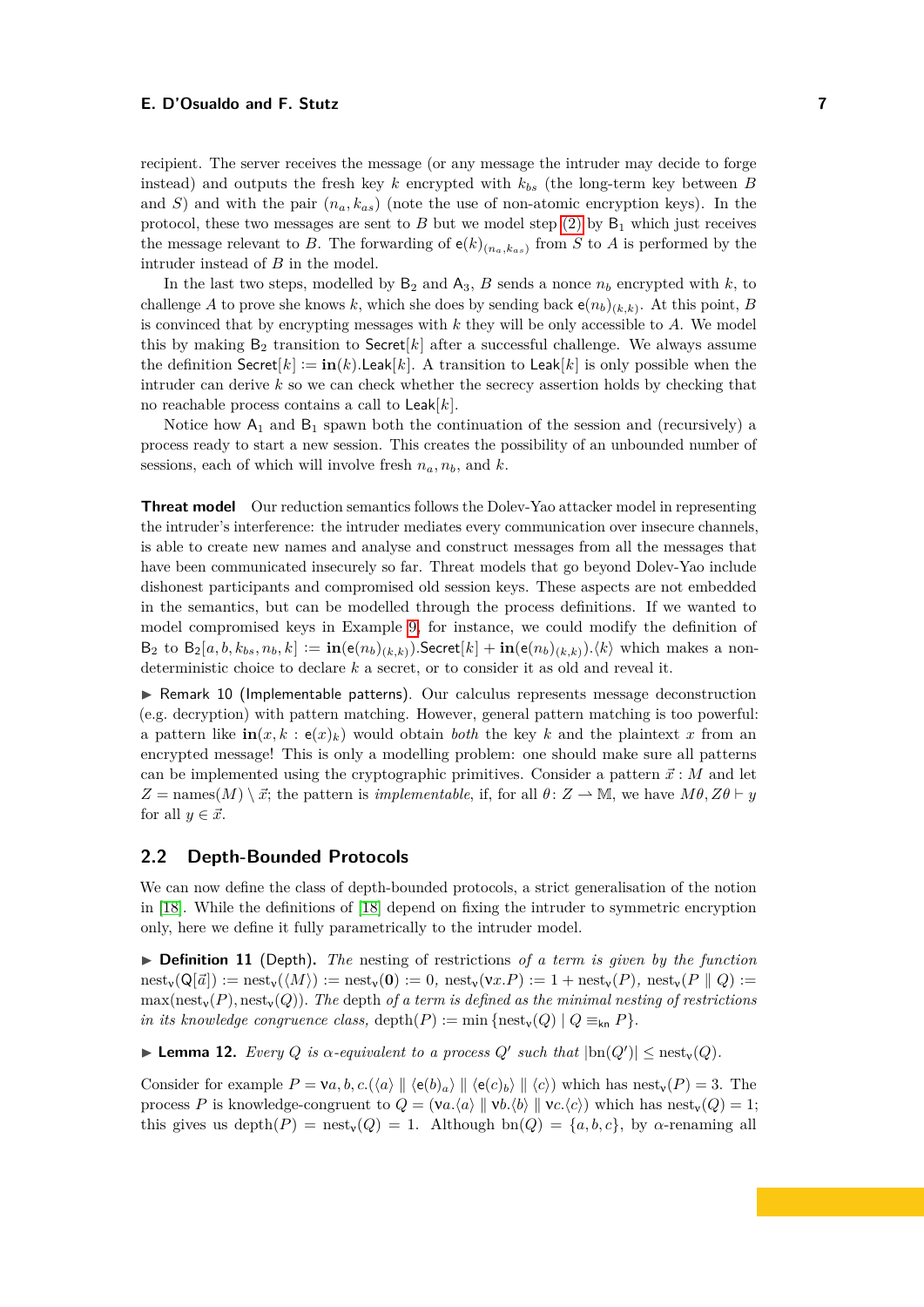names to *x* we obtain  $Q' = (\mathbf{v}x.\langle x \rangle \parallel \mathbf{v}x.\langle x \rangle \parallel \mathbf{v}x.\langle x \rangle)$  which has the property  $|\text{bn}(Q')| \le$  $\text{nest}_v(Q) \leq \text{depth}(P)$ . More generally, Lemma [12](#page-6-0) says that processes of depth *k* can always be represented using at most *k* unique names, by reusing names in disjoint scopes.

Let  $\mathbb{S}_s := \{ P \in \mathbb{P} \mid \forall M \in \text{msg}(P) : \text{size}(M) \leq s \}$  be the set of processes containing messages of size at most *s*. The set  $\mathbb{D}_{s,k}^X$  is the set of processes of depth at most  $k \in \mathbb{N}$ , with free names in *X*, and messages not exceeding size *s*:

$$
\mathbb{D}_{s,k}^X:=\{P\in \mathbb{S}_s\mid \text{fn}(P)\subseteq X, \exists Q\in \mathbb{S}_s\colon Q\equiv_{\sf kn} P \land \text{nest}_\mathsf{v}(Q)\leq k\}.
$$

When starting from some initial process  $P_0$ , every reachable process  $P$  has  $\text{fn}(P) \subseteq \text{fn}(P_0)$ so X can always be fixed to be  $\text{fn}(P_0)$ . We therefore omit X from the superscripts to unclutter notation. The set of processes reachable from *P* while respecting a size bound *s* is the set  $\text{reach}_{\Delta}^s(P) := \{Q \mid P \cdots Q \in \text{traces}_{\Delta}(P) \cap \mathbb{S}_s^*\}.$ 

**► Definition 13.** For some  $s, k \in \mathbb{N}$ , we say the process P is  $(s, k)$ -bounded  $(w.r.t. a finite$  $set$   $\Delta$  *of definitions*) *if*  $reach^s_{\Delta}(P) \subseteq \mathbb{D}_{s,k}$ *, i.e. from P only processes of depth at most k can be reached, in traces respecting the size bound s.*

► **Example 14.** Example [9](#page-5-0) is (3,7)-bounded. We defer the proof of this fact to Section [3.6.](#page-13-0)

<span id="page-7-2"></span>**Example 15** (Encryption Oracle). The definition  $E[k] := \mathbf{in}(x : x) \cdot (\langle e(x)_k \rangle \parallel E[k])$  leads to unboundedness as soon as the initial process contains E[*k*] for some *k* not known to the intruder, and size bound such that *x* can match messages of size greater than 1. In such case, the intruder can inject messages  $(c_i, c_{i+1})$  for unboundedly many *i*, where  $c_i$  are intrudergenerated nonces. Since  $k$  is secret, the resulting reachable configurations would contain "encryption chains" of the form  $\forall k.\mathbf{v}_{c_1},\ldots,c_n.(\langle e(c_1,c_2)_k\rangle \parallel \langle e(c_2,c_3)_k\rangle \parallel \ldots \langle e(c_{n-1},c_n)_k\rangle).$ When such chains appear in a set for unboundedly many  $n \in \mathbb{N}$ , the set is not depth-bounded. This *encryption oracle* pattern could be considered an anti-pattern because it can be exploited for a chosen-plaintext attack on the key *k*. The pattern can be usually modified or constrained to obtain a bounded protocol. One option is to limit the verification to only consider traces where  $x$  is of size  $1<sup>1</sup>$  $1<sup>1</sup>$ 

The two bounds *s* and *k* are very different in nature. For size, we ignore any trace that involves messages exceeding size *s*. Then we determine if the depth bound *k* is respected by all remaining traces. Ignoring traces exceeding *s* is acceptable for protocols not susceptible to type confusion attacks and is achieved in other tools by using typing. Our method can however be pushed beyond this limitation: In Section [4.1,](#page-15-0) we show how the results of our analysis on the traces of bounded message size, can be generalised to results that hold for the unrestricted set of traces.

# <span id="page-7-0"></span>**3 Ideal Completions for Security Protocols**

Our main technical contributions are the proofs needed to show that (*s, k*)-bounded protocols form a post-effective ideal completion in the sense of [\[8\]](#page-16-12). First we outline the significance and applications of this result, and then proceed with the proofs.

<span id="page-7-1"></span><sup>1</sup> In Tamarin one would obtain this by typing *x*:*fresh*.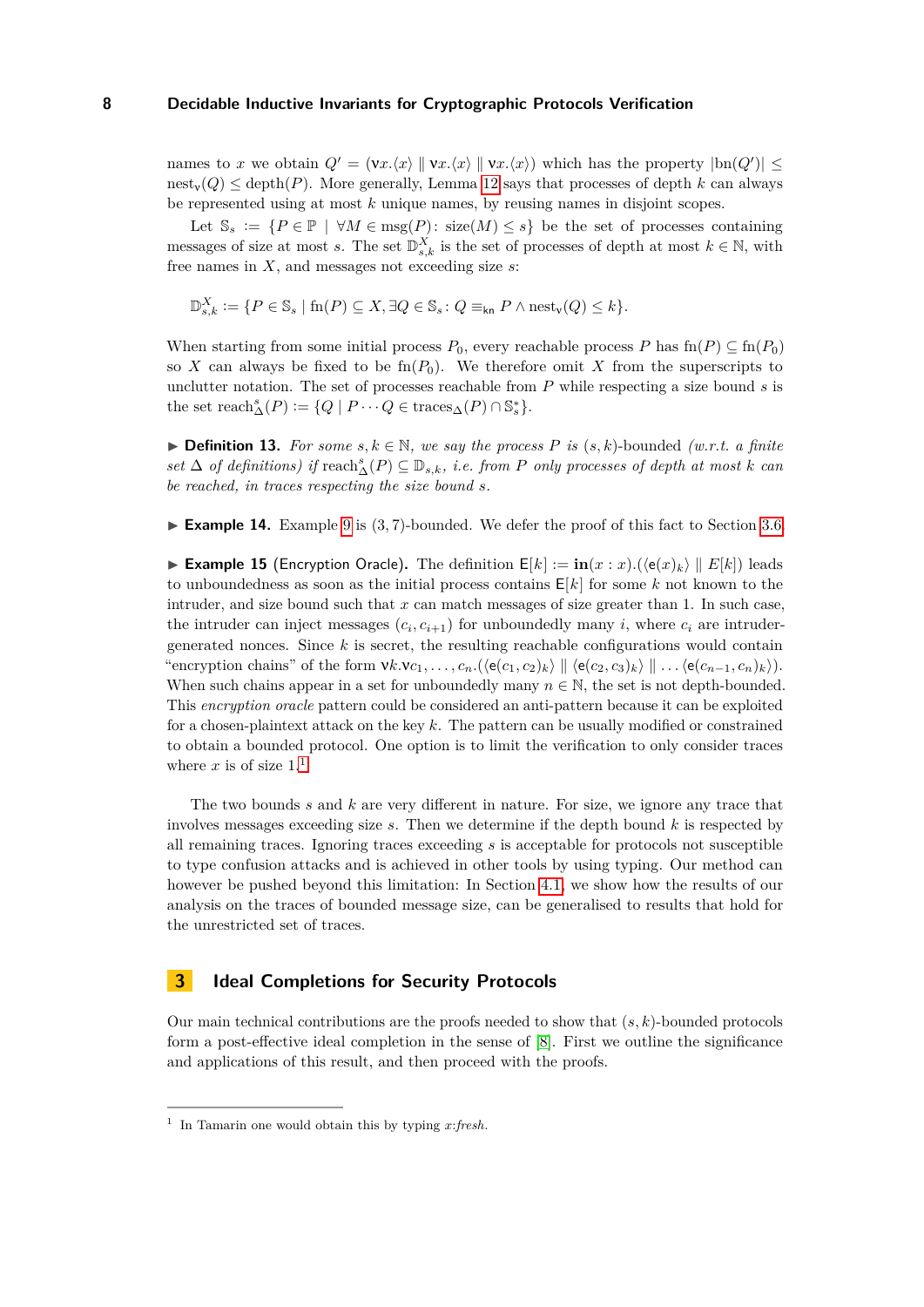## <span id="page-8-0"></span>**3.1 Downward-Closed Invariants and Security Properties**

Suppose we want to establish that a protocol *P* fulfils some security requirement. In a typical proof, one needs to establish many intermediate facts about executions of the protocol. For example, part of the argument may hinge on some key *k* being always unknown to the intruder. This kind of property is an *invariant* of the protocol: it holds at every step of an execution. Formally, an invariant of  $P$  (under definitions  $\Delta$  and size constraint *s*) is any set of processes that includes  $\text{reach}_{\Delta}^s(P)$ . For example, *k* is never leaked to the intruder in executions of the protocol *P* if the set of processes  $\mathcal{S}_k := \{Q \mid \langle k \rangle \not\subseteq_{kn} Q\}$  —i.e. all the processes where *k* is not public— is an invariant of *P*. We will focus here on the class of  $\mathcal{L}_{\mathsf{kn}}$ -downward-closed invariants. Formally, given a set of processes *X*, its  $\mathcal{L}_{\mathsf{kn}}$ -*downward closure* is the set  $X \downarrow := \{Q \mid \exists P \in X : Q \sqsubseteq_{kn} P\}$ . A set *X* is  $\sqsubseteq_{kn}$ -downward closed if  $X = X \downarrow$ . Many properties of interest are naturally downward closed. For example, the set  $\mathcal{S}_k$  above is downward-closed as  $\langle k \rangle \not\sqsubseteq_{\mathsf{kn}} Q$  and  $Q' \sqsubseteq_{\mathsf{kn}} Q$  implies  $\langle k \rangle \not\sqsubseteq_{\mathsf{kn}} Q'$ .

The problem we need to solve is, then, how to show that a given downward-closed set *X* is an invariant for a given protocol. Formally, that corresponds to checking  $X \supseteq \text{reach}^s_{\Delta}(P)$ which, by downward-closure of X, is equivalent to checking  $X \supseteq \text{reach}^s_{\Delta}(P) \downarrow$ . To prove the latter inclusion, our strategy is to find an inductive invariant that includes the initial state *P* and that is included in *X*. Let  $\text{post}_{\Delta}^s(X) := \{Q' \mid \exists Q \in X, Q \to Q' \in \mathbb{S}_s\}$  be the set of processes reachable in one step from processes in *X*. An invariant *X* is *inductive* if  $X \supseteq \text{post}^s_{\Delta}(X)$ , which is equivalent to requiring  $X \supseteq \text{post}^s_{\Delta}(X) \downarrow$  if *X* is downward-closed. Any inductive invariant that contains the initial process  $P$  will include reach<sup>s</sup><sub> $\Delta$ </sub>( $P$ ).

- To turn this proof strategy into an algorithm, we need three components:
- <span id="page-8-1"></span>**1.** a recursively enumerable finite representation of downward-closed sets,
- **2.** a way to decide inclusion between two downward-closed sets, given their representation,
- <span id="page-8-2"></span>3. an algorithm (called  $\widehat{\text{post}}_{\Delta}^{s}$ ) to compute, given a finite representation of a downward-closed set *D*, a finite representation of  $\text{post}_{\Delta}^{s}(D)\downarrow$ .

Unfortunately, downward-closed sets cannot be finitely represented in general, especially if one considers unbounded sessions/nonces. We will show, however, that we can devise solutions to all three items above for downward-closed subsets of  $\mathbb{D}_{s,k}$ , under a mild restriction on the intruder model. Solving problems [1](#page-8-1) to [3](#page-8-2) amounts to proving that  $\mathbb{D}_{s,k}$  admits a *post-effective ideal completion* in the sense of [\[21,](#page-17-8) [8\]](#page-16-12). This implies that we can decide if the reachable configurations satisfy any given downward-closed property, by adapting the enumeration scheme presented in [\[8\]](#page-16-12).

<span id="page-8-5"></span>**► Theorem 16.** *Given a property*  $D \subseteq \mathbb{P}$ *, and a protocol P with definitions*  $\Delta$ *, we write*  $P, \Delta \models^s \mathcal{D}$  *if* reach $^s_\Delta(P) \subseteq \mathcal{D}$ *. If*  $\mathcal{D} \subseteq \mathbb{D}_{s,k}$  *is downward-closed, then*  $P, \Delta \models^s \mathcal{D}$  *is decidable.* 

**Proof.** The algorithm runs two semi-procedures, Prover and Refuter, in parallel. The first procedure, Prover, enumerates all the downward-closed subsets  $I$  of  $\mathbb{D}_{s,k}$ . For each  $I$ , Prover checks if

- <span id="page-8-3"></span>(a)  $P \in I$ ,
- **(b)** *I* is inductive, by checking  $\widehat{\text{post}}_{\Delta}^s(I) \subseteq I$ , and
- <span id="page-8-4"></span>(c)  $I \subseteq \mathcal{D}$ .

If we find such a set *I*, then we have proven reach $\Delta(P) \subseteq \mathcal{D}$ , and the overall algorithm can terminate returning "True". The second procedure, Refuter, enumerates all  $Q \in \text{reach}_{\Delta}(P)$ and checks if  $Q \notin \mathcal{D}$ , in which case the overall algorithm can terminate returning "False".

When  $P, \Delta \models^s \mathcal{D}$  holds, then, in the worst case, Prover will eventually consider the finite representation of reach<sub></sub><sup>s</sup><sub> $\Delta$ </sub>(*P*) $\downarrow$ , which satisfies checks [\(a\)](#page-8-3) to [\(c\)](#page-8-4) above. In the case where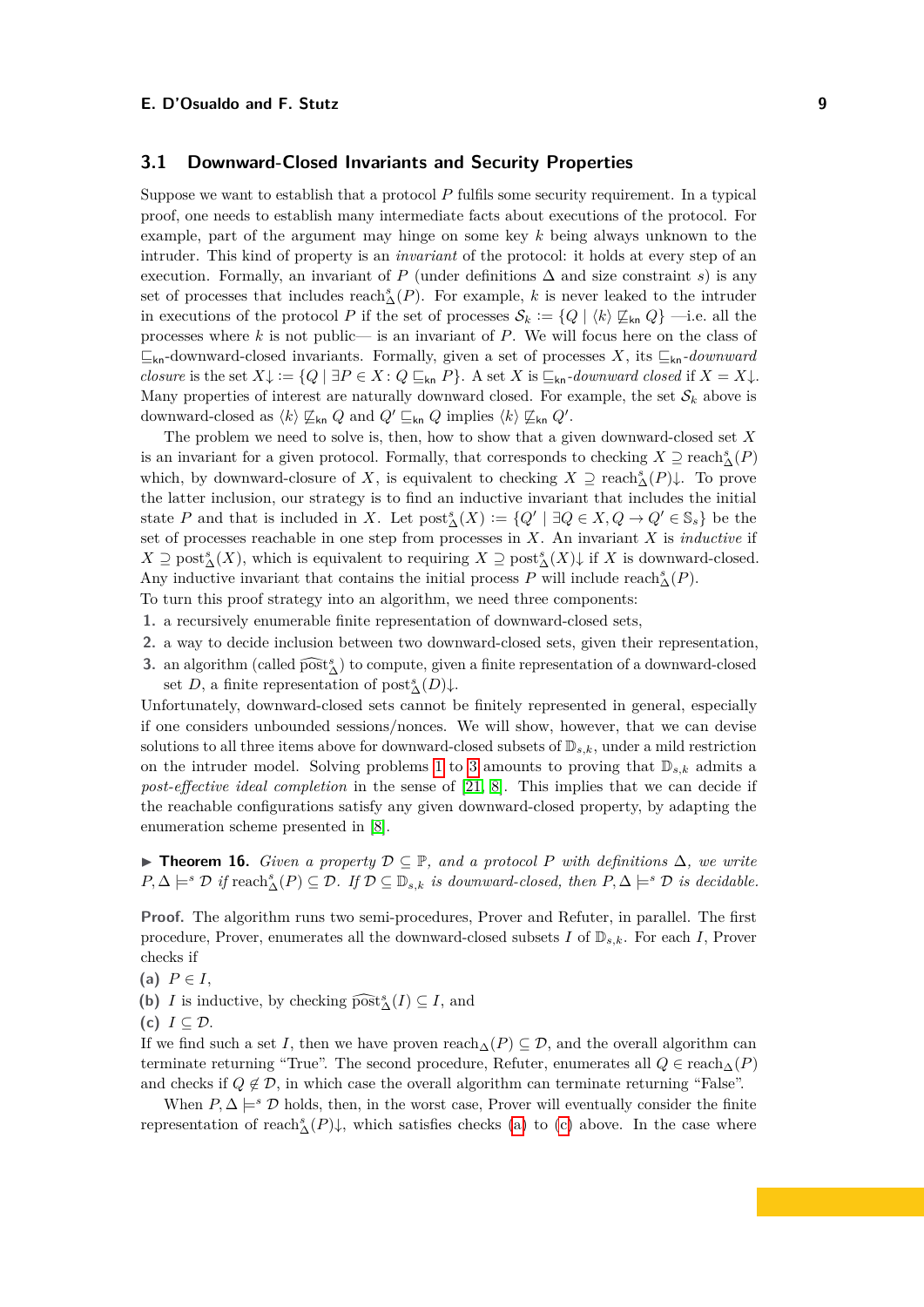$P, \Delta \models^s \mathcal{D}$  does not hold, Refuter would eventually find a reachable process not in  $\mathcal{D}$ . In either case, the algorithm terminates with the correct answer.

The above algorithm can be used to decide the following properties.

**Deciding**  $(s, k)$ **-boundedness** The set  $\mathbb{D}_{s,k}$  is itself downward-closed, so we can decide if *P* is  $(s, k)$ -bounded, by deciding  $P, \Delta \models^s \mathbb{D}_{s,k}$ .

**Deciding control-state reachability and secrecy** Control-state reachability asks whether there is an execution of the protocol which reaches a process containing a process call Q[*. . .*] for some given Q. Secrecy can be reduced to control-state reachability by introducing a definition Secret $[m] := \mathbf{in}(m)$ . Leak $[m]$  (for a special process identifier Leak with no definition). In the definition of the protocol one can call  $Seret[m]$  to mark some message  $m$  as a secret, and secrecy corresponds to asking control-state (un)reachability for Leak.

If *P* is  $(s, k)$ -bounded, control-state reachability for Q from *P*, can decided by  $P, \Delta \models^s \mathcal{D}_{\mathsf{Q}},$ where  $\mathcal{D}_{\mathsf{Q}}$  is the (downward-closed) subset of  $\mathbb{D}_{s,k}$  of processes that do not contain calls to  $\mathsf{Q}$ . Notice that, when  $P$  is arbitrary, the algorithm checks  $(s, k)$ -boundedness and control-state reachability at the same time.

**Absence of misauthentication** A misauthentication happens when a principal *a* believes she shares a secret *n* with *b* but *b* believes she shares the secret *n* with some other entity *c*. To check this situation can never arise, we can produce the process  $\text{Auth}[a, b, n]$  when a believes to share the secret *n* with *b*. Absence of misauthentication can be decided by  $P, \Delta \models^s \mathcal{A}$ where  $\mathcal{A} = \{ Q \in \mathbb{D}_{s,k} \mid \forall a, b, c, n. (\text{Auth}[a, b, n] \parallel \text{Auth}[b, c, n]) \not\sqsubseteq_{\text{kn}} Q \}.$ 

**Susceptibility to known-plaintext attacks** The task of guessing a symmetric key is made much easier if it is possible for the attacker to have access to an arbitrarily large number of known nonces encrypted with the same key *k*. We can model this situation by asking if:

<span id="page-9-0"></span>
$$
\forall n \in \mathbb{N}: \exists Q \in \text{reach}_{\Delta}^s(P) \colon R^n \sqsubseteq_{\mathsf{kn}} Q \qquad \qquad \text{where } R = \mathsf{V}m.(\langle m \rangle \parallel \langle \mathsf{e}(m)_k \rangle) \tag{†}
$$

If ([†](#page-9-0)) holds for *P* then the intruder does have access to an unbounded supply of known messages *m* encrypted with the same key *k*. Interestingly, the property becomes meaningful only when considering unbounded number of nonces. Condition ([†](#page-9-0)) is equivalent to reach<sup>*s*</sup><sub></sub> $(\overline{P})\downarrow \supseteq \{R^n \mid n \in \mathbb{N}\}\downarrow$ . If we find a downward-closed inductive invariant *I* for *P*, such that  $I \not\supseteq \{R^n \mid n \in \mathbb{N}\}\downarrow$ , then we can be sure that ([†](#page-9-0)) does not hold, and P is not susceptible to known-plaintext attacks on *k*. We can therefore semi-decide ([†](#page-9-0)) by enumerating all candidate *I*. Contrary to the previous algorithms, we are not able to provide a Refuter procedure (we conjecture the problem is undecidable). We can get a decision procedure if, instead of unboundedly many plaintext-encrypted pairs we ask whether a sufficiently high, user-provided number *N* of such pairs can be produced. The problem can be extended to cover the case where the known-plaintext can be any message of size at most *s*.

Notice how, if the protocol is found to satisfy the property, the algorithms above can output an inductive invariant acting as an independently checkable certificate of correctness. Although the mentioned security properties alone do not cover the full security requirements, an effectively presented invariant can provide the foundations to prove further properties.

The algorithm of Theorem [16](#page-8-5) relies on expensive enumeration schemes, which are mainly a theoretical device to prove decidability. In a more practical setting, the candidate invariants can be supplied by the user and refined interactively, avoiding the need for the enumeration of Prover, or they can be inferred as we describe in Section [3.6.](#page-13-0)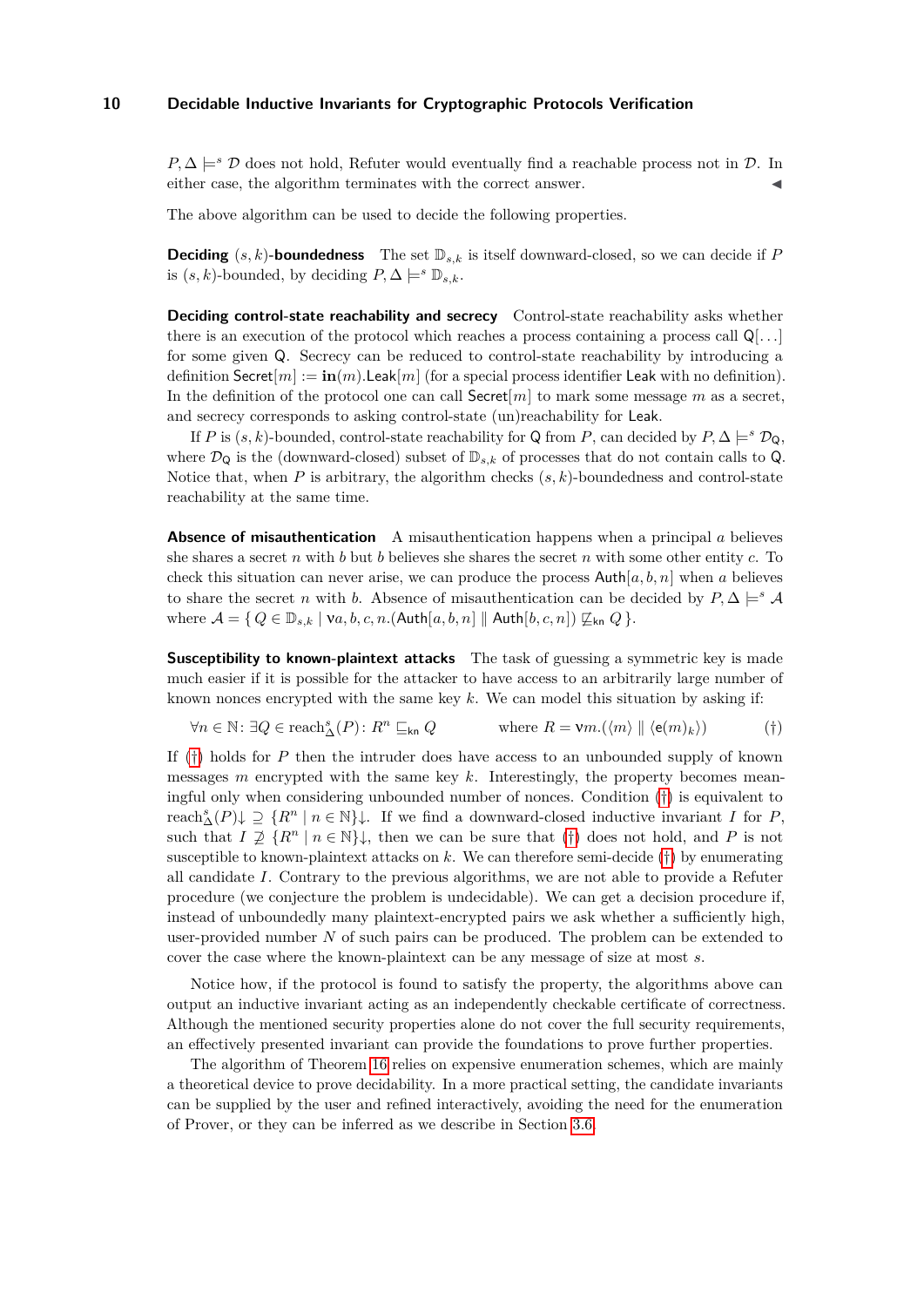## **3.2 Bounded Processes are Well-Quasi-Ordered**

We construct finite representations of downward-closed invariants by making use of the algebraic structure of the quasi-order  $(\mathbb{D}_{s,k}, \subseteq_{kn})$ . A relation  $\sqsubseteq \subseteq S \times S$  over some set *S* is a *quasi-order* (qo) if it is reflexive and transitive. An infinite sequence  $s_0, s_1, \ldots$  of elements of *S* is called *good* if there are two indexes  $i < j$  such that  $s_i \subseteq s_j$ . A qo  $(S, \sqsubseteq)$  is called a *well quasi order* (wqo) if all its sequences are good.

We prove  $(\mathbb{D}_{s,k}, \subseteq_{\mathsf{kn}})$  is a wqo for any intruder model, by showing a correspondence between processes in  $\mathbb{D}_{s,k}$  and finitely-labelled forests of height at most k, which we represent as nested multisets. The details can be found in the Appendix [D.](#page-20-0)

#### **3.3 Limits and Ideal Decompositions**

By exploiting the wqo structure of  $\mathbb{D}_{s,k}$ , we can provide a finite representation for its downward-closed sets. Let  $(S, \sqsubseteq)$  be a qo. A set  $D \subseteq S$  is an *ideal* if it is downward-closed and directed, i.e. for all  $x, y \in D$  there is a  $z \in D$  such that  $x \sqsubseteq z$  and  $y \sqsubseteq z$ . We write Idl(*S*) for the set of ideals of *S*. It is well-known that in a well-quasi-order, every downward-closed set is equal to a canonical minimal finite union of ideals, its *ideal decomposition*. To represent downward-closed sets of  $\mathbb{D}_{s,k}$  we will only need to provide finite representations of its ideals. We represent ideals using *limits*, which have the same syntax as processes augmented with a construct  $-\omega$  to represent an arbitrary number of parallel components.

I **Definition 17** (Limits)**.** *We call* limits *the terms L formed according to the grammar:*

 $\Box \ni L ::= \mathbf{0} \mid (R_1 \parallel \cdots \parallel R_n) \qquad R ::= B \parallel B^\omega \qquad B ::= \langle M \rangle \parallel \mathsf{Q}[\vec{M}] \parallel \mathsf{v}x.L$ 

▶ **Definition 18** (Denotation of limits). *The denotation of L is the set*  $\llbracket L \rrbracket := \llbracket L \rrbracket$  *where:* 

$$
\begin{aligned}\n\begin{bmatrix} \mathbf{0} \end{bmatrix} &:= \{ \mathbf{0} \} & \begin{bmatrix} L_1 \parallel L_2 \end{bmatrix} &:= \{ (P_1 \parallel P_2) \mid P_1 \in [L_1], P_2 \in [L_2] \} \\
\begin{bmatrix} \mathsf{Q}[\vec{M}] \end{bmatrix} &:= \{ \mathsf{Q}[\vec{M}] \} & \begin{bmatrix} B^\omega \end{bmatrix} &:= \bigcup_{n \in \mathbb{N}} \{ (P_1 \parallel \cdots \parallel P_n) \mid \forall i \leq n : P_i \in [B] \} \\
\begin{bmatrix} \langle M \rangle \end{bmatrix} &:= \{ \langle M \rangle \} & \begin{bmatrix} \mathsf{v}x. L \end{bmatrix} &:= \{ \mathsf{v}x. P \mid P \in [L] \}\n\end{aligned}
$$

*We call the processes in*  $\llbracket L \rrbracket$  instances *of L. Define* nest<sub>y</sub>(*L*) *to be as* nest<sub>y</sub> *on processes with the addition of the case* nest<sub>y</sub>( $L^{\omega}$ ) := nest<sub>y</sub>( $L$ ). It is easy to check that for each  $P \in \llbracket L \rrbracket$ ,<br>dants (*B*) < nest (*I*) We write  $\mathbb{F}^{X}$  for the set of limit expressions *I* with free names in Y  $\text{depth}(P) \leq \text{nest}_{\mathbf{v}}(L)$ . We write  $\mathbb{L}_{s,k}^{X}$  for the set of limit expressions L with free names in X *that have*  $\text{nest}_v(L) \leq k$  *and do not contain messages of size exceeding s. We often omit X and understand it is a fixed finite set of names.*

<span id="page-10-0"></span>**► Theorem 19.** *Limits faithfully represent ideals:*  $I \in \text{Idl}(\mathbb{D}_{s,k}) \iff \exists L \in \mathbb{L}_{s,k}$ :  $I = [\![L]\!]$ .

## **3.4 Decidability of Inclusion**

Now we turn to decidability of inclusion between downward-closed sets. It is well-known that in a wqo, given the ideal decomposition of two downward-closed sets  $D_1 = I_1 \cup \ldots \cup I_n$ and  $D_2 = J_1 \cup \ldots \cup J_m$ , we have  $D_1 \subseteq D_2$  if and only if for all  $1 \leq i \leq n$ , there is a  $1 \leq j \leq m$ , such that  $I_i \subseteq J_j$ . Hence, decidability of ideals inclusion implies decidability of downward-closed sets inclusion.

We extend structural congruence to limits in the obvious way, with the addition of the law  $\langle M \rangle^{\omega} \equiv \langle M \rangle$  obtaining that  $L \equiv L'$  implies  $[[L]] = [[L']]$ . We can define a standard form<br>for limitar super limit is structurally consument to a limit of the form  $\mathcal{R}^{\mathcal{A}}(E) \parallel \mathbf{H} = \mathbf{Q} \parallel \mathbf{M} \parallel \mathbf{H}$ for limits: every limit is structurally congruent to a limit of the form  $v\vec{x}.(\langle \Gamma \rangle \parallel \prod_{i \in I} Q_i[\vec{M}_i] \parallel$  $\prod_{j\in J} B_j^{\omega}$  where every name in  $\vec{x}$  occurs free at least once in the scope of the restriction, and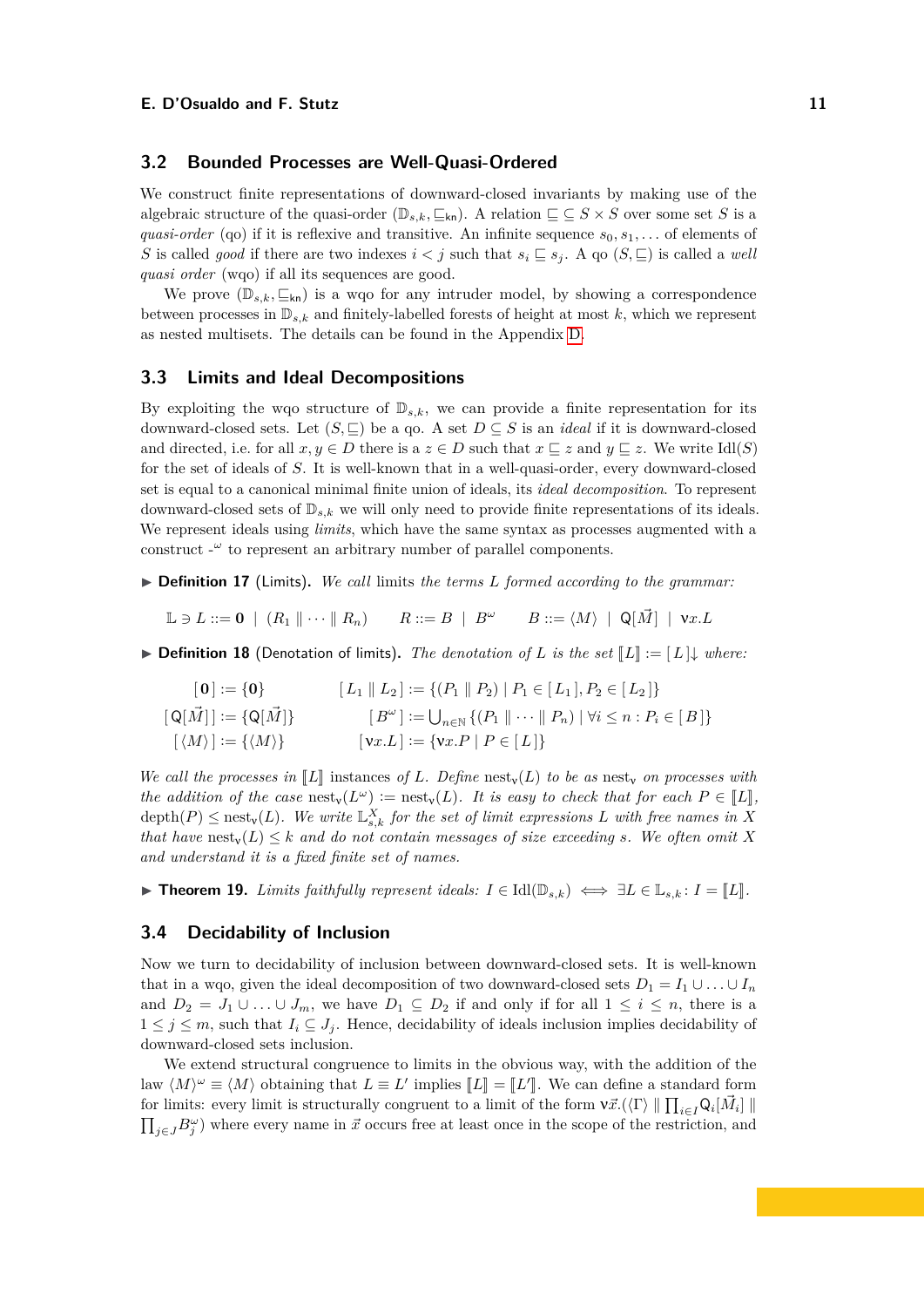<span id="page-11-1"></span>
$$
\lceil L\rceil^n:=\begin{cases}L&\text{if }L\text{ is sequential or }{\bf 0}\\ \lceil L_1\rceil^n\parallel\lceil L_2\rceil^n&\text{if }L=L_1\parallel L_2\\ {\bf v}x.(\lceil L'\rceil^n)&\text{if }L={\bf v}x.L'\\ (\lceil B\rceil^n)^n&\text{if }L=B^\omega\end{cases}\begin{cases}L&\text{if }L\text{ is sequential or }{\bf 0}\\ L_1\otimes n\parallel L_2\otimes n&\text{if }L=L_1\parallel L_2\\ {\bf v}x.(L'\otimes n)&\text{if }L={\bf v}x.L'\\ (\mathcal{B}\otimes n)^n\parallel\mathcal{B}^\omega&\text{if }L=B^\omega\end{cases}
$$

**Figure 4** The grounding  $\lceil \cdot \rceil^n : \mathbb{L}_{s,k} \to \mathbb{D}_{s,k}$  and extension  $-\otimes n : \mathbb{L}_{s,k} \to \mathbb{L}_{s,k}$  operations on limits.

for all  $j \in J$ ,  $B_j$  is also in standard form. When we write  $\text{sf}(L) \triangleq \nu \vec{x}$ .( $\langle \Gamma \rangle \parallel Q \parallel R$ ) we imply that *Q* is a parallel composition of process calls  $\prod_{i\in I} Q_i[\vec{M}_i]$  (in which case we write  $|Q|$ for  $|I|$ ) and *R* is a parallel composition of iterated limits  $\prod_{j\in J} B_j^{\omega}$ .

To better manipulate limits, we introduce, in Figure [4,](#page-11-1) the *n*-th grounding  $\lceil L \rceil^n$  and the *n*-th extension  $L \otimes n$ , of a limit *L*. Grounding replaces each -<sup>ω</sup> with -<sup>n</sup>, with the obvious property that  $[L]^n \in [L]$ . An extension  $L \otimes n$  produces a new limit with each sub-limit  $B^\omega$ <br> *n* filed *n* times. Note that extension description alter expection  $\llbracket I \rrbracket$   $\llbracket I \otimes \omega \rrbracket$ unfolded *n* times. Note that extension does not alter semantics:  $\llbracket L \rrbracket = \llbracket L \otimes n \rrbracket$ .

**The absorption axiom** The decidability proof hinges on a characterisation of inclusion that requires an additional hypothesis on the intruder model.

<span id="page-11-2"></span>**► Definition 20** (Absorbing intruder). Fix an intruder model  $\mathbb{I} = (\Sigma, \vdash)$ . Let  $\vec{x}$  and  $\vec{y}$ *be two lists of pairwise distinct names,*  $\Gamma$  *be a finite set of messages, and*  $\Gamma' = \Gamma[\vec{y}/\vec{x}]$ *. Moreover, assume that*  $name(\Gamma) \cap \vec{y} = \emptyset$ *. We say* I *is* absorbing *if, for all messages M with* names( $M$ )  $\subseteq$  names( $\Gamma$ )*, we have that*  $\Gamma, \Gamma' \vdash M$  *if and only if*  $\Gamma \vdash M$ *.* 

<span id="page-11-0"></span> $\blacktriangleright$  **Lemma 21.**  $\mathbb{I}_{en}$  *is absorbing.* 

For the rest of the paper, we assume an absorbing intruder model. The absorption axiom has a technical definition, which becomes more intuitive if understood in the context of limits of the form  $L = (\nu \vec{x}.(\langle \Gamma \rangle \parallel Q))^{\omega}$ . Imagine comparing the difference in knowledge between  $[L]^1$  and  $[L]^2$ : we have sf $([L]^2) \triangleq (\nu \vec{x} \cdot \nu \vec{x}' \cdot (\langle \Gamma \rangle \parallel \langle \Gamma' \rangle \parallel Q \parallel Q'))$ , where  $\Gamma' = \Gamma[\vec{x}' / \vec{x}]$ . The absorption axiom tells us that if we want to check whether a process  $v\vec{x}.$  *M*) is embedded in sf( $[L]^2$ ), we only need to check if *M* is derivable from Γ and we can ignore Γ'. In other words, we only need to check if  $v\vec{x}. \langle M \rangle$  is embedded in  $[L]$ <sup>1</sup>.

We are now ready to prove our main result: a small model property that shows decidability of limit inclusion. Let us present the intuition on the simpler problem of deciding inclusion when one of the limits is a single process *P*, i.e. deciding if  $P \in \llbracket L \rrbracket$ . Take  $P = \mathsf{v}a, b.$  ( $\langle e(a)_b \rangle \parallel$  $A[b]$ ) and  $L = (v_x \cdot (\langle x \rangle \parallel A[x]))^{\omega}$ . Suppose we replicate the  $\omega$  twice, obtaining the equivalent limit  $L \otimes 2 \equiv \mathsf{v}x_0, x_1.(\langle x_0 \rangle \parallel A[x_0] \parallel \langle x_1 \rangle \parallel A[x_1] \parallel L)$ . The idea is that we can match *P* against the fixed part of  $L \otimes 2$ :

$$
P \equiv_{\mathsf{kn}} \mathsf{v}x_0, x_1.(\langle \mathsf{e}(x_0)_{x_1} \rangle \parallel \mathsf{A}[x_1]) \sqsubseteq_{\mathsf{kn}} \mathsf{v}x_0, x_1.(\langle \mathsf{e}(x_0)_{x_1} \rangle \parallel A[x_0] \parallel A[x_1])
$$
  

$$
\sqsubseteq_{\mathsf{kn}} \mathsf{v}x_0, x_1.(\langle x_0 \rangle \parallel \langle x_1 \rangle \parallel A[x_0] \parallel A[x_1]) \in L \otimes 2
$$

The first observation is therefore that if we can find some *m* such that *P* is embedded in the fixed part of  $L\otimes m$ , we have proven  $P\in \llbracket L\rrbracket$ . To turn this into an algorithm, we need to prove that there exists an *n* so that if we failed to embed *P* in the fixed part of  $L \otimes m$ , for any  $m \leq n$ then *P* is not going to embed in  $L \otimes m'$  for *every*  $m'$ , and therefore  $P \notin [L]$ . In other words, we need to know that after some threshold *n*, there is no point trying with bigger extensions. Take for example  $P = \mathbf{v}x, y$ .  $(\mathbf{B}[x, y]||B[y, x])$  and  $L = (\mathbf{v}x, y, \mathbf{B}[x, y])^{\omega}$ . We can try and embed *P* into  $L \otimes 2$  but we would fail as the fixed part expands to  $v x_0, y_0 B[x_0, y_0] || v x_1, y_1 B[x_1, y_1]$ .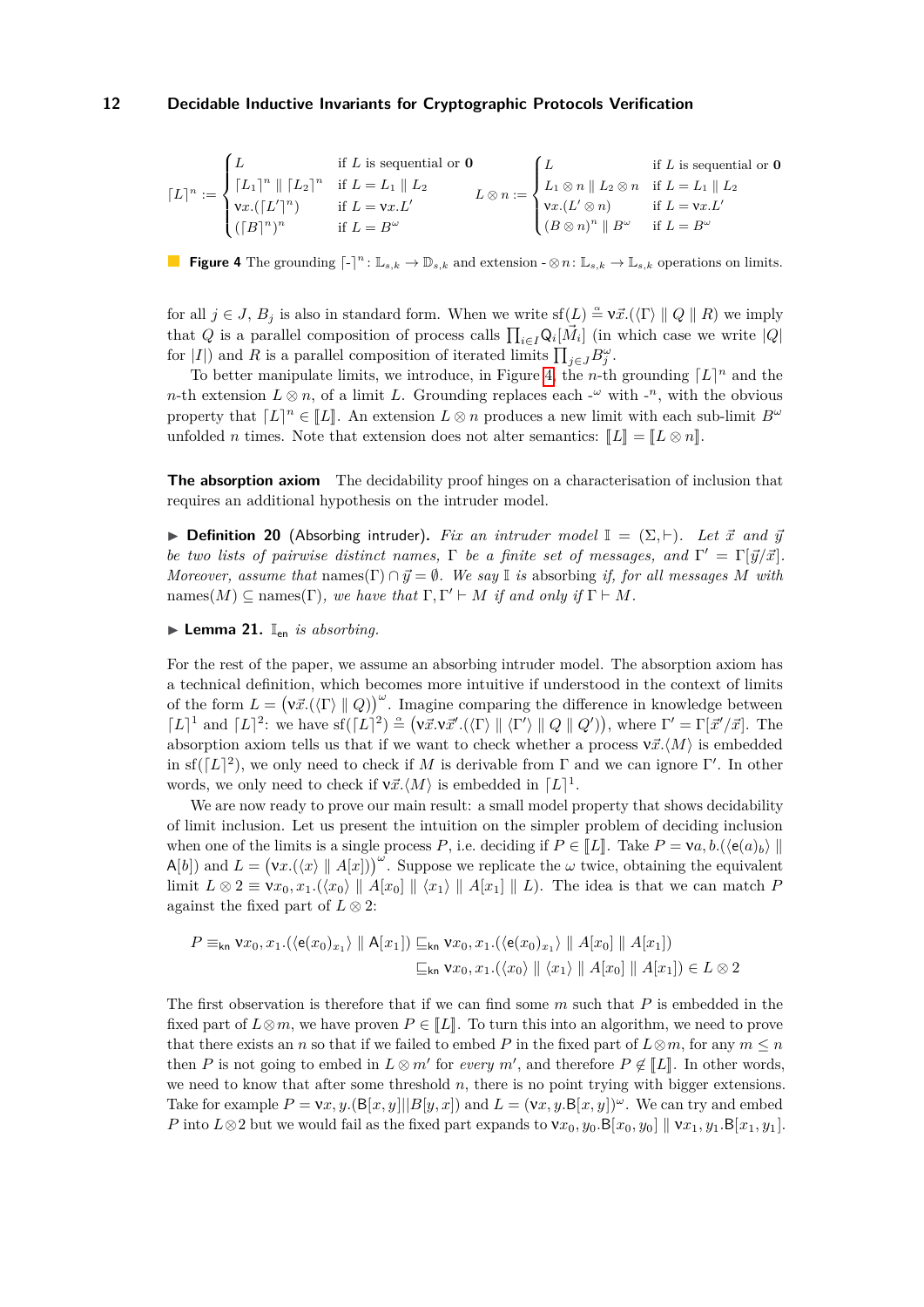It is easy to see that expanding further would not introduce new patterns in the fixed part of the limit which would help embed *P*.

Theorem [22](#page-12-0) formalises the idea for general inclusion between two arbitrary limits *L*<sup>1</sup> and *L*2: it proves that the threshold for expansion is the number of fixed restrictions of *L*<sup>1</sup> plus the number of fixed process calls of *L*1, plus one; and it makes use of the absorption axiom to prove the threshold is sound even in the presence of knowledge.

<span id="page-12-0"></span>▶ Theorem 22 (Characterisation of Limits Inclusion). Let  $L_1$  and  $L_2$  be two limits, with  $\inf(L_1) \stackrel{\alpha}{=} \mathsf{v}\vec{x}_1 \cdot (\langle \Gamma_1 \rangle \parallel Q_1 \parallel \prod_{i \in I} B_i^{\omega} \rangle)$ , and let  $n = |\vec{x}_1| + |Q_1| + 1$ . Then:

$$
\llbracket L_1 \rrbracket \subseteq \llbracket L_2 \rrbracket \iff \begin{cases} \text{sf}(L_2 \otimes n) \stackrel{\simeq}{=} \mathsf{v} \vec{x}_1, \vec{x}_2. (\langle \Gamma_2 \rangle \parallel Q_1 \parallel Q_2 \parallel R_2) \quad \text{and} \quad \Gamma_1 \leq_{\mathsf{kn}} \Gamma_2 \quad \text{(A)} \\ \llbracket \langle \Gamma_1 \rangle \parallel \prod_{i \in I} B_i \rrbracket \subseteq \llbracket \langle \Gamma_2 \rangle \parallel R_2 \rrbracket \end{cases} \tag{B}
$$

<span id="page-12-1"></span>▶ **Theorem 23.** *Given*  $L_1, L_2 \in \mathbb{L}$  *it is decidable whether*  $\llbracket L_1 \rrbracket \subseteq \llbracket L_2 \rrbracket$ *.* 

**Proof.** Theorem [22](#page-12-0) leads to a recursive algorithm. Given  $L_1$  and  $L_2$ , one computes  $sf(L_1)$  and sf( $L_2 \otimes n$ ). For every  $\alpha$ -renaming that makes condition (A) hold, one checks condition (B) (recursively). If no renaming makes both true then the inclusion does not hold. In the recursive case, there are fewer occurrences of  $\omega$  in the limit on the left, eventually leading to the case where  $L_1$  has no occurrence of  $\omega$ , and only condition **(A)** needs to be checked.

▶ Example 24 (Limit inclusion). Consider the following two limits:

$$
L_1 = \mathsf{v}x_1.((\mathsf{v}x_2.(\langle \mathsf{e}(x_2)_{x_1} \rangle \parallel \mathsf{A}[x_2] \parallel \mathsf{A}[x_1]))^{\omega})
$$
  

$$
L_2 = \mathsf{v}y_1, y_3.(\langle y_3 \rangle \parallel \mathsf{A}[y_3]^{\omega} \parallel (\mathsf{v}y_2.(\langle y_2 \rangle \parallel \mathsf{A}[y_2]))^{\omega})
$$

We prove that  $\llbracket L_1 \rrbracket \subseteq \llbracket L_2 \rrbracket$  by applying the recursive algorithm from Theorem [23.](#page-12-1) By Theorem [22,](#page-12-0) here the threshold for expansion is  $n = 2$ , but we will try with  $n = 1$ . In case we succeed, the inclusion holds. If not, we might have to increase *n* up to 2. This results in

$$
L_2 \otimes 1 = \mathsf{v}y_1, y_3.(\langle y_3 \rangle \parallel \mathsf{A}[y_3] \parallel \mathsf{A}[y_3]^{\omega} \parallel (\mathsf{v}y_2.(\langle y_2 \rangle \parallel \mathsf{A}[y_2]))^{\omega} \parallel (\mathsf{v}y_2.(\langle y_2 \rangle \parallel \mathsf{A}[y_2])))
$$
  
=<sub>kn</sub>  $\mathsf{v}y_1, y_{22}, y_3.(\langle y_3 \rangle \parallel \langle y_{22} \rangle \parallel \mathsf{A}[y_2]) \parallel \mathsf{A}[y_3] \parallel \mathsf{A}[y_3]^{\omega} \parallel (\mathsf{v}y_2.(\langle y_2 \rangle \parallel \mathsf{A}[y_2]))^{\omega})$ 

To try and match the fixed part of  $L_1$  with  $L_2 \otimes 1$ , we could *α*-rename  $x_1$  to  $y_1$ . This works for **(A)** but the remaining goal **(B)** cannot be shown as it does not hold because we cannot derive  $\langle e(x_2)_{y_1} \rangle$  from the knowledge on the right-hand side:

$$
\llbracket \mathbf{v}x_2.(\langle \mathbf{e}(x_2)_{y_1} \rangle \parallel \mathbf{A}[x_2] \parallel \mathbf{A}[x_1]) \rrbracket \n\subseteq \llbracket \langle y_3 \rangle \parallel \langle \mathbf{e}(y_{22})_{y_3} \rangle \parallel \mathbf{A}[x_1]^{\omega} \parallel (\mathbf{v}y_2.(\langle \mathbf{e}(y_2)_{y_3} \rangle \parallel \mathbf{A}[y_2]))^{\omega} \rrbracket
$$

Choosing the  $\alpha$ -renaming  $[x_1/y_3]$  leaves us instead with:

$$
\llbracket \mathbf{v}x_2.(\langle \mathbf{e}(x_2)_{y_3} \rangle \parallel \mathbf{A}[x_2] \parallel \mathbf{A}[x_1]) \rrbracket \subseteq \llbracket \langle y_3 \rangle \parallel \langle \mathbf{e}(y_{22})_{y_3} \rangle \parallel \mathbf{A}[x_1]^{\omega} \parallel (\mathbf{v}y_2.(\langle \mathbf{e}(y_2)_{y_3} \rangle \parallel \mathbf{A}[y_2]))^{\omega} \rrbracket
$$

which holds. It suffices to expand the latter limit by 1 and to choose the renaming  $[x_2/y_2]$ . Then,  $e(x_1)_{x_2} \leq_{kn} x_1, x_2$  holds and the process calls match. Note that it is crucial to keep  $A[x_1]^\omega$  on the right side.

#### **3.5 Computing Post-Hat**

The last result we need is the decidability of a function  $\widehat{\text{post}}_{\Delta}^s(L)$  which, given a limit *L*, notining a finite set of limits  $\overline{L}$ ,  $\overline{L}$ , and that needs  $(\overline{L}^s)$ ,  $\overline{L}^r$ ,  $\overline{L}$ ,  $\overline{L}$ ,  $\overline{L$ returns a finite set of limits  $\{L_1, \ldots, L_n\}$  such that  $\text{post}_{\Delta}^s([\![L]\!])\downarrow = [\![L_1]\!] \cup \ldots \cup [\![L_n]\!]$ . The challenge is representing all the possible successors of processes in  $\llbracket L \rrbracket$  without having to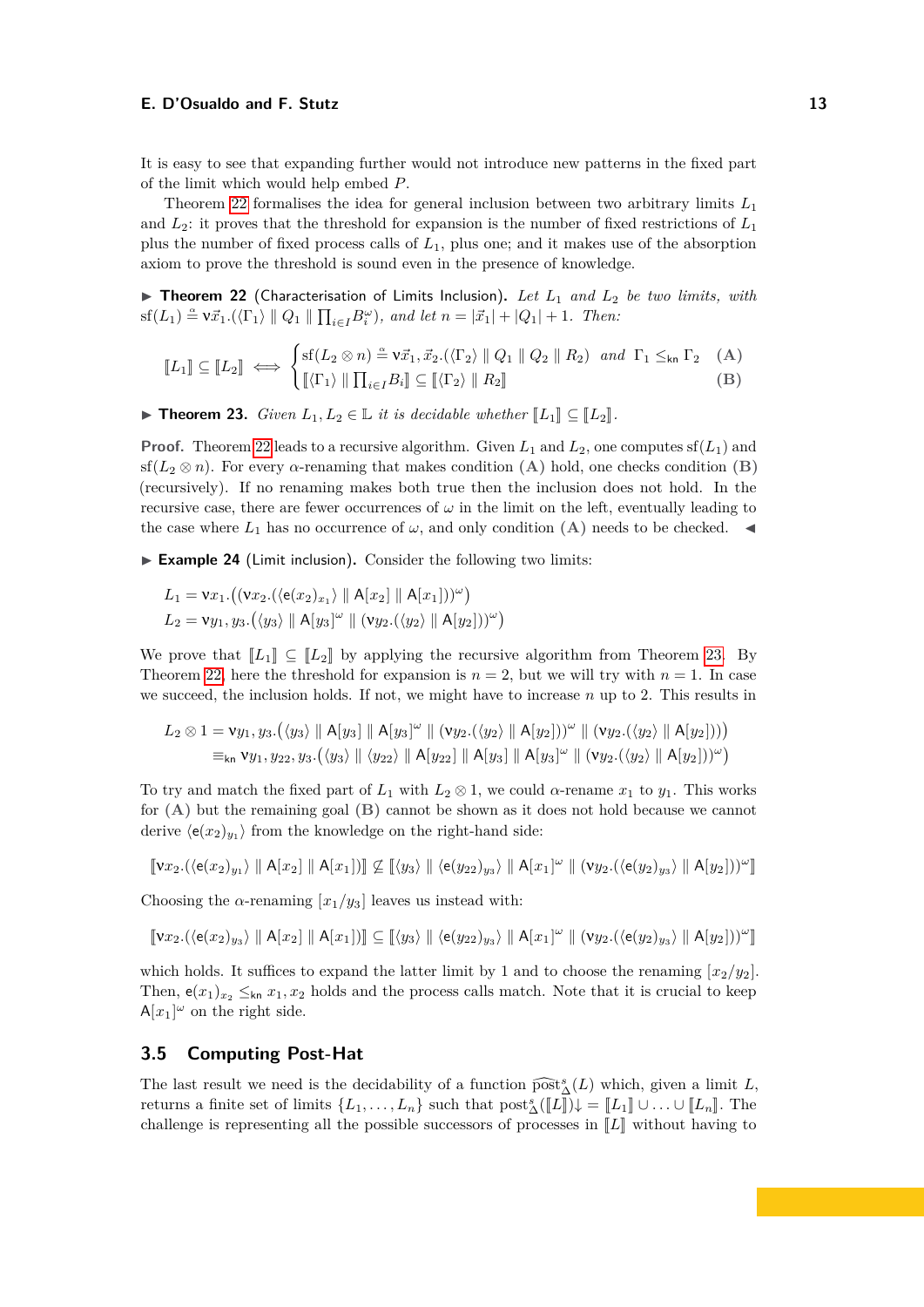<span id="page-13-1"></span> $L = \nu a, b, k_{as}, k_{bs}. (\langle a, b \rangle \parallel A_1[a, b, k_{as}]^{\omega} \parallel B_1[a, b, k_{bs}]^{\omega} \parallel S[a, b, k_{as}, k_{bs}]^{\omega} \parallel L_1^{\omega}$  $L_1 = \nu n_a$ .  $(\langle n_a \rangle \parallel A_2[a, b, k_{as}, n_a] \parallel L_2^{\omega})$  $L_2 = \text{vk.}\left(\langle \mathsf{e}(k)_{(a,k_{as})} \rangle \parallel \langle \mathsf{e}(k)_{(b,k_{as})} \rangle \parallel \langle \mathsf{e}(k)_{(n_a,k_{as})} \rangle \parallel \langle \mathsf{e}(k)_{k_{bs}} \rangle \parallel \mathsf{Secret}[k]^{\omega} \parallel \mathsf{A}_3[a,b,k_{as},k]^{\omega} \parallel L_3^{\omega}\right)$  $L_3 = \nu n_b \cdot (\langle e(n_b)_{(k,k)} \rangle \parallel \langle e(n_b)_k \rangle \parallel B_2[a, b, k_{bs}, n_b, k])$ 

**Figure 5** An inductive invariant for Example [9.](#page-5-0)

enumerate  $\llbracket L \rrbracket$ . The key idea hinges again on the absorption axiom: we observe that to consider all possible process calls that may cause a transition, it is enough to unfold each *ω* in *L* by some bounded number *b*. Any transition taken from further unfoldings will give rise to successors that are congruent to some of the ones already considered.

The bound *b* used in extending a limit, is defined as a function of the process definitions and the intruder model. The arity of a pattern  $\vec{x}$  : *M* is  $|\vec{x}|$ . Given a set of definitions  $\Delta$ ,  $β(Δ)$  is the maximum arity of patterns in Δ. The function  $γ(I)$  returns the maximum arity of the constructors in the signature of I.

<span id="page-13-3"></span>
$$
\blacktriangleright \text{Definition 25 (post). } Let \ b = \beta(\Delta) \cdot \gamma(\mathbb{I})^{s-1} + 1 \ and \ \mathrm{sf}(L \otimes b) = \mathrm{v}\vec{x}.(\langle \Gamma \rangle \parallel Q \parallel R),
$$
  

$$
\widehat{\mathrm{post}}^s_{\Delta}(L) := \{ \ \mathrm{v}\vec{y}.(\langle \Gamma' \rangle \parallel Q' \parallel R) \ \vert \ \mathrm{v}\vec{x}.(\langle \Gamma \rangle \parallel Q) \rightarrow_{\Delta} \mathrm{v}\vec{y}.(\langle \Gamma' \rangle \parallel Q') \in \mathbb{S}_s \ \}.
$$

<span id="page-13-4"></span>▶ **Theorem 26.**  $\widehat{\text{post}}_{\Delta}^{s}(L) = \{L_1, \ldots, L_n\} \implies \text{post}_{\Delta}^{s}([\![L]\!])\downarrow = [\![L_1]\!] \cup \ldots \cup [\![L_n]\!].$ 

# <span id="page-13-0"></span>**3.6 Algorithmic Aspects**

The limit *L* in Figure [5](#page-13-1) represents an inductive invariant for Example [9,](#page-5-0) under size bound 3. It can be proven invariant by checking that  $\widehat{\text{post}}_{\Delta}^3(L)$  is included in *L*. Since the initial process of Example 0, *B*, is in [*L*], the invariant eartificates that any reachable process is process of Example [9,](#page-5-0)  $P_0$ , is in  $\llbracket L \rrbracket$ , the invariant certificates that any reachable process is  $(3, 7)$ -bounded (note nest<sub>v</sub> $(L) = 7$ ) and satisfies secrecy. In fact,  $L^{\omega}$  is also inductive, proving boundedness and secrecy for any process in  $(P_0)^{\omega}$ . Since  $[\![\mathbf{v}k.(\mathbf{v}x.(\langle x,\mathbf{e}(x)_{k}\rangle))^{\omega}]\!] \nsubseteq [\![L^{\omega}]\!]$ ,<br>*L*<sup>*w*</sup> nearly nearly that the protection is not accountible to be expanding that the dependence  $L^{\omega}$  provides proof that the protocol is not susceptible to known-plaintext attacks where arbitrary known nonces are available to the intruder encrypted with the same key.[2](#page-13-2) The algorithms for inclusion and  $\widehat{post}$  can be used to check inductiveness given a candidate invariant such as *L*. This leaves open the question of how to efficiently generate candidates. The algorithm of Theorem [16](#page-8-5) can in principle be used to enumerate all candidate invariants, with an impractically high complexity. Luckily, a more directed inference of invariants can be obtained by a *widening operator*, in the style of [\[36\]](#page-17-7); in fact, the invariant *L* was automatically inferred from  $P_0$  using the widening of our prototype tool. The basic observation behind invariant inference, is that from a sequence of transitions  $P_1 \rightarrow^* P_2$  with  $P_1 \sqsubseteq_{\mathsf{kn}} P_2$ , one can deduce that the same sequence can be simulated from  $P_2$  (by Theorem [8\)](#page-5-4) obtaining a  $P_3$  with  $P_2 \sqsubseteq_{\mathsf{kn}} P_3$  and so on. The embedding between  $P_1$  and  $P_2$ , is justified by  $P_1 \equiv_{\mathsf{kn}} \mathsf{v} \vec{x} \cdot (\langle \Gamma_1 \rangle \parallel Q)$ ,  $P_2 \equiv_{\mathsf{kn}} \mathsf{v}\vec{x}.(\langle \Gamma_1 \rangle \parallel Q \parallel P)$ ; we can extrapolate the difference *P* and accelerate the sequence of transitions by constructing the limit  $v\vec{x}.(\langle \Gamma_1 \rangle \parallel Q \parallel P^{\omega})$ . This operation can be extended to limits. The end product is a finite union of limits which is inductive by construction. This procedure requires exploration of transitions and many inclusion checks, a costly combination. To obtain a more practical algorithm, we devised two techniques: inductiveness checks through "incorporation", and a coarser widening.

<span id="page-13-2"></span><sup>2</sup> The property could be extended to cover composite known-plaintext messages (of some maximum size *s*), and the generation of a sufficiently high number *N* of plaintext-encrypted pair with the same key.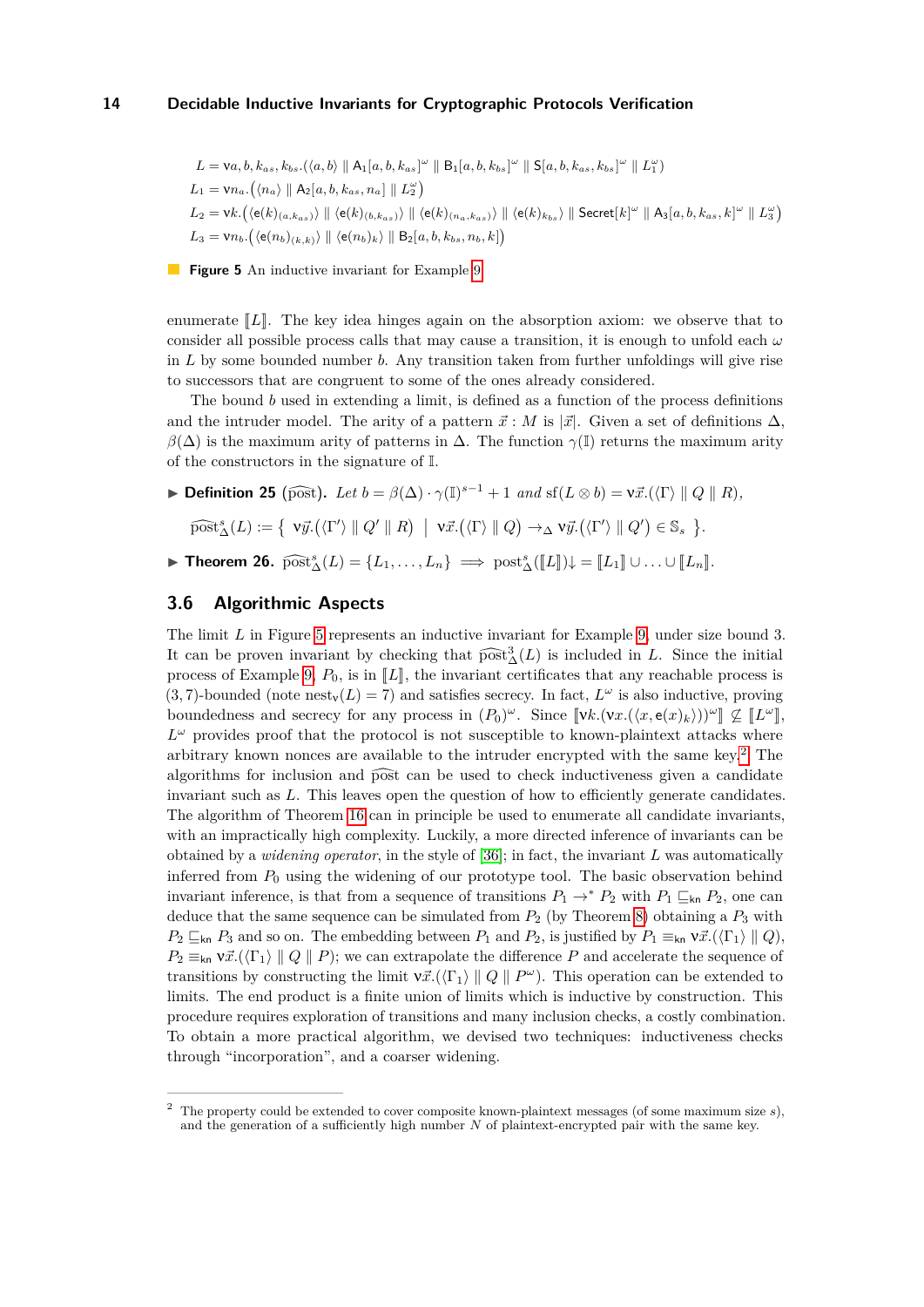|      |                                 |  | Name Infer C S   Name Infer C S   Name Infer C S             |  |                                                            |  |
|------|---------------------------------|--|--------------------------------------------------------------|--|------------------------------------------------------------|--|
| Ex.9 | 4.4s F 1.8s $\checkmark$ NHS    |  |                                                              |  | 5.0s F 1.6s o YAH 7.8s F 2.5s o                            |  |
| OR   | 3.4s $\rm{F}$ 1.9s $\circ$ NHSs |  |                                                              |  | 6.8s F 1.7s $\checkmark$   YAHs1 12.3s F 2.6s $\checkmark$ |  |
| ORl  | 25.0s F 3.5s $\times$ NHSr      |  |                                                              |  | 90.9s I 20.8s $\times$ YAHs2 8.8s F 2.0s $\checkmark$      |  |
| ORa  | 13.8s $I$ 5.0s $\circ$ KSL      |  | 37.0s F 9.8s $\checkmark$   YAHlk 11.9s I 17.3s $\checkmark$ |  |                                                            |  |
| ORs  | 9.8s F 2.0s $\checkmark$   KSLr |  | 200.6s F 31.4s $\checkmark$ ARPC 0.5s F 0.1s $\checkmark$    |  |                                                            |  |

<span id="page-14-2"></span>**Table 1** Experimental results. Columns: **Infer**ence of invariant fully automatic (f) or interactive (i); **Check of inductiveness; <b>Secrecy** proved  $(\checkmark)$ , not holding  $(\times)$ , not modelled  $(\circ)$ .

Consider the inductiveness check  $\left[\widehat{\text{post}}_{\Delta}^{s}(L)\right] \subseteq \left[L\right]$  implemented by checking that, for each transition considered by  $\widehat{post}$  the resulting limit  $L'$  is included by  $L$ . We observe that  $L'$  and  $L'$  will share the content of the transition. Less he requires to  $C[0, \tilde{L'}]$  and  $L'$  to L' and L will share the context of the transition: L can be rewritten to  $C[\mathbb{Q}[\vec{M}]]$  and L' to  $C[P]$  for some *P*. To prove inclusion of  $C[P]$  in  $C[Q[M]]$  it is then sufficient to show that *P* is embedded in  $C[Q[M]]$ . We call this check an *incorporation* of P in C. See Appendix [K](#page-38-0) for an example. Although incomplete in general, incorporation can prove inductiveness in many practical examples, in a remarkably faster way.

There are cases, however, where the incorporation check fails on inductive invariants. Consider for example an inductive invariant represented by the union of two incomparable limits  $L_1, L_2$ . Suppose that for some  $P \in [\![L_1]\!]$  there is  $P'$  with  $P \to P' \in [\![L_2]\!] \setminus [\![L_1]\!]$ . Then, incorporation of  $P'$  in  $L_1$  would fail. To side-step this problem we replace union of limits with parallel composition:  $\llbracket L_1 \rrbracket \cup \llbracket L_2 \rrbracket \subseteq \llbracket L_1 \rrbracket L_2 \rrbracket$  by downward closure of  $\llbracket - \rrbracket$ . Using this over-approximation, we can try to aim for an inductive invariant which consists of exactly one limit, and for which the incorporation check suffices. This approximation is incomplete: some protocols require inductive invariants consisting of unions of incomparable limits.

## <span id="page-14-0"></span>**4 Evaluation**

We built a proof-of-concept tool implementing limit inclusion, inductivity check, incorporation and a coarse widening. Currently, the tool only supports symmetric encryption, but we plan to add support for asymmetric encryption, signatures and hashing. The source code and all the test protocol models are available at [\[19\]](#page-16-13) where we also provide a tutorial-style  $explanation of the methodology. We summarise our experiments<sup>3</sup> in Table 1. The tool$  $explanation of the methodology. We summarise our experiments<sup>3</sup> in Table 1. The tool$  $explanation of the methodology. We summarise our experiments<sup>3</sup> in Table 1. The tool$  $explanation of the methodology. We summarise our experiments<sup>3</sup> in Table 1. The tool$  $explanation of the methodology. We summarise our experiments<sup>3</sup> in Table 1. The tool$ is instructed to compute, using the widening, an invariant for the provided model, under given message size assumptions. When an invariant can be found, it represents a proof that the model is depth-bounded. If the inferred invariant is leak-free, secrecy is also proven. We model a number of well-known protocols under various threat scenarios (e.g. with or without leak of old keys): Needham-Schröder (NHS), Otway-Rees (OR), Kehne-Schönwälder-Landendörfer (KSL), Yahalom (YAH) and Andrew RPC (ARPC). For any example containing a problematic encryption oracle pattern (see Example [15\)](#page-7-2) we constrain the input message of the oracle to be a nonce (message of size 1). With the exception of NHSr, ORa and YAHlk, all the invariants were obtained fully automatically. For YAHlk we had to combine two widened limits (the timing is the sum of the time spent computing each limit); for NHSr and ORa we had to tweak a partially widened limit manually to make it inductive. To simulate using invariants as correctness certificates, for each example we re-checked them for inductiveness.

<span id="page-14-1"></span><sup>3</sup> Tests run with Python 2.7, z3-solver v4.8, 8GB RAM, Intel CPU i5, on Linux.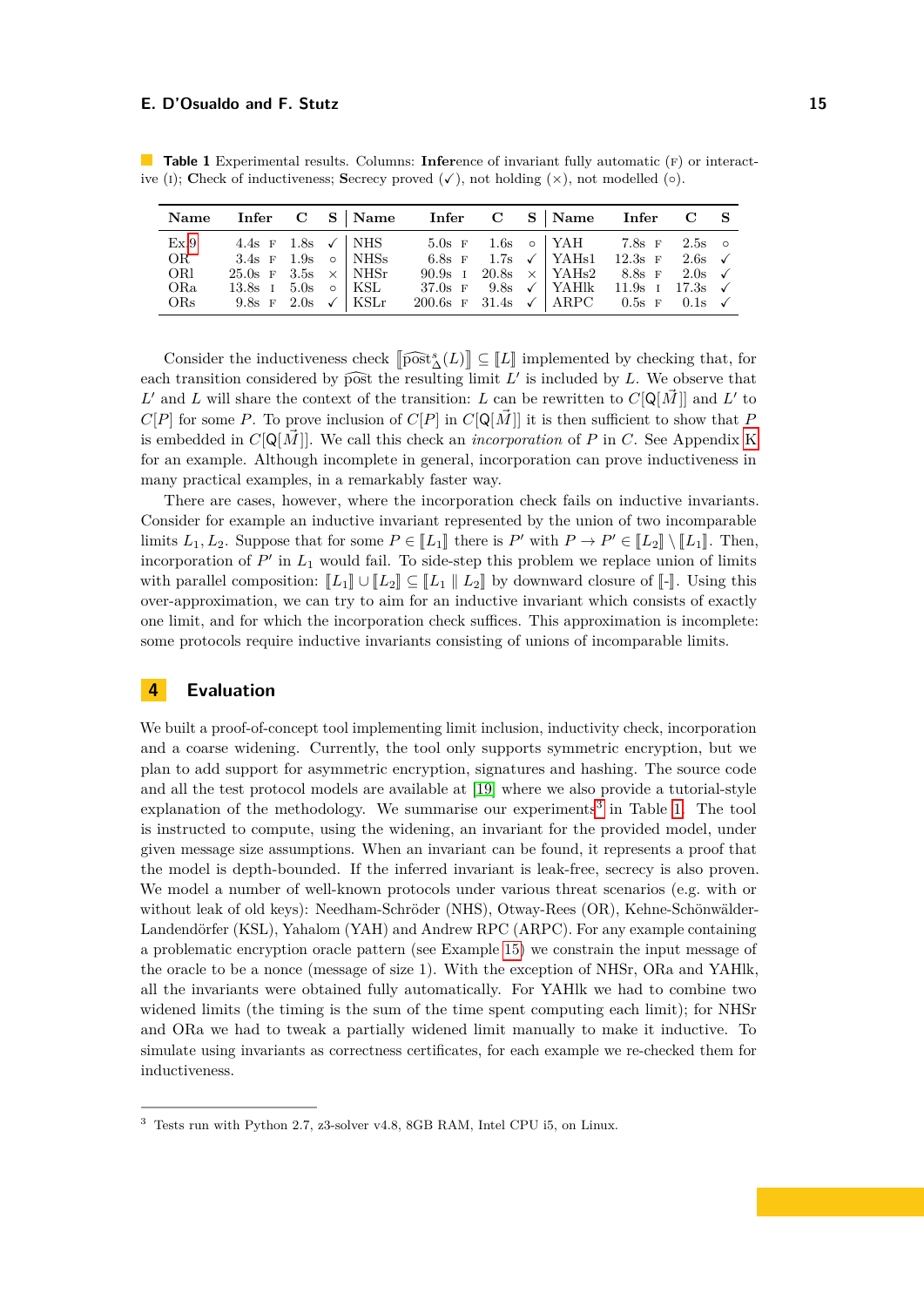## <span id="page-15-0"></span>**4.1 Limitations**

**Message size bounds** Bounding message size in the analysis is not always acceptable, as it may miss type confusion attacks. Such patterns arise, for example, in XOR-based protocols, where considering only typed runs is not appropriate. This is problematic because in most practical examples bigger size bounds lead to unboundedness in depth, as illustrated by Example [15.](#page-7-2) However, not all is lost: our limits can be extended to provide invariants with unbounded message size. The idea, detailed in Appendix [I,](#page-35-0) is to first analyse a protocol with a size bound that ensures depth-boundedness, obtaining an inductive invariant as one or more limits; then we annotate such limits with "wildcards" ( $\star$ ) on occurrences of names. A wildcarded name  $a^*$  stands for an arbitrary message (of arbitrary size). By introducing the appropriate wildcards, one can obtain an inductive invariant for the protocol with no message size bounds. For Example [15,](#page-7-2)  $E[k] \parallel (\mathbf{v} x.(\mathbf{e}(x)_k))^{\omega}$  is an inductive invariant if we restrict *x* to be of size 1. Since *x* is never inspected , injecting larger terms in it would not lead to new behaviour. We can therefore generalise the limit to  $E[k] \parallel (\mathbf{v} x. \langle \mathbf{e}(x^*)_k \rangle)^\omega$  which is an inductive invariant for the protocol with no size bounds.

Since verification with no size bounds is undecidable, this extension is by necessity incomplete: there are downward-closed sets that cannot be represented by extended limits. However, since protocols typically achieve resistance to type confusion attacks by making sure that messages of the wrong type are discarded by honest principals, this extension is very effective. In fact, all the size bounds in our benchmarks can be lifted using this technique.

**Inherent unboundedness** There are two ways a protocol may fall outside of our class. The first is when unboundedly many participants in a session form a ring/list topology, like the recursive protocol of [\[29,](#page-17-11) §6]. One can provide a partial solution by using an underapproximate model with a ring/list of fixed size, or an over-approximate model by using an unbounded star topology. The second way is when the intruder can produce irreducible encryption chains and the participants would inspect them generating new behaviour. In such cases not even extended limits can help. We deem this situation unlikely to be desirable in a realistic protocol.

## **5 Conclusions and Future Work**

We presented a theory of decidable inductive invariants for depth-bounded cryptographic protocols. We showed how one can infer inductive invariants and evaluated the approach through a prototype implementation.

From a theoretical perspective, it would be interesting to determine precise complexity bounds for inclusion, for general intruder models. We can show that  $\sqsubseteq_{kn}$  is NP-complete for any intruder model that has polynomially decidable  $\leq_{kn}$  [\[32\]](#page-17-12).

A direction for further improvement is extending the class of supported properties. In particular, we plan to study how invariants can be used to automatically prove diff-equivalence [\[5\]](#page-16-14) without bounding sessions/nonces.

Finally, we intend to explore ways in which our invariants can be integrated in existing tools such as ProVerif and Tamarin. For instance, Tamarin performs a backwards search to find possible attacks. Our invariants could provide a pruning technique to avoid exploring paths that are unreachable from the initial state. Similar combinations of forward and backward search have been shown to improve performance dramatically for analyses of infinite-state systems such as Petri nets [\[7\]](#page-16-15).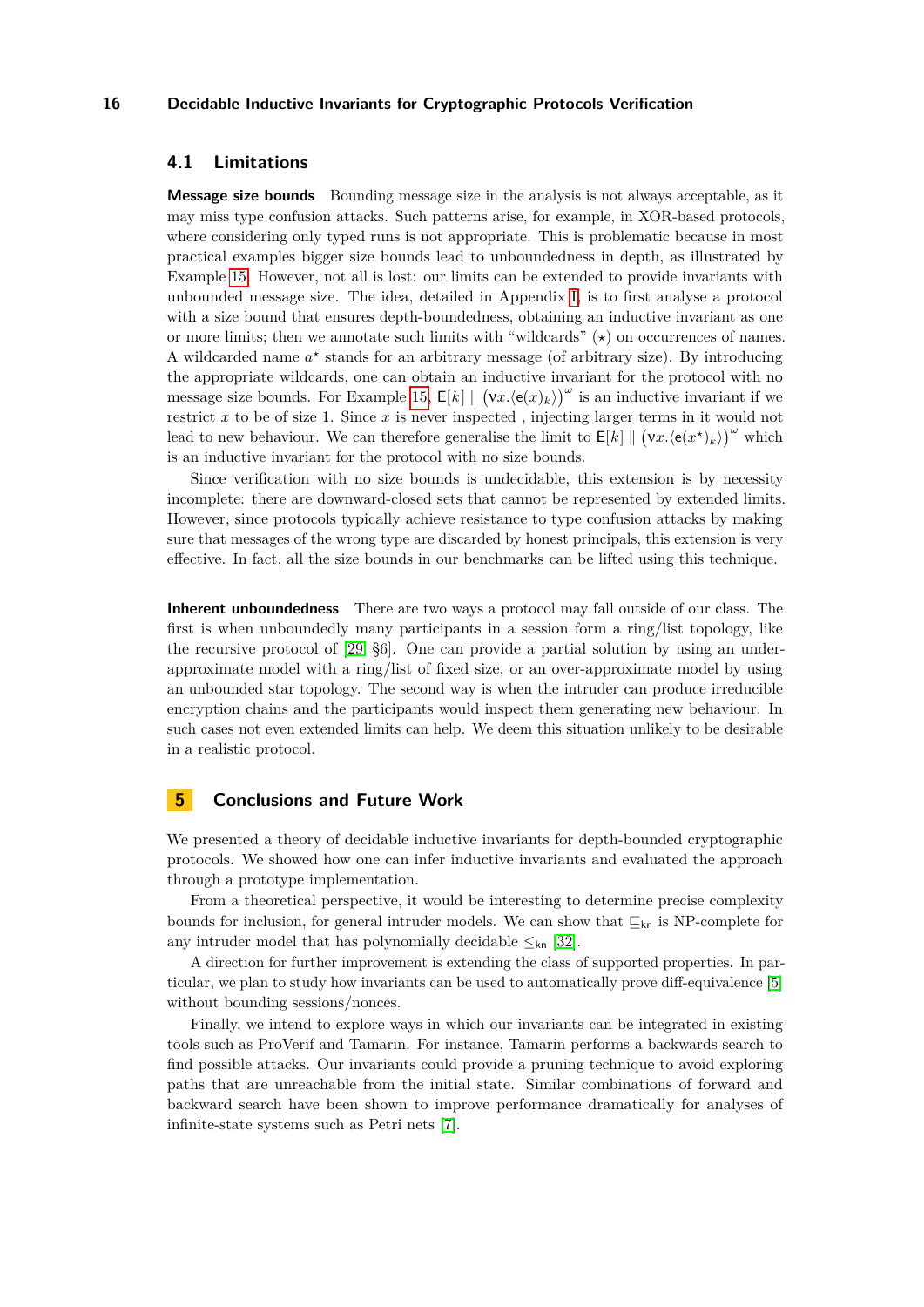#### **References**

- <span id="page-16-16"></span>**1** Martín Abadi and Véronique Cortier. Deciding knowledge in security protocols under (many more) equational theories. In *CSFW*, pages 62–76. IEEE Computer Society, 2005.
- <span id="page-16-6"></span>**2** Myrto Arapinis and Marie Duflot. Bounding messages for free in security protocols - extension to various security properties. *Inf. Comput.*, 239:182–215, 2014.
- <span id="page-16-1"></span>**3** Alessandro Armando, David A. Basin, Yohan Boichut, Yannick Chevalier, Luca Compagna, Jorge Cuéllar, Paul Hankes Drielsma, Pierre-Cyrille Héam, Olga Kouchnarenko, Jacopo Mantovani, Sebastian Mödersheim, David von Oheimb, Michaël Rusinowitch, Judson Santiago, Mathieu Turuani, Luca Viganò, and Laurent Vigneron. The AVISPA tool for the automated validation of internet security protocols and applications. In *CAV*, volume 3576 of *Lecture Notes in Computer Science*, pages 281–285. Springer, 2005.
- <span id="page-16-3"></span>**4** Bruno Blanchet. Modeling and verifying security protocols with the applied pi calculus and proverif. *Foundations and Trends in Privacy and Security*, 1(1-2):1–135, 2016.
- <span id="page-16-14"></span>**5** Bruno Blanchet, Martín Abadi, and Cédric Fournet. Automated verification of selected equivalences for security protocols. *J. Log. Algebr. Program.*, 75(1):3–51, 2008. [doi:10.1016/](http://dx.doi.org/10.1016/j.jlap.2007.06.002) [j.jlap.2007.06.002](http://dx.doi.org/10.1016/j.jlap.2007.06.002).
- <span id="page-16-11"></span>**6** Bruno Blanchet and Andreas Podelski. Verification of cryptographic protocols: tagging enforces termination. *Theor. Comput. Sci.*, 333(1-2):67–90, 2005.
- <span id="page-16-15"></span>**7** Michael Blondin, Alain Finkel, Christoph Haase, and Serge Haddad. Approaching the coverability problem continuously. In *TACAS*, volume 9636 of *Lecture Notes in Computer Science*, pages 480–496. Springer, 2016.
- <span id="page-16-12"></span>**8** Michael Blondin, Alain Finkel, and Pierre McKenzie. Handling infinitely branching wellstructured transition systems. *Inf. Comput.*, 258:28–49, 2018.
- <span id="page-16-18"></span>**9** Michael Burrows, Martín Abadi, and Roger M. Needham. A logic of authentication. In *SOSP'89*, pages 1–13. ACM, 1989.
- <span id="page-16-2"></span>**10** Rohit Chadha, Vincent Cheval, Ştefan Ciobâcă, and Steve Kremer. Automated verification of equivalence properties of cryptographic protocols. *ACM Trans. Comput. Log.*, 17(4):23:1–23:32, 2016.
- <span id="page-16-0"></span>**11** Vincent Cheval, Steve Kremer, and Itsaka Rakotonirina. DEEPSEC: deciding equivalence properties in security protocols theory and practice. In *IEEE Symposium on Security and Privacy*, pages 529–546. IEEE Computer Society, 2018.
- <span id="page-16-17"></span>**12** Yannick Chevalier, Ralf Küsters, Michaël Rusinowitch, and Mathieu Turuani. An NP decision procedure for protocol insecurity with XOR. In *LICS*, pages 261–270. IEEE Computer Society, 2003.
- <span id="page-16-7"></span>**13** Rémy Chrétien, Véronique Cortier, and Stéphanie Delaune. Typing messages for free in security protocols: The case of equivalence properties. In *CONCUR*, volume 8704 of *Lecture Notes in Computer Science*, pages 372–386. Springer, 2014.
- <span id="page-16-9"></span>**14** Rémy Chrétien, Véronique Cortier, and Stéphanie Delaune. Decidability of trace equivalence for protocols with nonces. In *CSF'15*, pages 170–184. IEEE Computer Society, 2015.
- <span id="page-16-10"></span>**15** Véronique Cortier, Niklas Grimm, Joseph Lallemand, and Matteo Maffei. A type system for privacy properties. In *ACM Conference on Computer and Communications Security*, pages 409–423. ACM, 2017.
- <span id="page-16-8"></span>**16** Morten Dahl, Naoki Kobayashi, Yunde Sun, and Hans Hüttel. Type-based automated verification of authenticity in asymmetric cryptographic protocols. In *ATVA*, volume 6996 of *Lecture Notes in Computer Science*, pages 75–89. Springer, 2011.
- <span id="page-16-5"></span>**17** Danny Dolev and Andrew Chi-Chih Yao. On the security of public key protocols. *IEEE Trans. Information Theory*, 29(2):198–207, 1983.
- <span id="page-16-4"></span>**18** Emanuele D'Osualdo, Luke Ong, and Alwen Tiu. Deciding secrecy of security protocols for an unbounded number of sessions: The case of depth-bounded processes. In *CSF*, pages 464–480. IEEE Computer Society, 2017.
- <span id="page-16-13"></span>**19** Emanuele D'Osualdo and Felix Stutz. Lemma9, version 1.0, 2020. [doi:10.5281/zenodo.](http://dx.doi.org/10.5281/zenodo.3950846) [3950846](http://dx.doi.org/10.5281/zenodo.3950846).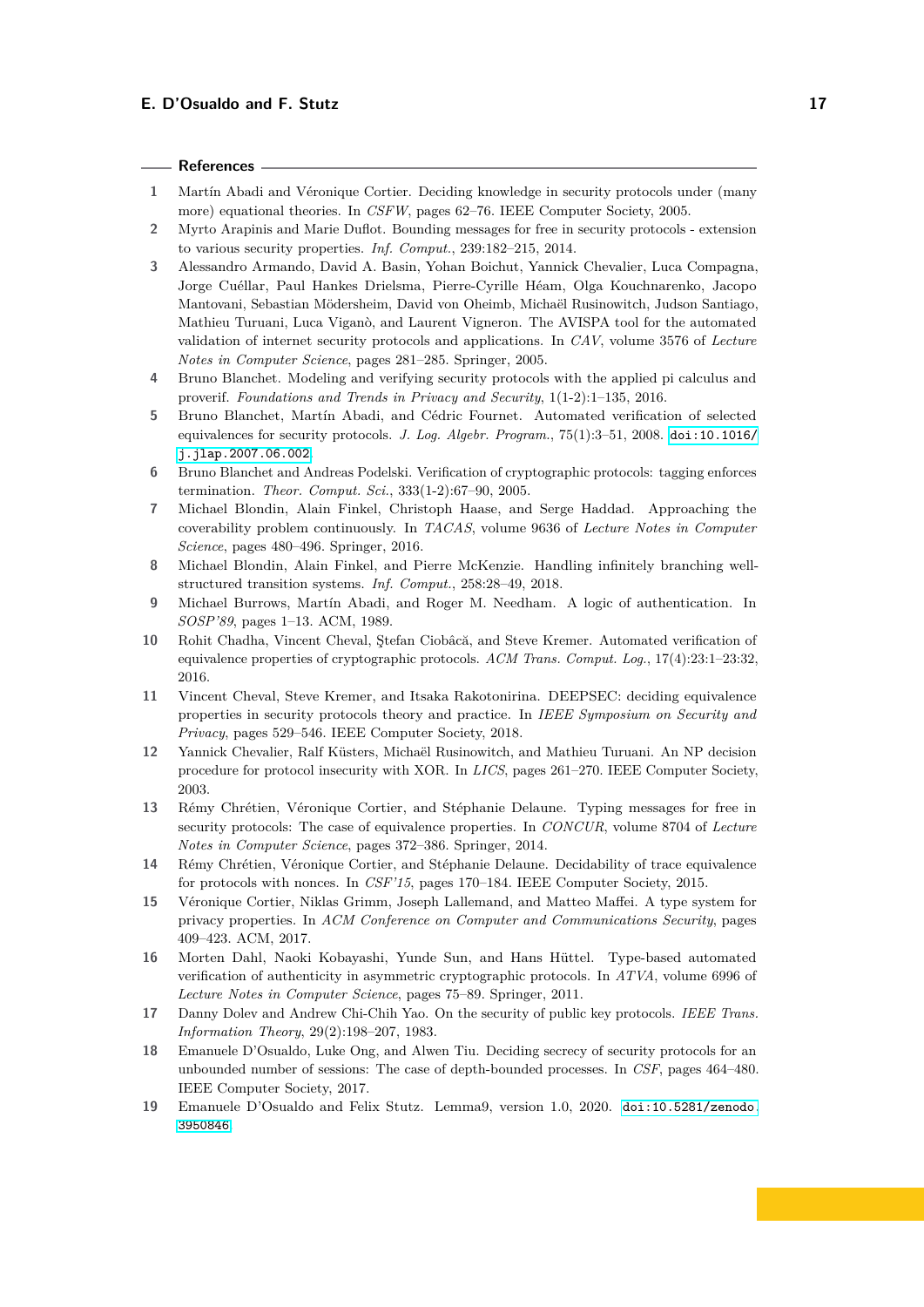- <span id="page-17-0"></span>**20** Nancy A. Durgin, Patrick D. Lincoln, John C. Mitchell, and Andre Scedrov. Undecidability of bounded security protocols. In *Workshop on Formal Methods and Security Protocols*, 1999.
- <span id="page-17-8"></span>**21** Alain Finkel and Jean Goubault-Larrecq. Forward analysis for WSTS, part I: completions. In *STACS*, volume 3 of *LIPIcs*, pages 433–444, 2009.
- <span id="page-17-9"></span>**22** Sibylle B. Fröschle. Leakiness is decidable for well-founded protocols. In *POST'15*, pages 176–195, 2015.
- <span id="page-17-5"></span>**23** Reiner Hüchting, Rupak Majumdar, and Roland Meyer. Bounds on mobility. In *CONCUR*, volume 8704 of *Lecture Notes in Computer Science*, pages 357–371. Springer, 2014.
- <span id="page-17-16"></span>**24** Gavin Lowe. Some new attacks upon security protocols. In *Ninth IEEE Computer Security Foundations Workshop, March 10 - 12, 1996, Dromquinna Manor, Kenmare, County Kerry, Ireland*, pages 162–169. IEEE Computer Society, 1996.
- <span id="page-17-2"></span>**25** Simon Meier, Benedikt Schmidt, Cas Cremers, and David A. Basin. The TAMARIN prover for the symbolic analysis of security protocols. In *CAV*, volume 8044 of *Lecture Notes in Computer Science*, pages 696–701. Springer, 2013.
- <span id="page-17-4"></span>**26** Roland Meyer. On boundedness in depth in the *π*-calculus. In Giorgio Ausiello, Juhani Karhumäki, Giancarlo Mauri, and C.-H. Luke Ong, editors, *IFIP TCS*, volume 273 of *IFIP*, pages 477–489. Springer, 2008.
- <span id="page-17-14"></span>**27** Roger M. Needham and Michael D. Schroeder. Using encryption for authentication in large networks of computers. *Commun. ACM*, 21(12):993–999, 1978.
- <span id="page-17-15"></span>**28** David J. Otway and Owen Rees. Efficient and timely mutual authentication. *Operating Systems Review*, 21(1):8–10, 1987.
- <span id="page-17-11"></span>**29** Lawrence C. Paulson. The inductive approach to verifying cryptographic protocols. *Journal of Computer Security*, 6(1-2):85–128, 1998.
- <span id="page-17-3"></span>**30** Mark D. Ryan and Ben Smyth. Applied pi-calculus. In *Formal Models and Techniques for Analyzing Security Protocols*. 2011.
- <span id="page-17-13"></span>**31** Benedikt Schmidt, Simon Meier, Cas J. F. Cremers, and David A. Basin. Automated analysis of Diffie-Hellman protocols and advanced security properties. In *CSF*, pages 78–94. IEEE Computer Society, 2012.
- <span id="page-17-12"></span>**32** Felix Stutz. Decidable inductive invariants for verification of cryptographic protocols with unbounded sessions. Master's thesis, Saarland University, 2019.
- <span id="page-17-10"></span>**33** Alwen Tiu, Rajeev Goré, and Jeremy E. Dawson. A proof theoretic analysis of intruder theories. *Logical Methods in Computer Science*, 6(3), 2010.
- <span id="page-17-1"></span>**34** Alwen Tiu, Nam Nguyen, and Ross Horne. SPEC: an equivalence checker for security protocols. In *APLAS*, volume 10017 of *Lecture Notes in Computer Science*, pages 87–95, 2016.
- <span id="page-17-6"></span>**35** Thomas Wies, Damien Zufferey, and Thomas A. Henzinger. Forward analysis of depth-bounded processes. In *FoSSaCS*, volume 6014 of *Lecture Notes in Computer Science*, pages 94–108. Springer, 2010.
- <span id="page-17-7"></span>**36** Damien Zufferey, Thomas Wies, and Thomas A. Henzinger. Ideal abstractions for wellstructured transition systems. In *VMCAI'12'*, volume 7148 of *LNCS*, pages 445–460. Springer, 2012.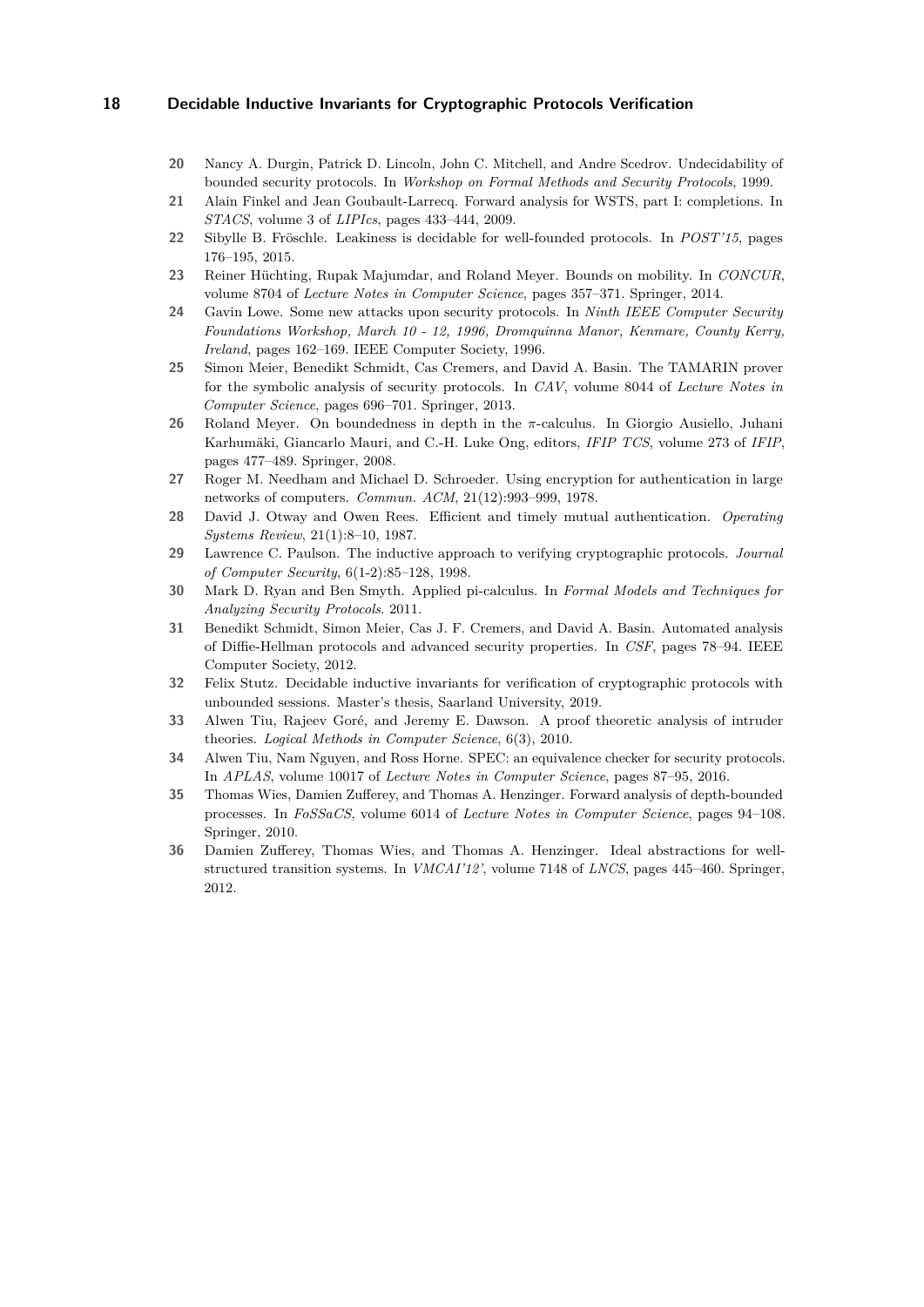# **Appendix**

# **A Proof of Proposition [4](#page-3-1)**

We check the model  $\Sigma_{en}$  is an effective intruder model. Rule ID implies ([Id](#page-3-2)); it is easy to check that any derivation for  $\Gamma \vdash M$  is also a derivation (of same depth) for  $\Gamma, \Gamma' \vdash M$ , which implies [\(Mon\)](#page-2-2); [\(Cut\)](#page-2-3) is a consequence of the admissibility of the CUT rule proven in  $[33]$ . The  $-<sub>R</sub>$  rules directly entail [\(Constr\)](#page-2-4). All rules are invariant under renamings so [\(Alpha\)](#page-2-5) holds. [\(Relevancy\)](#page-2-6) can be proven by a straightforward induction on the depth of derivations. Since the premises in every rule involve only sub-terms of the consequence, derivability is decidable.

# **B Proof of Proposition [7](#page-5-5)**

We want to prove  $P_1 \equiv_{\mathsf{kn}} P_2$  if and only if  $P_1 \sqsubseteq_{\mathsf{kn}} P_2$  and  $P_2 \sqsubseteq_{\mathsf{kn}} P_1$ . The "only if" direction is trivial. The "if" direction is proved as follows. Let  $\text{sf}(P_i) \triangleq \nu \vec{x}_i$ .  $\langle \langle \Gamma_i \rangle \parallel Q_i \rangle$  for  $i = 1, 2$ . It is easy to check that  $P_1 \subseteq_{\text{kn}} P_2$  if and only if  $\Gamma_1 \le_{\text{kn}} \Gamma_2$ ,  $\vec{x}_2 = \vec{x}_1 \vec{y}_2$  for some  $\vec{y}_2$ , and  $Q_2 = Q_1 \parallel Q'_2$  for some parallel composition of process calls  $Q'_2$ . Similarly,  $P_2 \sqsubseteq_{\mathsf{kn}} P_1$  if and only if  $\Gamma_2 \leq_{\mathsf{kn}} \Gamma_1$ ,  $\vec{x}_1 = \vec{x}_2 \vec{y}_1$ , and  $Q_1 = Q_2 \parallel Q'_1$  for some  $\vec{y}_1, Q'_1$ . We get  $\Gamma_1 \sim_{\mathsf{kn}} \Gamma_2$ ,  $\vec{x}_1 = \vec{x}_2$ and  $Q_1 = Q_2$  as required to prove  $P_1 \equiv_{\mathsf{kn}} P_2$ .

# **C Auxiliary Results**

# **C.1 Properties of Knowledge**

<span id="page-18-0"></span>**Lemma 27.** *Let*  $\Gamma_1, \Gamma_2, \Gamma \in \mathbb{K}$  *be such that*  $\Gamma_1 \leq_{kn} \Gamma_2$ *. Then,*  $\Gamma, \Gamma_1 \leq_{kn} \Gamma, \Gamma_2$ *.* 

**Proof.** Let  $\Gamma_1 = \{M_1, \ldots, M_n\}$ . We have to show that for all *N*, if  $\Gamma, \Gamma_1 \vdash N$  then  $\Gamma, \Gamma_2 \vdash N$ . We apply [\(Cut\)](#page-2-3) *n* times obtaining

$$
\begin{array}{c}\n\Gamma, \Gamma_2, (\Gamma_1 \setminus M_n) \vdash M_n \qquad \Gamma, \Gamma_1, \Gamma_2 \vdash N \\
\vdots \\
\Gamma, \Gamma_2, M_1 \vdash M_2\n\end{array} \n\qquad\n\begin{array}{c}\n\Gamma, \Gamma_2, (\Gamma_1 \setminus M_n) \vdash M_n \qquad \Gamma, \Gamma_1, \Gamma_2 \vdash N \\
\vdots \\
\Gamma, \Gamma_2, M_1 \vdash N\n\end{array} \n\qquad\n\begin{array}{c}\n\text{Cur} \\
\Gamma, \Gamma_2, M_1 \vdash N\n\end{array} \n\qquad\n\begin{array}{c}\n\text{Cur} \\
\Gamma, \Gamma_2 \vdash N\n\end{array} \n\qquad\n\begin{array}{c}\n\text{Cur} \\
\Gamma, \Gamma_2 \vdash N\n\end{array} \n\qquad\n\begin{array}{c}\n\Gamma, \Gamma_2 \vdash N\n\end{array}
$$

From  $\Gamma_1 \leq_{\mathsf{kn}} \Gamma_2$  we have  $\forall i \leq n: \Gamma_2 \vdash M_i$ , which implies, by [\(Mon\)](#page-2-2), all the left-most premises. By [\(Mon\)](#page-2-2), from  $\Gamma, \Gamma_1 \vdash N$  we know  $\Gamma, \Gamma_1, \Gamma_2 \vdash N$ , which completes the derivation showing  $\Gamma, \Gamma_2 \vdash N.$ 

<span id="page-18-1"></span>**► Corollary 28.** Let  $\Delta_1, \Delta_2, \Gamma_1, \Gamma_2 \in \mathbb{K}$  be such that  $\Delta_1 \leq_{kn} \Delta_2$  and  $\Gamma_1 \leq_{kn} \Gamma_2$ . Then,  $\Delta_1, \Gamma_1 \leq_{kn} \Delta_2, \Gamma_2.$ 

**Proof.** Easy corollary of Lemma [27:](#page-18-0)  $\Gamma_1, \Delta_1 \leq_{kn} \Gamma_2, \Delta_1 \leq_{kn} \Gamma_2, \Delta_2$ .

<span id="page-18-2"></span>**Lemma 29.**  $\langle \Gamma \rangle \parallel \langle \Gamma \rangle \equiv_{kn} \langle \Gamma \rangle$ , for all  $\Gamma \in \mathbb{K}$ .

**Proof.** Let  $\Gamma \in \mathbb{K}$ . By definition,  $\langle \Gamma \rangle \parallel \langle \Gamma \rangle \equiv_{kn} \langle \Gamma \rangle$  iff  $\Gamma, \Gamma \sim_{kn} \Gamma$ . Notice that these are actually sets, hence  $\Gamma, \Gamma = \Gamma$  and the claim follows by reflexivity of  $\sim_{\mathsf{kn}}$ .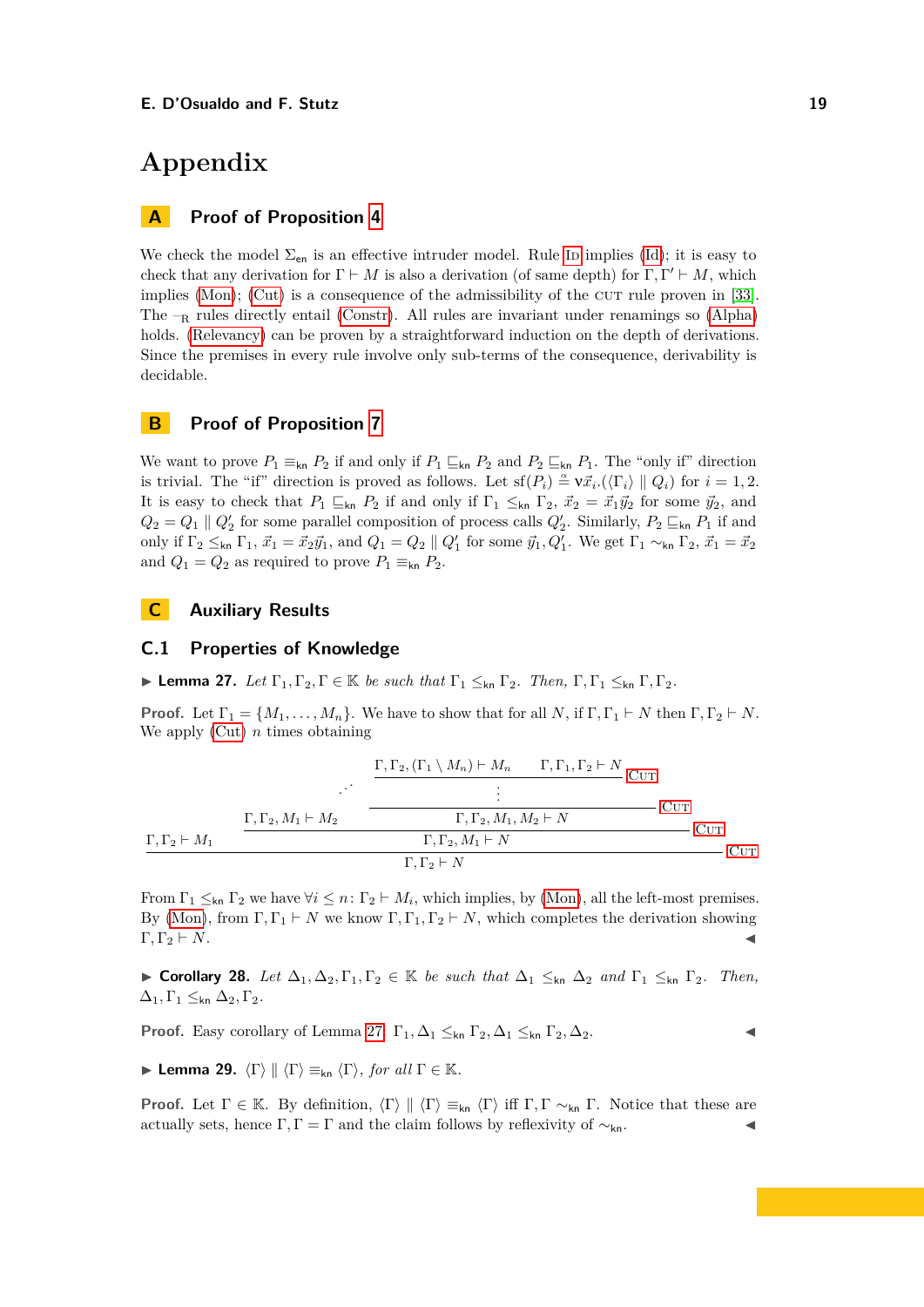# **C.2 Properties of Knowledge Embedding**

<span id="page-19-7"></span>► **Corollary 30.** *Let*  $\Gamma \in \mathbb{K}$  *and*  $P_1, P_2 \in \mathbb{P}$  *with*  $\text{sf}(P_i) = \nu \vec{x}_i$ .  $\langle (\Gamma_i) \parallel Q_i \rangle$  *for*  $i \in \{1, 2\}$  *and*  $P_1 \sqsubseteq_{\mathsf{kn}} P_2$ *. Then,*  $\langle \Gamma \rangle \parallel P_1 \sqsubseteq_{\mathsf{kn}} \langle \Gamma \rangle \parallel P_2$ *.* 

**Proof.** We only have to compare knowledge as  $Q_1 \subseteq_{kn} Q_2$  holds by assumption.  $\Gamma, \Gamma_1 \leq_{kn} Q_2$ Γ,  $Γ_2$  follows by Lemma [27.](#page-18-0)

<span id="page-19-3"></span>▶ **Lemma 31.** *Let*  $P_1, P_2 \in \mathbb{P}$  *and*  $n \in \mathbb{N}$ *. If*  $P_1 \sqsubseteq_{kn} P_2$ *, then*  $P_1^n \sqsubseteq_{kn} P_2^n$ *.* 

**Proof.** For every single instance of both processes use the matching provided by  $P_1 \sqsubset_{\mathsf{kn}} P_2$ for names and process calls. The knowledge embedding part of the goal can be obtained by *n* applications of Corollary [28.](#page-18-1)

# **C.3 Properties of Grounding**

<span id="page-19-0"></span>**Demma 32.** *For every*  $n \in \mathbb{N}$ ,  $[L]^n \in [L]$ *.* 

<span id="page-19-2"></span>▶ **Lemma 33.** *For every*  $n \leq m \in \mathbb{N}$ ,  $[L]^n \sqsubseteq_{kn} [L]^m$ .

<span id="page-19-1"></span>▶ **Lemma 34.** *For every*  $P \in \llbracket L \rrbracket$  *there exists an*  $n \in \mathbb{N}$  *such that*  $P \sqsubseteq_{kn} [L]^n$ *.* 

**Proof of Lemmas [32](#page-19-0) to [34.](#page-19-1)** All claims follow by an easy induction on the structure of L.

<span id="page-19-6"></span>▶ **Lemma 35.** *For any*  $L \in \mathbb{L}$ *, and*  $m, n \in \mathbb{N}$ *, we have*  $(\lceil L^{\omega} \rceil^n)^m \sqsubseteq_{kn} \lceil L^{\omega} \rceil^{m*n}$ *.* 

**Proof.** We assume that  $n > 0$  as the claim trivially holds if not.

$$
([L^{\omega}]^n)^m = (([L]^n)^n)^m = ([L]^n)^{m*n}
$$

$$
[L^{\omega}]^{m*n} = ([L]^{m*n})^{m*n}
$$

By Lemma [33,](#page-19-2) we know that  $\lceil L \rceil^m \sqsubseteq_{\sf kn} \lceil L \rceil^{m*n}$  as  $n > 0$ . The claim follows by Lemma [31.](#page-19-3)

<span id="page-19-4"></span>▶ Lemma 36.  $[[L_1]] \subseteq [[L_2]] \iff \forall n \in \mathbb{N}$ :  $\exists m \in \mathbb{N}$ :  $[L_1]^n \sqsubseteq_{kn} [L_2]^m$ .

**Proof.** First, let  $n \in \mathbb{N}$ . We compute the expansion  $[L_1]^n \in [L_1]$  by Lemma [32.](#page-19-0) By remunition  $[I, I]$ assumption,  $[L_1]^n \in [L_2]$  and by Lemma [34](#page-19-1) there exists an *m* such that  $[L_1]^n \sqsubseteq_{kn} [L_2]^m$ as required. Second, let  $P \in [L_1]$ . We need to show that  $P \in [L_2]$ . By Lemma [34,](#page-19-1) there exists an expansion for some *n* with  $P \sqsubseteq_{\mathsf{kn}} [L_1]^n$ . By assumption, there is an *m* such that  $[L_1]^n \sqsubseteq_{\text{kn}} [L_2]^m$ . By transitivity of  $\sqsubseteq_{\text{kn}}$ , we know that  $P \sqsubseteq_{\text{kn}} [L_2]^m$  which is in  $[L_2]$ . By dominant clasure, the claim follows downward closure, the claim follows.

### **C.4 Properties of Extension**

<span id="page-19-5"></span>▶ **Lemma 37.** *For every*  $L \in \mathbb{L}$  *and*  $n \in \mathbb{N}$ ,  $\llbracket L \rrbracket = \llbracket L \otimes n \rrbracket$ .

**Proof.** We prove the fact by two inclusions. The inclusion  $\llbracket L \rrbracket \subseteq \llbracket L \otimes n \rrbracket$  follows trivially by definition. For the reverse inclusion, we apply Lemma [36.](#page-19-4) Given an arbitrary  $n'$ , we need to show that there is  $m'$  such that  $[L \otimes n]^{n'} \sqsubseteq_{kn} [L]^{m'}$ . It is straightforward to verify that  $m' = n \cdot n'$  $\mathbf s$ uffices.

<span id="page-19-8"></span>▶ **Lemma 38.** *For every*  $L \in \mathbb{L}$  *and*  $n \in \mathbb{N}$ ,  $\lceil L \rceil^n = \lceil L \otimes n \rceil^0$ *.* 

**Proof.** Straightforward induction on the structure of L.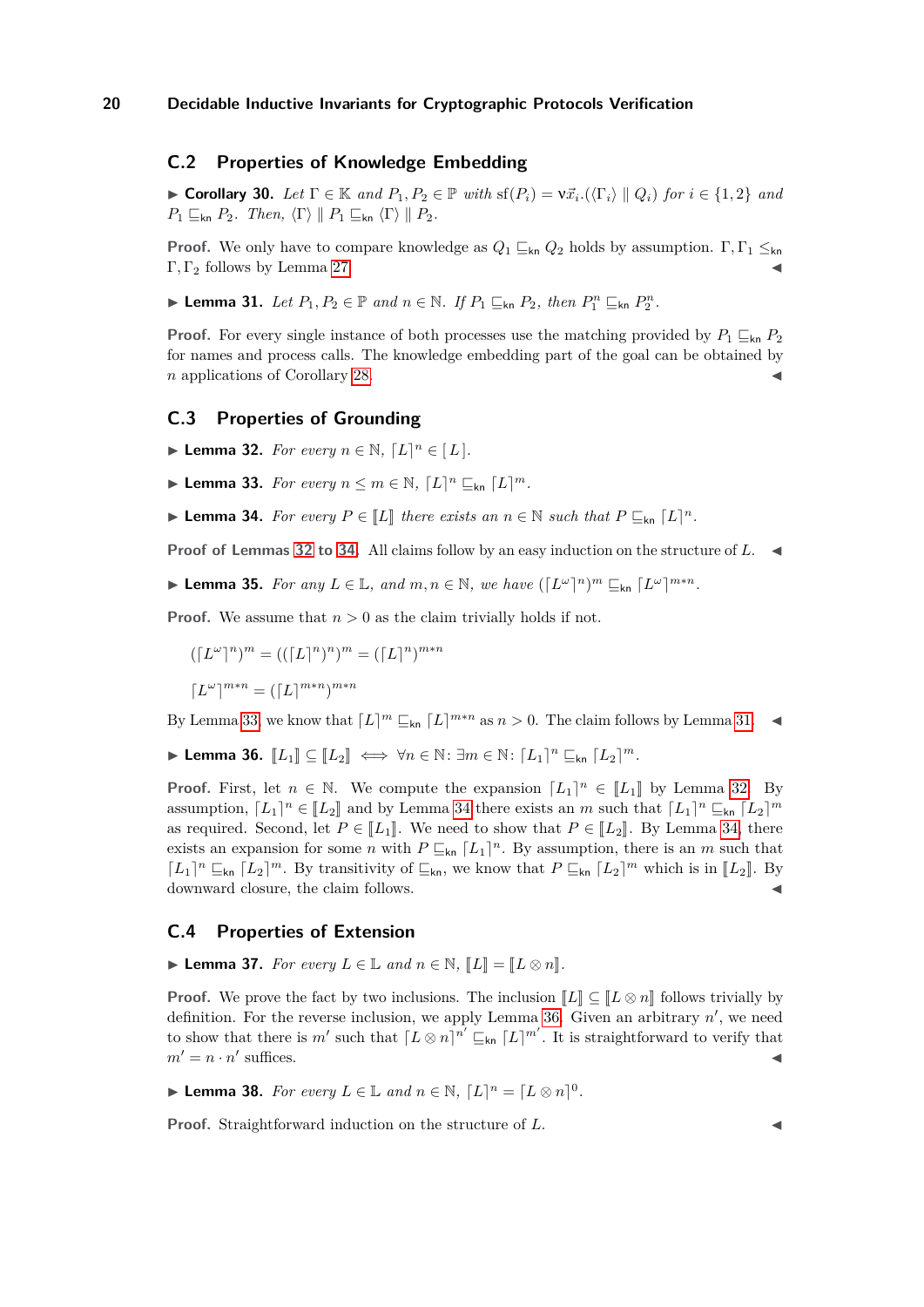# <span id="page-20-0"></span>**D Soundness and Completeness of Limits**

# **D.1 Depth-Bounded Processes are Well-Quasi-Ordered**

**Multisets** Given a set *X*, the multisets over *X*, are all the functions  $\mu: X \to \mathbb{N}$  such that the set items( $\mu$ ) :=  $\{(x, i) \in X \times \mathbb{N} \mid 0 < i \leq \mu(x)\}\$ is finite. We denote by  $\mathcal{M}(X)$  the set of all multisets over *X*. We write  $\{x_1, \ldots, x_n\}$  for the multiset with elements  $x_1, \ldots, x_n$  and use  $\emptyset$  for the empty multiset. The union two multisets  $\mu_1 \oplus \mu_2$  is the pointwise lifting of addition. Assume  $(X, \subseteq)$  is a quasi order; its *multiset extension* is the quasi order  $\subseteq_{\mathcal{M}}$  over  $\mathcal{M}(X)$  defined as follows; for two multisets  $\mu_1, \mu_2 \in \mathcal{M}(X)$ ,  $\mu_1 \sqsubseteq_M \mu_2$  holds just if there is an injective function  $f:$  items( $\mu_1$ )  $\rightarrow$  items( $\mu_2$ ) such that for each  $(x, i) \in$  items( $\mu_1$ ), if  $f(x, i) = (y, j)$  then  $x \sqsubseteq y$ . When X is a set ordered by equality,  $\sqsubseteq_{\mathcal{M}}$  coincides with multiset inclusion. If  $(X, \subseteq)$  is a wqo then  $(\mathcal{M}(X), \subseteq_{\mathcal{M}})$  is a wqo [\[21\]](#page-17-8).

**Forests** We define a domain of forests  $\mathbb{F}_{s,k}^X$  with sequential processes in  $\mathcal{B}_s(X)$  as leaves:

$$
\mathcal{B}_s(X) := \{ \mathsf{Q}[\vec{M}] \mid Q \in \mathcal{Q}, \text{ar}(\mathsf{Q}) = |\vec{M}|, \vec{M} \subseteq \mathbb{M}_s^X \} \cup \mathbb{M}_s^X
$$
  

$$
\mathbb{F}_{s,0}^X := \mathcal{M}(\mathcal{B}_s(X)) \qquad \mathbb{F}_{s,k+1}^X := \mathcal{M}(\mathcal{B}_s(X) \cup \mathbb{F}_{s,k}^{X \cup \{x_{k+1}\}}) \qquad \text{(assuming } x_{k+1} \notin X)
$$

The set  $\mathcal{B}_s(X)$  contains all sequential processes of  $\mathbb{D}_{s,k}^X$ . In the base case, forests of height 0,  $\mathbb{F}^{X}_{s,0}$  is simply a multiset of sequential processes. Forests of height  $k+1$  are represented in  $\mathbb{F}^{\dot{X}}_{s,k+1}$  by a multiset of sequential processes and of subforests of height *k*.

For any given  $s \in \mathbb{N}$  and finite  $X \subseteq \mathcal{N}, \mathcal{B}_s(X)$  is a finite set and thus forms a wqo with equality. With  $\sqsubseteq_{\mathbb{F}}$  (forest embedding) we denote the qo over  $\mathbb{F}_{s,k}^X$  defined as follows: on  $\mathbb{F}_{s,0}^X$ it coincides with the multiset extension of equality on  $\mathcal{B}_s(X)$ ; on  $\mathbb{F}_{s,k+1}^X$  it coincides with the multiset extension of the disjoint union of equality on  $\mathcal{B}_s(X)$ , and the forest embedding on  $\mathbb{F}_{s,k}^{X\cup\{x_{k+1}\}}$ . By iterating the result on multisets, we obtain that for any  $s, k \in \mathbb{N}$  and finite  $X \subseteq \mathcal{N}$ ,  $(\mathbb{F}_{s,k}^X, \subseteq_{\mathbb{F}})$  is a wqo.

The function  $\mathcal{F}[\cdot]\|_k$ , transforms a process P with nest<sub>v</sub>(P)  $\leq k$  into its forest encoding, that is a forest that faithfully represents the structure of *P*.

 $\triangleright$  **Definition 39** (Forest encoding). We define the function  $\mathcal{F}[\cdot]\vert_k$  which transforms a process P *with*  $\text{nest}_v(P) \leq k$  *into a forest:* 

$$
\mathcal{F}[P]_k := \begin{cases} \emptyset & \text{if } P = \mathbf{0} \\ \{P\} & \text{if } P \text{ is sequential} \\ \{\mathcal{F}[Q[x_k/x]]_{k-1}\} & \text{if } P = \text{Vx}.Q \\ \mathcal{F}[Q_1]_k \oplus \mathcal{F}[Q_2]_k & \text{if } P = Q_1 \parallel Q_2 \end{cases}
$$

*assuming*  $\{x_1, \ldots, x_k\} ∩ (bn(P) ∪ fn(P)) = ∅$ *; when this assumption is not met because of bound names, we implicitly α-rename the term before applying the definition. When*  $\text{nest}_v(P) > k$ ,  $\mathcal{F}[P]_k$  *is undefined.* 

Figure [6](#page-21-0) illustrates forest encodings. The forests in  $\mathbb{F}_{s,k}^{Y}$  have sequential processes as leaves (with messages of size smaller than *s*), and free names  $Y \oplus \{x_1, \ldots, x_k\}$ . Lemma [12](#page-6-0) allows us to use only *k* distinct bound names: this makes the forests finitely labelled.

<span id="page-20-1"></span>► Lemma 40. *If*  $Q \in \mathbb{S}_s^Y$  *and* nest<sub>v</sub>( $Q$ ) ≤ *k, then*  $\mathcal{F}[\![Q]\!]_k \in \mathbb{F}_{s,k}^Y$ .

<span id="page-20-2"></span>**Proof.** By easy induction on the structure of *Q*.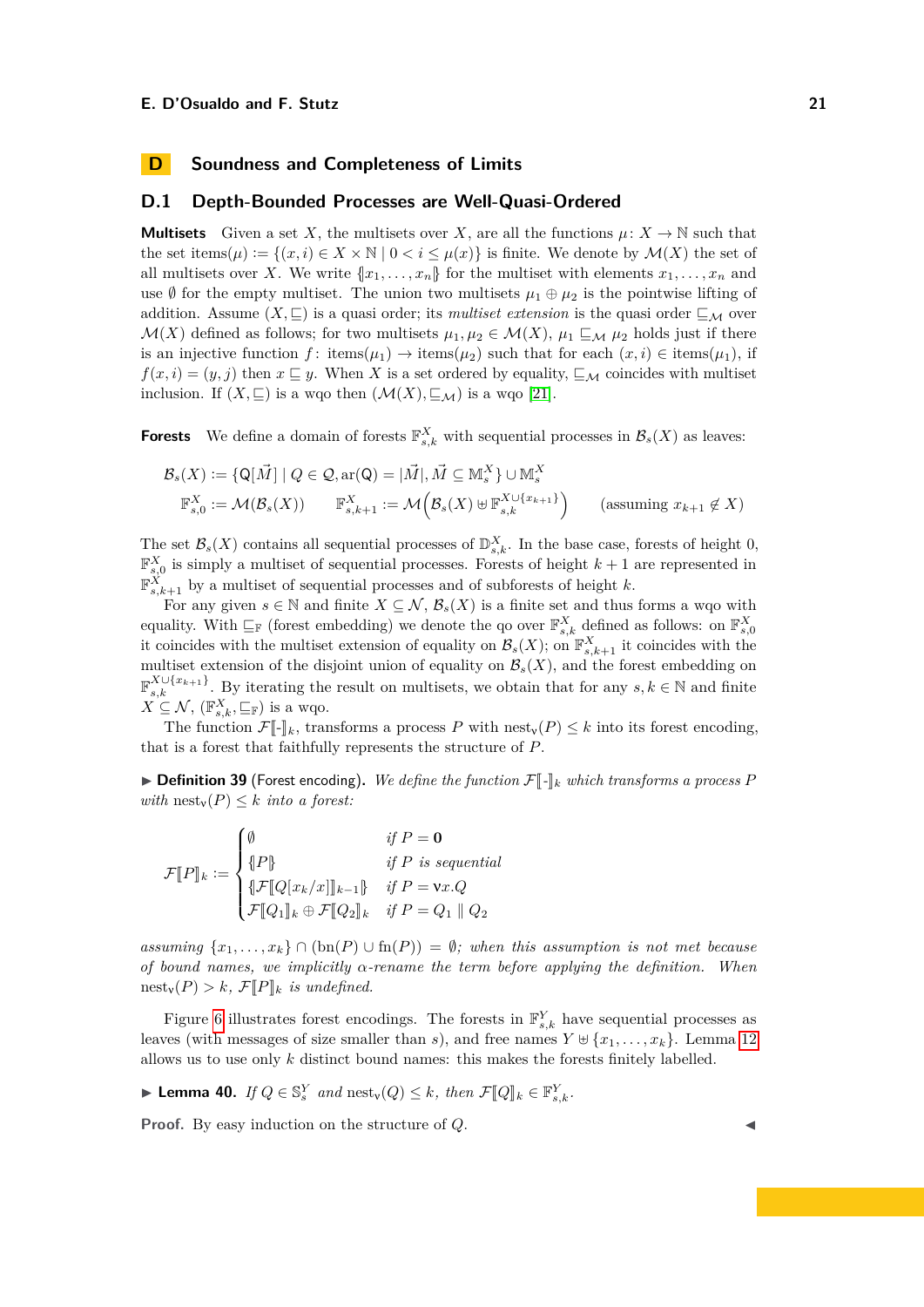<span id="page-21-0"></span>
$$
\mathcal{F}[P]_2 \xrightarrow[\text{B}[x_2, m] \text{C}[x_2, x_1] \text{C}[x_2, x_1]} \begin{array}{ccc} x_2 & P = P_1 \parallel P_2 & P_1 = \text{Va.}(P_3 \parallel \text{B}[a, m] \parallel P_4) \\ \downarrow & & \\ e(x_1)_k & A[x_2, x_1] & & \\ \end{array}
$$
\n
$$
P_4 = \text{vd.} \mathbb{C}[a, d] \qquad \mathcal{F}[P]_2 \in \mathbb{F}_{2,2}^{\{m, k\}}
$$

**Figure 6** Forest encoding of *P*. Restrictions at nesting level *k* are renamed canonically to *x*2−*k*.

▶ **Lemma 41.** *Assume*  $Q_1, Q_2 \in \mathbb{S}_s^Y$  *with*  $\text{nest}_\mathbf{v}(Q_1) \leq k$  *and*  $\text{nest}_\mathbf{v}(Q_2) \leq k$ *. Then*  $\mathcal{F}\llbracket Q_1 \rrbracket_k \sqsubseteq_{\mathbb{F}} \mathcal{F}\llbracket Q_2 \rrbracket_k$  *implies*  $Q_1 \sqsubseteq_{\mathsf{kn}} Q_2$ .

**Proof.** First we strengthen the statement: we can prove that if  $\mathcal{F}[Q_1]_k \subseteq_{\mathbb{F}} \mathcal{F}[Q_2]_k$  then  $\text{sf}(Q_1) = \text{v}\vec{y}.R$  and  $\text{sf}(Q_2) = \text{v}\vec{y}.\text{v}\vec{z}.(R \parallel R')$ , which clearly implies  $Q_1 \sqsubseteq_{\text{kn}} Q_2$ .

We proceed by induction on *k*. The base case is a special case of the induction step, so let us consider the latter first. Assume  $\text{nest}_v(Q_1)$ ,  $\text{nest}_v(Q_2) \leq k+1$  and  $\varphi_1 = \mathcal{F}[\![Q_1]\!]_{k+1} \sqsubseteq_{\mathbb{F}}$  $\mathcal{F}[\![Q_2]\!]_{k+1} = \varphi_2$ , and let  $B = \text{items}(\varphi_1) \cap (\mathcal{B}_Y(s) \times \mathbb{N})$  and  $C = \text{items}(\varphi_1) \setminus B$  (note that  $C \subseteq (\mathbb{F}_{s,k}^{Y \cup \{x_{k+1}\}} \times \mathbb{N})$ . Then, by definition, there is an injective function  $f:$  items $(\varphi_1) \to$ items( $\varphi_2$ ) such that for each  $(P, i) \in B$ ,  $f(P, i) = (P, j)$  for some *j*; moreover, for each  $(\varphi, i) \in C$ , if  $f(\varphi, i) = (\varphi', j)$  then  $\varphi \sqsubseteq_{\mathbb{F}} \varphi'$ . By definition of  $\mathcal{F}[\cdot]$  we know that for each  $(\varphi, i) \in C$ , there exist a subterm of  $Q_1$  *α*-equivalent to  $vx_{k+1}.P_{\varphi}$  for some  $P_{\varphi}$  with nest<sub>v</sub>( $P_{\varphi}$ )  $\leq$  nest<sub>v</sub>( $Q_1$ ) – 1  $\leq$  *k* and  $\varphi = \mathcal{F}[P_{\varphi}]_k$ . Similarly for  $Q_2$ , we have that if  $f(\varphi, i)$  =  $(\varphi', j)$  then there is a subterm of  $Q_2$  *α*-equivalent to  $vx_{k+1}.P_{f(\varphi,i)}$  for some  $P_{f(\varphi,i)}$  with  $\mathcal{F}[\![P_{f(\varphi,i)}]\!]_k = \varphi'$  and nest<sub>v</sub> $(P_{f(\varphi,i)}) \leq \text{nest}_v(Q_2) - 1 \leq k$ .

We can therefore apply the induction hypothesis and get  $\varphi \subseteq_{\mathbb{F}} \varphi'$  implies that  $\text{sf}(P_{\varphi}) =$  $\nu \vec{y}_{\varphi}.R_{\varphi}$  and  $\text{sf}(P_{f(\varphi,i)}) = \nu \vec{y}_{\varphi}. \nu \vec{z}_{\varphi}.(R_{\varphi} \parallel R_{f(\varphi,i)}).$  As a consequence we have

$$
Q_1 \equiv_{\mathsf{kn}} (\prod_{(P,i) \in B} P \parallel \prod_{(\varphi,i) \in C} (\mathbf{v} x_{k+1} \cdot \mathbf{v} \overline{y}_{\varphi} \cdot R_{\varphi}))
$$
  
\n
$$
Q_2 \equiv_{\mathsf{kn}} (\prod_{(P,i) \in B} P \parallel \prod_{(\varphi,i) \in C} (\mathbf{v} x_{k+1} \cdot \mathbf{v} \overline{y}_{\varphi} \cdot \mathbf{v} \overline{z}_{\varphi} \cdot (R_{\varphi} \parallel R_{f(\varphi,i)})) \parallel R')
$$

which clearly entails the claim, by application of  $\alpha$ -renaming and scope extrusion to get the two standard forms. In the base case,  $C = \emptyset$  from which the claim follows straightforwardly.

▶ **Theorem 42.** *For every finite*  $Y \subseteq \mathcal{N}$  *and*  $s, k \in \mathbb{N}$ ,  $(\mathbb{D}_{s,k}^Y, \subseteq_{kn})$  *is a wqo.* 

**Proof.** Let  $P_1, P_2, \ldots$  be an infinite sequence of processes in  $\mathbb{D}_{s,k}^Y$ . By definition, for all *i* ∈ N there exists a process  $Q_i$  ∈  $\mathbb{S}_s$  such that  $Q_i ≡_{kn} P_i$  and nest<sub>v</sub> $(Q_i) ≤ k$ , which implies by Lemma [40](#page-20-1) that  $\mathcal{F}[\![Q_i]\!]_k \in \mathbb{F}_{s,k}^Y$ . The sequence  $\mathcal{F}[\![Q_1]\!]_k$ ,  $\mathcal{F}[\![Q_2]\!]_k$ , ... must then be a good sequence since  $(\mathbb{F}_{s,k}^Y, \subseteq_{\mathbb{F}})$  is a wqo. Therefore, there are  $i, j \in \mathbb{N}$  with  $i < j$ , such that  $\mathcal{F}[\![Q_i]\!]_k \sqsubseteq_{\mathbb{F}} \mathcal{F}[\![Q_j]\!]_k$ , which by Lemma [41](#page-20-2) implies  $Q_i \sqsubseteq_{\mathsf{kn}} Q_j$ . We therefore have  $P_i \sqsubseteq_{\mathsf{kn}} P_j$ which proves that the sequence  $P_1, P_2, \ldots$  is good.

### **D.2 Soundness and Completeness (Theorem [19\)](#page-10-0)**

We prove the two directions of Theorem [19](#page-10-0) independently.

▶ **Theorem 43.** For every  $L \in \mathbb{L}_{s,k}$ , the set  $\llbracket L \rrbracket$  is an ideal of  $(\mathbb{D}_{s,k}, \mathbb{L}_{kn})$ .

**Proof.** We want to prove that for every  $L \in \mathbb{L}_{s,k}$ , we have  $\llbracket L \rrbracket \subseteq \mathbb{D}_{s,k}$  and  $\llbracket L \rrbracket$  is  $\sqsubseteq_{\mathsf{kn}}$ -downward closed and directed.

Clearly  $\llbracket L \rrbracket \subseteq \mathbb{D}_{s,k}$  since every  $P \in \llbracket L \rrbracket$  has nest<sub>v</sub> $(P) \leq \text{nest}_v(L) \leq k$  and its active messages are the messages of *L* up to renaming (which does not alter size).

 $\llbracket L \rrbracket$  is downward closed by definition. Proving that  $\llbracket L \rrbracket$  is directed requires showing that for all  $P_1, P_2 \in [L]$ , there is  $Q \in [L]$  such that  $P_1 \sqsubseteq_{kn} Q$  and  $P_2 \sqsubseteq_{kn} Q$ . Such  $Q$  can be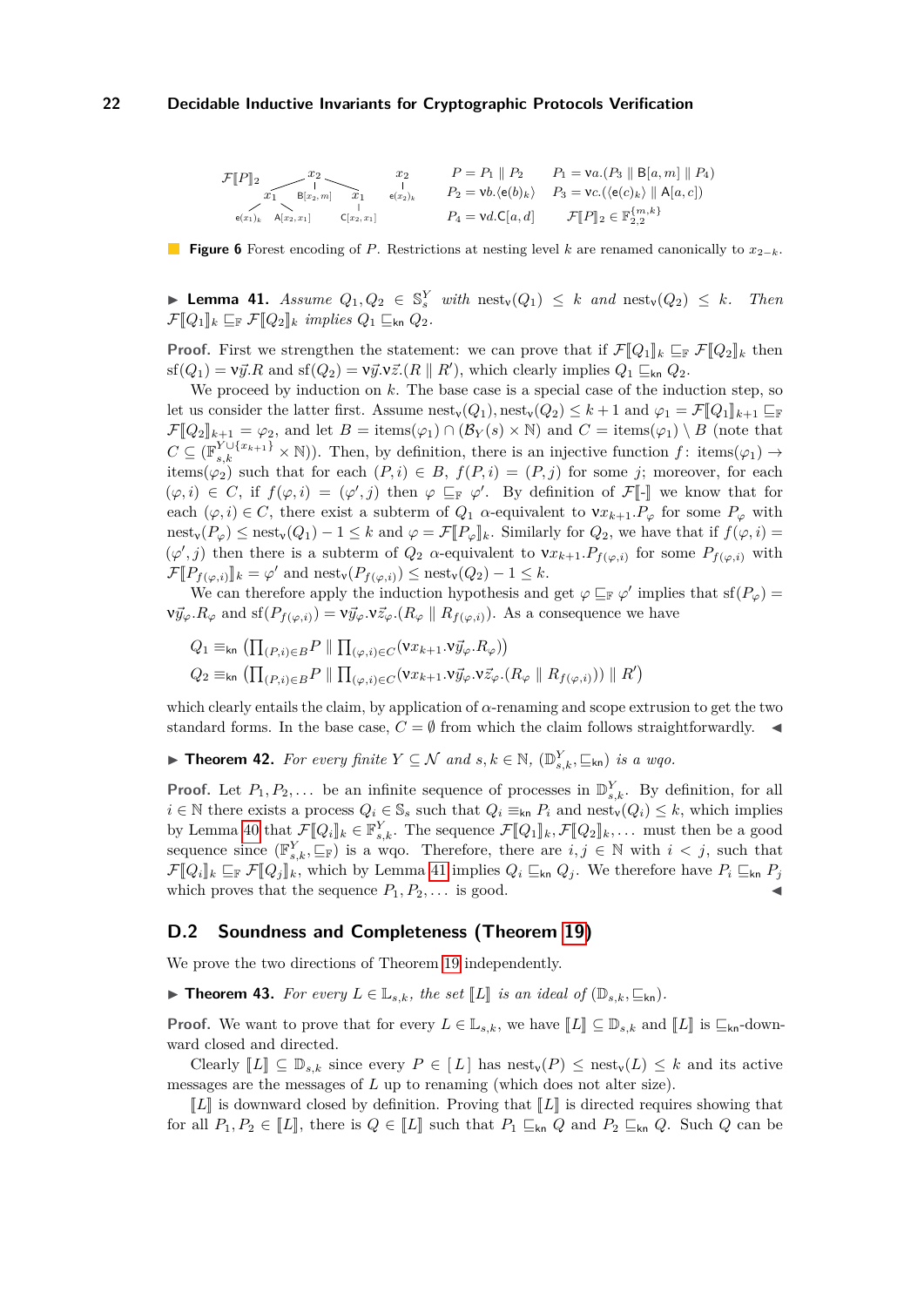constructed by applying Lemma [34](#page-19-1) to  $P_1$  and  $P_2$ , obtaining  $n_1$  and  $n_2$  such that  $P_i \sqsubseteq_{\mathsf{kn}} [L]^{n_i}$ , for  $i = 1, 2$ . Then  $Q = [L]^{\max(n_1, n_2)}$  is the required process by Lemma [33.](#page-19-2)

<span id="page-22-2"></span>▶ **Theorem 44.** *Every ideal in*  $\text{Idl}(\mathbb{D}_{s,k})$  *is the denotation of some limit*  $L \in \mathbb{L}_{s,k}$ *.* 

**Proof.** The idea of the proof is to use the forest encoding  $\mathcal{F}[\cdot]$  to apply known facts about the ideal completion for multisets to our setting. We take an ideal of  $\mathbb{D}_{s,k}$  and show it corresponds to a downward closed set of  $\mathbb{F}_{s,k}$ , via forest encoding. For multisets we know exactly how to represent ideals  $[21]$ , i.e.  $\circledast$ -products. These products are expressions that can be readily seen as limits. Let us recall the result on multisets first and then proceed with the proof.

Let X be a wqo with a finite representation of ideals  $\mathbb{I}(X)$ . Then we can finitely represent ideals of  $\mathcal{M}(X)$  by expressions of the form

$$
p = I_1^{\circledast} \odot \cdots \odot I_n^{\circledast} \odot J_1^? \odot \cdots \odot J_m^?
$$

where  $I_i, J_j \in \mathbb{I}(X)$  for all  $1 \leq i \leq n, 1 \leq j \leq m$ . When  $n, m = 0$  we write  $p = \epsilon$ . Such expressions are called  $\circledast$ -products. Their denotations are the ideals of  $\mathcal{M}(X)$ , via the map

$$
\begin{aligned}\n[\![\epsilon]\!] &:= \{\emptyset\} & \qquad [\![p_1 \odot p_2]\!] &:= \{\mu_1 \oplus \mu_2 \mid \mu_1 \in [\![p_1]\!], \mu_2 \in [\![p_2]\!] \} \\
[\![I^{\circledast}]\!] &:= \mathcal{M}([\![I]\!]) & \qquad [\![I^?]\!] &:= \{\{x\} \mid x \in [\![I]\!]\} \cup \{\emptyset\}\n\end{aligned}
$$

In a wqo, downward closed sets are finite unions of ideals, so any downward closed set of  $\mathcal{M}(X)$  can be described as the union of the denotation of finitely many  $\circledast$ -products. For the details<sup>[4](#page-22-0)</sup> see [\[21\]](#page-17-8).

Another well-known property of ideals we are going to use is the following. Let *D* be a downward closed set, then the following are equivalent:

- **(1)** *D* is an ideal;
- (2) for all downward closed sets  $D_1, D_2 \subseteq X$ , if *D* ⊆ *D*<sub>1</sub> ∪ *D*<sub>2</sub> then *D* ⊆ *D*<sub>1</sub> or *D* ⊆ *D*<sub>2</sub>;
- **(3)** for all downward closed sets  $D_1, D_2 \subseteq X$ , if *D* = *D*<sub>1</sub> ∪ *D*<sub>2</sub> then *D* = *D*<sub>1</sub> or *D* = *D*<sub>2</sub>.

Now we turn to our theorem. Let  $D \subseteq \mathbb{D}_{s,k}$ , we define

$$
\mathcal{F}\llbracket D\rrbracket_k := \{ \mathcal{F}\llbracket P\rrbracket \mid P \in D, \text{nest}_\mathsf{v}(P) \leq k \}.
$$

By definition,  $\mathcal{F}\llbracket D \rrbracket_k \subseteq \mathbb{F}_{s,k}$ .

We also define the opposite mapping, from forests to processes in the expected way. Let  $\varphi \in \mathbb{F}_{s,k}^X$ ,  $B(\varphi) := \text{supp}(\varphi) \cap \mathcal{B}_s(X)$  and  $C(\varphi) := \text{supp}(\varphi) \setminus B(\varphi)$ . Then

$$
\mathcal{P}[\![\varphi]\!]_k := \left(\prod_{P\in B(\varphi)} P^{\varphi(P)}\parallel \prod_{\psi\in C(\varphi)} (\mathsf{v}x_k.\mathcal{P}[\![\psi]\!]_{k-1})^{\varphi(\psi)}\right)
$$

Since when  $k = 0$ ,  $C(\varphi) = \emptyset$ , the expression is well-defined. We have  $\mathcal{P}[\varphi]_k \subseteq \mathbb{D}_{s,k}$  and<sup>[5](#page-22-1)</sup>  $\mathcal{F}[\![\mathcal{P}[\![\varphi]\!]_k]\!]_k = \varphi$  and  $\mathcal{P}[\![\mathcal{F}[\![Q]\!]_k]\!]_k \equiv Q$  (when defined).

<span id="page-22-3"></span>▶ **Lemma 45.** *For any*  $\sqsubseteq_{kn}$ -downward closed  $D \subseteq \mathbb{D}_{s,k}$ ,  $\mathcal{F}\llbracket D \rrbracket_k$  is  $\sqsubseteq_{\mathbb{F}}$ -downward closed.

<span id="page-22-0"></span><sup>&</sup>lt;sup>4</sup> here we use a variation of  $\triangle$ -products that can be seen equivalent to the one in [\[21\]](#page-17-8) by using  $(C_1 \cup C_2)^{\circledast}$  $C_1^{\circledast} \odot C_2^{\circledast}$ .

<span id="page-22-1"></span><sup>&</sup>lt;sup>5</sup> Note the implicit  $\alpha$ -renaming in the application of  $\mathcal{F}[\![\cdot]\!]$ .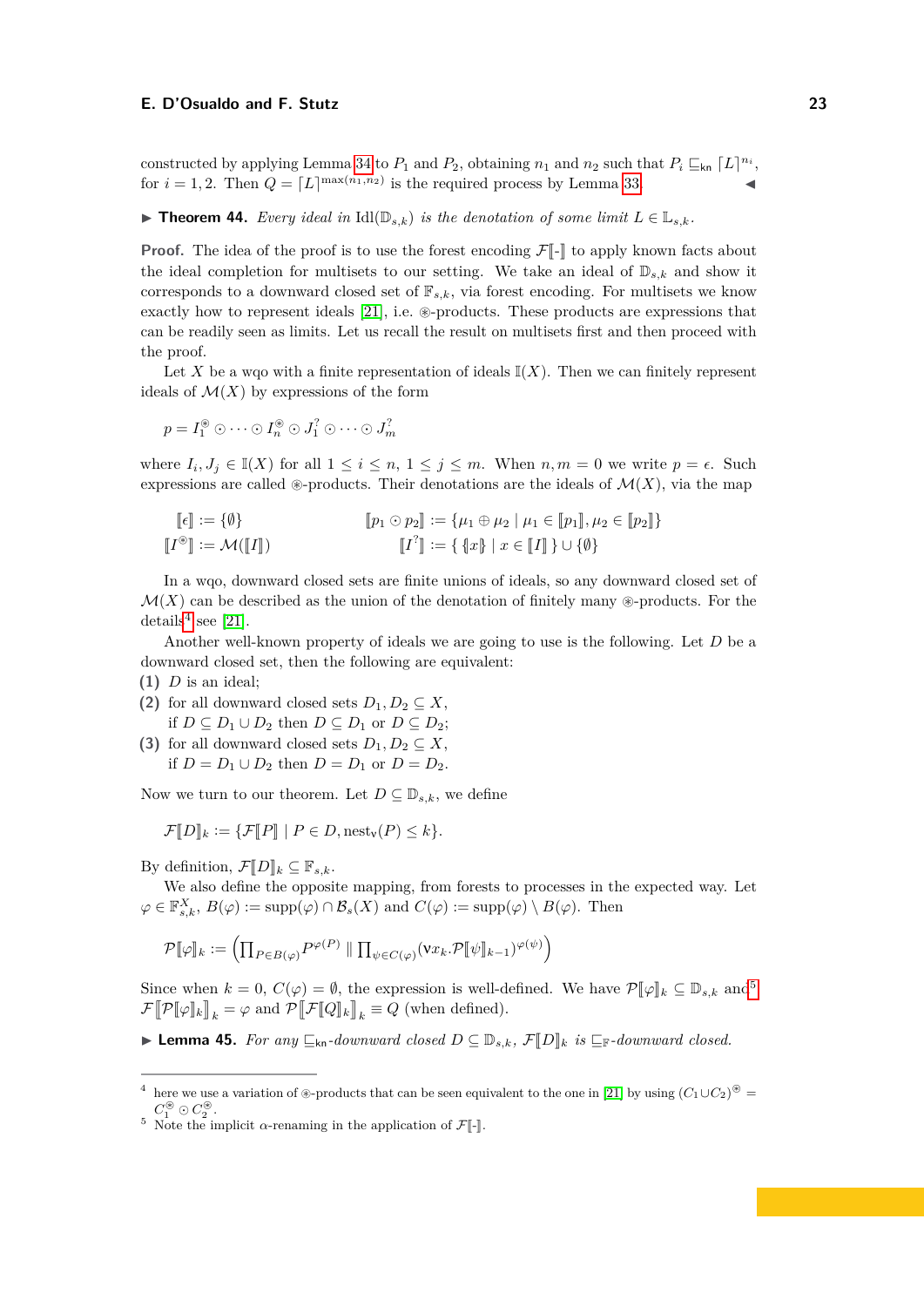**Proof.** First note that for each  $P \in D$  there is a  $Q \equiv_{kn} P$  in *D* such that  $\mathcal{F}[Q] \in \mathcal{F}[D]_k$ .

Towards a contradiction, assume there is a forest  $\varphi \in \mathbb{F}_{s,k}$  such that there is a  $\psi \in \mathcal{F}}[D]_k$ with  $\varphi \sqsubseteq_{\mathbb{F}} \psi$  but  $\varphi \not\in \mathcal{F}[[D]]_k$ . We know that  $\psi = \mathcal{F}[[P]]_k$  for some  $P \in D$ . From Lemma [41](#page-20-2) we can derive that  $\mathcal{P}[\![\varphi]\!]_k \subseteq_{kn} P$ . But since *D* is downward closed,  $\mathcal{P}[\![\varphi]\!]_k \in D$ , which contradicts the assumption that  $\varphi \notin \mathcal{F}[D]_k$ .

**Proof of Theorem [44](#page-22-2)** We prove, by induction on *k*, that  $\text{Id}([\mathbb{D}_{s,k}^X]) \subseteq [\mathbb{L}_{s,k}]]$ . Again, the base case is a special case of the induction step. Let  $k > 0$  and  $D \in \text{Idl}(\mathbb{D}_{s,k}^X)$ ; By induction hypothesis, we can assume that the ideals of  $\mathbb{D}_{s,k-1}^X$  are described by limits in  $\mathbb{L}_{s,k-1}^X$ . Since *D* is downward closed, by Lemma [45,](#page-22-3)  $\mathcal{F}\llbracket D \rrbracket_k \subseteq \mathbb{F}_{s,k}$  is downward closed as well, and thus is the finite union of some ideals of  $\mathbb{F}^{X}_{s,k}$ . Now we have,

$$
\mathrm{Idl}\left(\mathbb{F}_{s,k}^X\right) = \mathrm{Idl}\left(\mathcal{M}\left(\mathcal{B}_s(X) \boxplus \mathbb{F}_{s,k}^{X \cup \{x_{k+1}\}}\right)\right)
$$

so we can represent  $\text{Idl}(\mathbb{F}_{s,k}^X)$  with  $\otimes$ -products over  $\mathcal{B}_s(X) \uplus \mathbb{L}_{s,k}^{X \cup \{x_{k+1}\}}$ . Let  $p_1, \ldots, p_n$  be such that  $\bigcup_{i=1}^n [p_i] = \mathcal{F}[D]_k$ . From each  $p_i$  we can obtain a limit  $L_{p_i}$  by replacing: 1.  $\odot$  with  $\parallel$ ;

**2.** each *B*<sup>?</sup> with *B* and each *B*<sup>®</sup> with *B*<sup>*ω*</sup>, if *B*  $\in$  *B<sub>s</sub>*(*X*);

**3.** each  $L^?$  with  $\mathsf{v}x_k.L$  and each  $L^\circledast$  with  $(\mathsf{v}x_k.L)^\omega$ , if  $L \in \mathbb{L}_{s,k}^{X \cup \{x_{k+1}\}}$ .

We now show that  $D = \bigcup_{i=1}^{n} [L_{p_i}]$ . It is important to remember that  $[p_i]$  are  $\sqsubseteq_{\mathbb{F}}$ -ideals while  $[L_{p_i}]$  are  $\subseteq_{kn}$ -ideals. One can show, by induction on the structure of  $p_i$ , that  $Q \in$  $[L_{p_i}]$  if and only if  $Q \equiv Q'$  for some  $Q' \in \mathcal{P}[p_i]$ . It then follows that  $[[L_{p_i}]] = \{Q \mid \exists i \in \mathbb{N}, j \in \mathbb{N} \}$ .  $Q \sqsubset \mathcal{P}[j_i]$  and therefore  $\exists \varphi \in [p_i] : Q \sqsubseteq_{\sf kn} \mathcal{P}[\![\varphi]\!]$  and therefore

$$
D = \{Q \mid \exists \varphi \in \mathcal{F}[D] : Q \sqsubseteq_{\mathsf{kn}} \mathcal{P}[\varphi] \}
$$
  
= 
$$
\bigcup_{i=1}^{n} \{Q \mid \exists \varphi \in [p_i] : Q \sqsubseteq_{\mathsf{kn}} \mathcal{P}[\varphi] \} = \bigcup_{i=1}^{n} [L_{p_i}]
$$

We thus established that  $D = \bigcup_{i=1}^{n} [L_{p_i}]\]$ . Since *D* is an ideal and each  $[L_{p_i}]\]$  is downward closed, we have that  $D = [L_{p_j}]$  for some  $1 \le j \le n$ .

# **E Proof of Absorption for**  $\mathbb{I}_{en}$  **(Lemma [21\)](#page-11-0)**

Let  $\vec{x}$  and  $\vec{y}$  be two lists of pairwise distinct names,  $\Gamma \subseteq \mathbb{M}^{\Sigma_{\text{en}}}$  be a finite set of messages, and  $\Gamma' = \Gamma[\vec{y}/\vec{x}]$ . Moreover, assume that names(Γ)  $\cap \vec{y} = \emptyset$ . We have to show that, for all messages *M* with names $(M) \subseteq \text{names}(\Gamma)$ , we have that  $\Gamma, \Gamma' \vdash M$  if and only if  $\Gamma \vdash M$ .

The  $\Leftarrow$  direction is a direct consequence of [\(Mon\)](#page-2-2). For the other direction, let  $\sigma = [\vec{y}/\vec{x}]$ and  $\sigma' = [\vec{x}/\vec{y}]$ , so  $N\sigma' \in \Gamma$  if and only if  $N \in \Gamma'$ . Note that  $\Gamma \sigma' = \Gamma' \sigma' = \Gamma$ . Moreover, if names(*M*)  $\subseteq$  names( $\Gamma$ ),  $M = M\sigma'$  because, by assumption, names( $\Gamma$ )  $\cap \vec{y} = \emptyset$ .

We proceed by induction on the depth of the derivation for  $\Gamma, \Gamma' \vdash M$ . We assume the statement holds for derivations of depth *d* and do a case analysis on the last rule applied in the  $(d+1)$ -deep derivation for  $\Gamma, \Gamma' \vdash M$ .

**Rule** 1d:  $M \in \Gamma \cup \Gamma'$ . If  $M \in \Gamma$  we are done. Otherwise, if  $M \in \Gamma'$ , we have  $M\sigma' \in \Gamma$  but  $M = M\sigma'$  so  $M \in \Gamma$ .

**Rule**  $P_1$  $P_1$ :  $(N_1, N_2) \in \Gamma \cup \Gamma'$  and  $\frac{\Gamma, \Gamma', N_1, N_2 \vdash M}{\Gamma, \Gamma', M_1, M_2 \vdash M}$  $\frac{\overline{\Gamma,\Gamma'+M}}{\Gamma,\Gamma'+M}$ .

We then have two cases: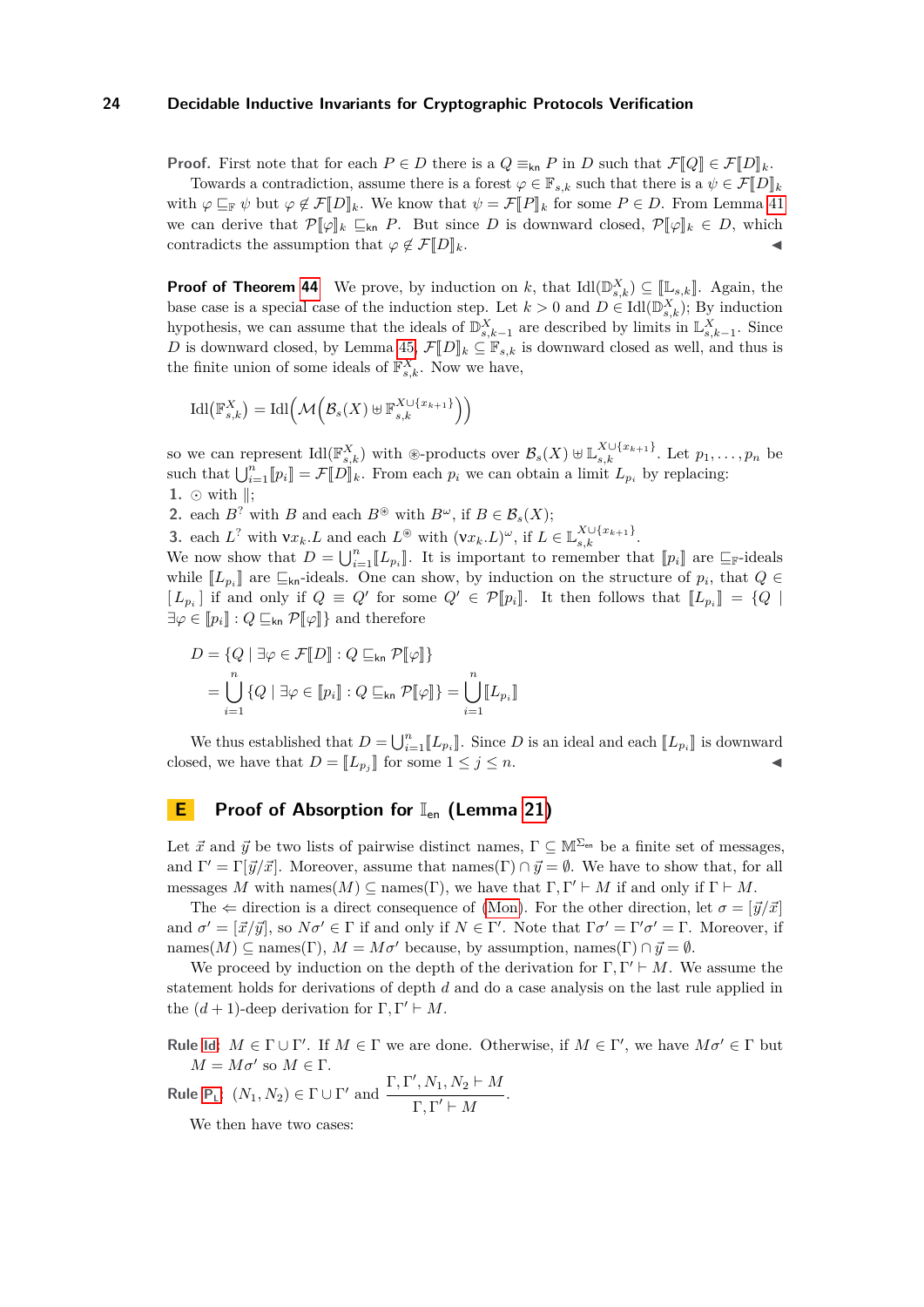- **Case**  $(N_1, N_2) \in \Gamma$ . By [\(Mon\)](#page-2-2) we can transform the *d*-deep derivation for  $\Gamma, \Gamma', N_1, N_2 \vdash M$ into a derivation for  $\Gamma, N_1, N_2, \Gamma', N_1\sigma, N_2\sigma \vdash M$  of the same depth. Since  $M \subseteq$ names( $\Gamma$ ,  $N_1$ ,  $N_2$ ) = names( $\Gamma$ ) and by definition  $\Gamma'$ ,  $N_1\sigma$ ,  $N_2\sigma = (\Gamma, N_1, N_2)\sigma$ , we can apply the induction hypothesis, obtaining  $\Gamma, N_1, N_2 \vdash M$  which proves  $\Gamma \vdash M$  by application of Rule [P](#page-3-3)L.
- **Case**  $(N_1, N_2) \in \Gamma'$ . From  $\Gamma, \Gamma', N_1, N_2 \vdash M$  we get  $(\Gamma, \Gamma', N_1, N_2) \sigma' \vdash M \sigma'$  by [\(Alpha\)](#page-2-5). Since we have  $\Gamma \sigma' = \Gamma' \sigma' = \Gamma$  and  $M \sigma' = M$ , we can infer that  $\Gamma, N_1 \sigma', N_2 \sigma' \vdash M$ which proves, together with  $(N_1 \sigma', N_2 \sigma') \in \Gamma$ , that  $\Gamma \vdash M$  by application of Rule [P](#page-3-3)<sub>L</sub>.  $Γ$   $Γ'$   $L$  *K*  $\mathcal{C} \vdash K \qquad \Gamma, \Gamma', N, K \vdash M$

Rule 
$$
S_L
$$
:  $e(N)_K \in \Gamma \cup \Gamma'$  and  $\frac{1}{L} \cdot \frac{1}{L} \cdot \frac{1}{N} \cdot \frac{1}{N} \cdot \frac{1}{N} \cdot \frac{1}{N} \cdot \frac{1}{N} \cdot \frac{1}{N}$ .

We distinguish two cases:

- **Case**  $e(N)_K \in \Gamma$ . Then names(*K*) ⊂ names(Γ) and by induction hypothesis we have  $Γ ⊢ K$ . We also have names(*N*) ⊆ names(Γ), by definition  $(Γ, N, K)σ = Γ', Nσ, Kσ$ and names $(M) \subseteq$  names $(\Gamma, N, K)$ . We can transform the *d*-deep derivation for  $\Gamma, \Gamma', N, K \vdash M$  into a derivation for  $\Gamma, N, K, \Gamma', N\sigma, K\sigma \vdash M$  with the same depth, so by induction hypothesis we obtain  $\Gamma, N, K \vdash M$ . By applying Rule [S](#page-3-4)<sub>L</sub> to  $\Gamma \vdash K$ and  $\Gamma, N, K \vdash M$  we obtain  $\Gamma \vdash M$ .
- **Case**  $e(N)_K \in \Gamma'$ . Then by [\(Alpha\)](#page-2-5),  $\Gamma, \Gamma' \vdash K$  implies  $\Gamma \sigma', \Gamma' \sigma' \vdash K \sigma'$ . Since  $\Gamma \sigma' = \Gamma$ and  $\Gamma' \sigma' = \Gamma$  we have  $\Gamma \vdash K \sigma'$ . Similarly,  $\Gamma, \Gamma', N, K \vdash M$  implies  $\Gamma, N \sigma', K \sigma' \vdash M \sigma'.$ Since  $M\sigma' = M$ , we have  $\Gamma, N\sigma', K\sigma' \vdash M$ , which in conjuction with  $\Gamma \vdash K\sigma'$  and  $e(N\sigma')_{K\sigma'} \in \Gamma$ , proves  $\Gamma \vdash M$  by application of Rule [S](#page-3-4)<sub>L</sub>.

**Rule A**<sub>L</sub>: Analogous to the case of Rule 
$$
S_L
$$
.

**Rule P<sub>R</sub>:** 
$$
M = (N_1, N_2)
$$
 and  $\frac{\Gamma, \Gamma' \vdash N_1 \quad \Gamma, \Gamma' \vdash N_2}{\Gamma, \Gamma' \vdash M}$ .

We have names $(N_1)$ , names $(N_1) \subseteq$  names $(\Gamma)$  so we can apply the induction hypothesis to the two premises and get  $\Gamma \vdash N_1$  and  $\Gamma \vdash N_2$ , which proves  $\Gamma \vdash M$  by Rule [P](#page-3-6)<sub>R</sub>. **Rule**  $S_R$  $S_R$ : Analogous to the case of Rule  $P_R$  $P_R$ .

**Rule**  $A_R$  $A_R$ : Analogous to the case of Rule  $P_R$  $P_R$ .

# **F Proof of Characterisation of Limits Inclusion**

For any limit *L* with standard form  $v\vec{x}.(\langle \Gamma \rangle \parallel Q \parallel \prod_{i \in I} B_i^{\omega})$ , we call  $\Gamma$  and *Q* non-iterated, also fixed, components while  $B_i$  for  $i \in I$  are iterated components.

We recall the statement: Let  $L_1$  and  $L_2$  be two limits, with  $\text{sf}(L_1) \triangleq \nu \vec{x}_1 \cdot (\langle \Gamma_1 \rangle \parallel Q_1 \parallel$  $\prod_{i \in I} B_i^{\omega}$ , and let  $n = |\vec{x}_1| + |Q_1| + 1$ . Then:

$$
\llbracket L_1 \rrbracket \subseteq \llbracket L_2 \rrbracket \iff \begin{cases} \text{sf}(L_2 \otimes n) \stackrel{\simeq}{=} \mathsf{v}\vec{x}_1, \vec{x}_2.(\langle \Gamma_2 \rangle \parallel Q_1 \parallel Q_2 \parallel R_2) \text{ and } \Gamma_1 \leq_{\mathsf{kn}} \Gamma_2 \quad \text{(A)}\\ \llbracket \langle \Gamma_1 \rangle \parallel \prod_{i \in I} B_i \rrbracket \subseteq \llbracket \langle \Gamma_2 \rangle \parallel R_2 \rrbracket \end{cases} \tag{B}
$$

## **F.1 Conditions (A) and (B) Are Sound for Inclusion**

▶ **Lemma 46** (Soundness). *If conditions* (A) *and* (B) *hold, then*  $\llbracket L_1 \rrbracket \subseteq \llbracket L_2 \rrbracket$ .

**Proof.** Given that **(A)** and **(B)** hold, it suffices to show that

$$
\forall n_1 \in \mathbb{N}, \exists n_2 \in \mathbb{N}. [L_1]^{n_1} \sqsubseteq_{\sf kn} [L_2 \otimes n]^{n_2}
$$

by Lemmas [36](#page-19-4) and [37.](#page-19-5) Let  $n_1$  be an arbitrary number. With  $R_1 := \prod_{i \in I} B_i^{\omega}$ , we have  $\lceil \text{sf}(L_1) \rceil^{n_1} = \nu \vec{x}_1 \cdot (\langle \Gamma_1 \rangle \parallel Q_1 \parallel [R_1]^{n_1}) \text{ and } \text{sf}(\lceil L_2 \otimes n \rceil^0) \stackrel{\alpha}{=} \nu \vec{x}_1, \vec{x}_2 \cdot (\langle \Gamma_2 \rangle \parallel Q_1 \parallel Q_2) \text{ by (A)}.$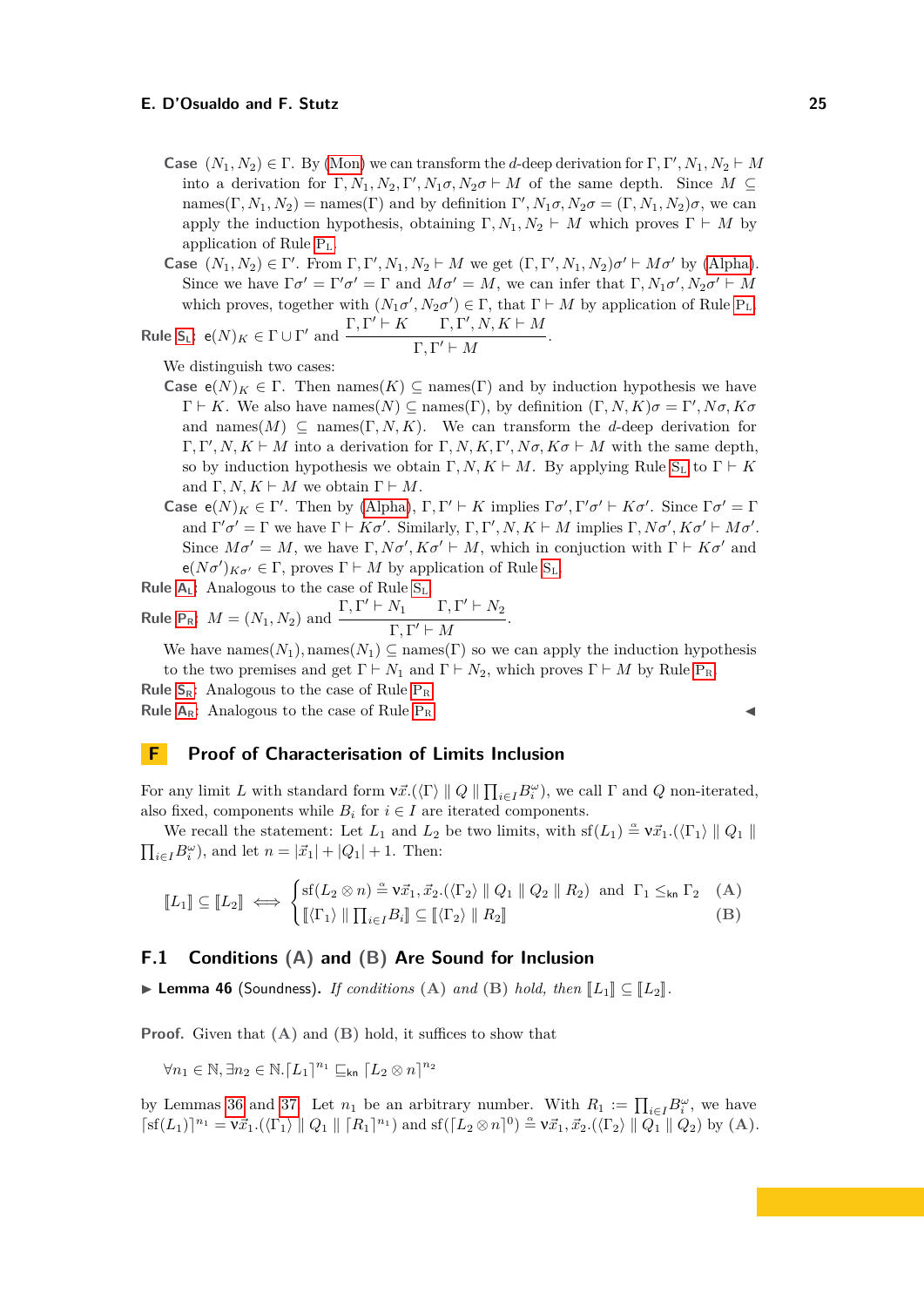$\mathbb{W}_{\mathcal{E}}$  show that  $\mathbb{v}_{\mathcal{I}_{1}}^{*}$ . $(\langle \Gamma_{1} \rangle \parallel Q_{1} \parallel [R_{1}]^{n_{1}}) \sqsubseteq_{\mathsf{kn}} \mathbb{v}_{\mathcal{I}_{1}}^{*}$ ,  $\vec{x}_{2}.(\langle \Gamma_{2} \rangle \parallel Q_{1} \parallel Q_{2} \parallel [R_{2}]^{n_{2}})$  for some  $n_{2}$ . Condition **(A)** induces a knowledge order for both fixed parts. Condition **(B)** gives rise to some relation between the iterated components we will exploit. This relation is captured in the following fact. For some  $\alpha$ -renaming in **(A)** and some  $n_2$ :

<span id="page-25-1"></span><span id="page-25-0"></span>
$$
\langle \Gamma_1 \rangle \parallel [R_1]^{n_1} \sqsubseteq_{\sf kn} \langle \Gamma_2 \rangle \parallel [R_2]^{n_2} \tag{*}
$$

Prior to proving ([∗](#page-25-0)), we show that this fact and **(A)** suffice to prove our goal. With  $\text{sf}([R_i]^{n_i}) = \nu \vec{y_i} \cdot (\Gamma_{R_i^{n_i}} \parallel Q_i'),$  we call  $\Gamma_{R_i^{n_i}}$  the knowledge of  $[R_i]^{n_i}$  for  $i \in \{1,2\}.$  Because of (\*), we can choose  $\vec{y}_2$  so that  $\vec{y}_2 = \vec{y}_1, \vec{z}_2$  and there is no need to rename for the embedding anymore. Equipped with this abbreviation, the knowledge of the left hand side  $(\nu \vec{x}_1 \cdot (\langle \Gamma_1 \rangle \parallel Q_1 \parallel [R_1]^{n_1})$  is  $(\Gamma_1, \Gamma_{R_1^{n_1}})$  while  $\Gamma_2, \Gamma_{R_2^{n_2}}$  is the knowledge of the right hand side  $v\vec{x}_1, \vec{x}_2.(\langle \Gamma_2 \rangle \parallel Q_1 \parallel Q_2 \parallel [R_2]^{n_2})$ . This is also exactly the knowledge contained in  $(\langle \Gamma_1 \rangle \parallel [R_1]^{n_1})$  respectively  $(\langle \Gamma_2 \rangle \parallel [R_2]^{n_2})$ , hence  $\Gamma_1, \Gamma_{R_1^{n_1}} \leq_{\sf kn} \Gamma_2, \Gamma_{R_2^{n_2}}$  by (\*). It remains to take care of names and process calls for the embedding. Condition **(A)** already takes care of non-iterated names and process calls. With our assumption ([∗](#page-25-0)), we obtain

$$
\mathbf{V}\vec{x}_1.(\langle \Gamma_1 \rangle \parallel Q_1 \parallel \langle \Gamma_1 \rangle \parallel [\mathbf{R}_1]^{\mathbf{n}_1}) \sqsubseteq_{\mathsf{kn}} \mathbf{V}\vec{x}_1, \vec{x}_2.(\langle \Gamma_2 \rangle \parallel Q_1 \parallel Q_2 \parallel \langle \Gamma_2 \rangle \parallel [\mathbf{R}_2]^{\mathbf{n}_2}).
$$

Both parts are knowledge congruent to our goal's sides by Lemma [29](#page-18-2) which proves the goal.

It remains to show that (\*), i.e.  $(\langle \Gamma_1 \rangle \parallel [R_1]^{n_1}) \sqsubseteq_{\mathsf{kn}} (\langle \Gamma_2 \rangle \parallel [R_2]^{n_2})$  for some  $n_2$ . We start with **(B)** and apply Lemma [36](#page-19-4) so that we know that for every  $n_1 \in \mathbb{N}$ , there is a  $m \in \mathbb{N}$ such that  $\langle \Gamma_1 \rangle \parallel \left[ \prod_{i \in I} B_1 \right]^{n_1} \sqsubseteq_{\mathsf{kn}} \langle \Gamma_2 \rangle \parallel \left[ R_2 \right]^{m}$ . By Lemma [31,](#page-19-3) we multiply on both sides:

$$
(\langle \Gamma_1 \rangle \parallel \lceil \prod_{i \in I} B_1 \rceil^{n_1})^{n_1} \sqsubseteq_{\mathsf{kn}} (\langle \Gamma_2 \rangle \parallel \lceil R_2 \rceil^m)^{n_1}.
$$

By Lemma [29,](#page-18-2) we pull the messages out of both replications:

 $\langle \Gamma_1 \rangle \parallel ( \prod_{i \in I} B_1 \rceil^{n_1} )^{n_1} \sqsubseteq_{\sf kn} \langle \Gamma_2 \rangle \parallel ( \lceil R_2 \rceil^m )^{n_1}.$ 

We continue on both sides individually. On the left, we omit messages for simplicity as we already know that  $\Gamma_1 \leq_{\sf kn} \Gamma_2$ .

$$
(\left[\prod_{i\in I}B_1\right]^{n_1})^{n_1} = (\prod_{i\in I}\left[B_1\right]^{n_1})^{n_1} = \left[R_1\right]^{n_1}.
$$

While we use Lemma [35](#page-19-6) and Corollary [30](#page-19-7) on the right in order to obtain that:

 $\langle \Gamma_2 \rangle \parallel (\lceil R_2 \rceil^m)^{n_1} \sqsubseteq_{\sf kn} \langle \Gamma_2 \rangle \parallel \lceil R_2 \rceil^{n_1 \cdot m}$ 

Combining both paths leads to:  $\langle \Gamma_1 \rangle \parallel [R_1]^{n_1} \sqsubseteq_{\mathsf{kn}} \langle \Gamma_2 \rangle \parallel [R_2]^{n_1 \cdot m}$ . By choosing  $n_2 = n_1 \cdot m$ , the claim follows.

## **F.2 Conditions (A) and (B) Are Complete for Inclusion**

▶ Lemma 47 (Completeness). *If*  $\llbracket L_1 \rrbracket \subseteq \llbracket L_2 \rrbracket$ , then conditions (A) and (B) hold.

For this proof we are assuming the intruder model is absorbing. Before we give the proof, we need some auxiliary definitions and results.

<span id="page-25-2"></span>**If Corollary 48.** Let  $\vec{x}$  and  $\vec{y}$  be two lists of pairwise distinct names,  $\Gamma, \Gamma_1$  be two finite *sets of messages, and*  $\Gamma_2 = \Gamma_1[\vec{y}/\vec{x}]$ *. Moreover, assume that* names( $\Gamma_1$ )  $\cap \vec{y} = \emptyset$  *and*  $\text{names}(\Gamma) \cap \vec{y} = \emptyset = \text{names}(\Gamma) \cap \vec{x}$ *. Then, for all messages M with*  $\text{names}(M) \subseteq \text{names}(\Gamma, \Gamma_1)$ *, we have that*  $\Gamma, \Gamma_1, \Gamma_2 \vdash M$  *if and only if*  $\Gamma, \Gamma_1 \vdash M$ *.*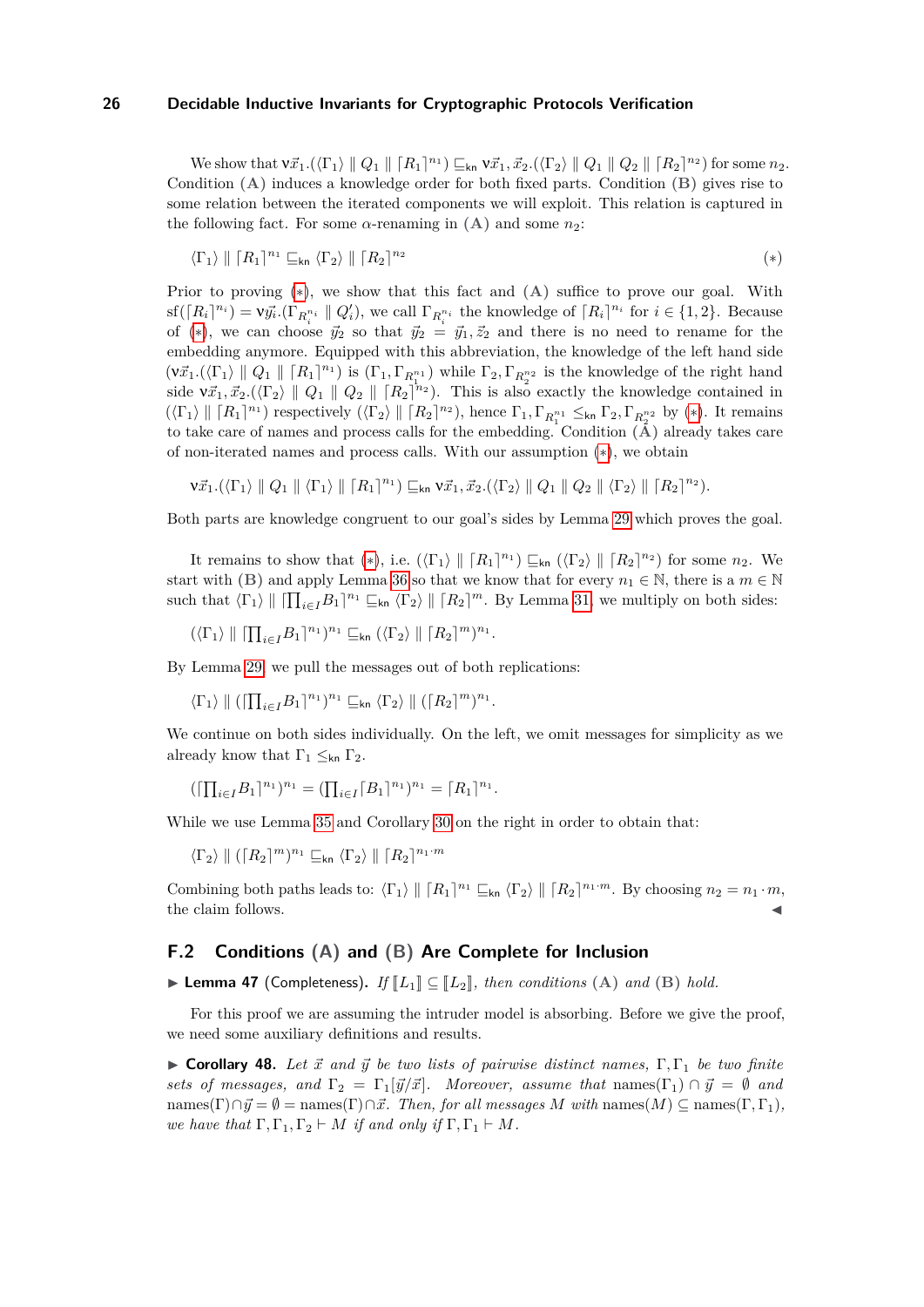**Proof.** The direction from right to left is obvious. For the reverse direction, it is equivalent to show that  $\Gamma, \Gamma_1, \Gamma, \Gamma_2 \vdash M$ . Now,  $\Gamma, \Gamma_1 = (\Gamma, \Gamma_2)[\vec{y}/\vec{x}]$ . The claim follows by the assumption that the intruder is absorbing  $(Definition 20)$  $(Definition 20)$ .

▶ **Lemma 49.** Let L, L' be two limits such that  $L \equiv L'$ . Then for every  $n \in \mathbb{N} : [L]^n \equiv [L']^n$ .

**Proof.** The proof is a straightforward structural induction on L.

We introduce a refinement of grounding and a function folding the right hand side but preserving the knowledge embedding. The (*n, k, m*)-th grounding takes a limit and unfolds each  $\omega$  *n* times for the outer *k* nested levels of  $\omega$ , and *m* times for the inner ones.

▶ **Definition 50** (Step-indexed grounding). For a limit L in standard form, we define the  $(n, k, m)$ -th grounding of *L* to be the process  $[L]^{n, k, m}$  recursively:

 $\lceil L \rceil^{n,k,m} :=$  $\sqrt{ }$  $\int$  $\overline{\mathcal{L}}$ *L if L is sequential or* **0**  $[L_1]^{n,k,m}$  ||  $[L_2]^{n,k,m}$  *if*  $L = L_1$  ||  $L_2$  $\forall x. ([L']^{n,k,m})$  *if*  $L = \forall x. L'$  $\left(\lceil B \rceil^{n,k-1,m} \right)^n$  *if*  $L = B^\omega \wedge k > 0$  $(fB)^m$ <sup>*m*</sup> *if*  $L = B^\omega \wedge k = 0$ 

 $\triangleright$  **Definition 51** (*ω*-height). *For a limit L, we define the*  $\omega$ *-height as follows:* 

 $\omega$ -height $(L) :=$  $\sqrt{ }$  $\Big\}$  $\overline{\mathcal{L}}$  $\int$  *if*  $L$  *is sequential or* **0**  $\max (\omega\text{-height}(R_1), \cdots, \omega\text{-height}(R_n)) \quad \text{if } L = R_1 \parallel \cdots \parallel R_n$  $\omega$ -height $(L')$  *if*  $L = \mathbf{v}x.L'$  $\omega$ -height(*B*) + 1 *if*  $L = B^{\omega}$ 

<span id="page-26-0"></span>► **Lemma 52.** *Let L be a limit and*  $m, n, k \in \mathbb{N}$ *. If*  $k \geq \omega$ -height(*L*)*, then*  $[L]^{n,k,m} = [L]^{n}$ *.* 

**Proof.** The parameter *k* only decreases when recursing into a limit under  $\omega$ . If  $k >$  $\omega$ -height(*L*) the last case of the definition will never apply, which makes the definition coincide with the one of  $n$ -grounding.

The idea of the following parametrised function is to fold an *m*-grounding to an *n*grounding up to a certain *ω*-height *k* of the limit. Since we want to be very specific about the domains, we define some sets of groundings.

▶ **Definition 53** (Set of groundings). Let  $L \in \mathbb{L}$  and  $m, n, k \in \mathbb{N}$ .

*We define the following two sets of processes:*  $\mathcal{R}_L^m := \{ [\text{sf}(L)]^m \}$ 

 $\mathcal{R}_L^{n,k,m} := \{ \lceil \mathrm{sf}(L) \rceil^{n,k,m} \}$ 

▶ **Definition 54.** *Let L be a limit in recursive standard form and*  $m, k, n \in \mathbb{N}$ *. The function*  $\Phi_{k,L}^{n,m}: \mathcal{R}_L^m \to \mathcal{R}_L^{n,k,m}$  and is parametrised in all four variables.

$$
\Phi_{k,P}^{n,m}(P):=\begin{cases} P & \text{ if } k=0\\ \mathrm{v}\vec{x}. \Big( \langle \Gamma \rangle \parallel Q \parallel \prod_{j\in J}\Big(\Phi_{k,L_j}^{n,m}(\lceil L_j^{\omega} \rceil^m)\Big) \Big) & \text{ if } k>0 \;\wedge \; P=\mathrm{v}\vec{x}. (\langle \Gamma \rangle \parallel Q \parallel \prod_{j\in J}L_j^{\omega})\\ \Big( \Phi_{k-1,L}^{n,m}(\lceil L \rceil^m) \Big)^n & \text{ if } k>0 \;\wedge \; P=\lceil L^{\omega} \rceil^m \end{cases}
$$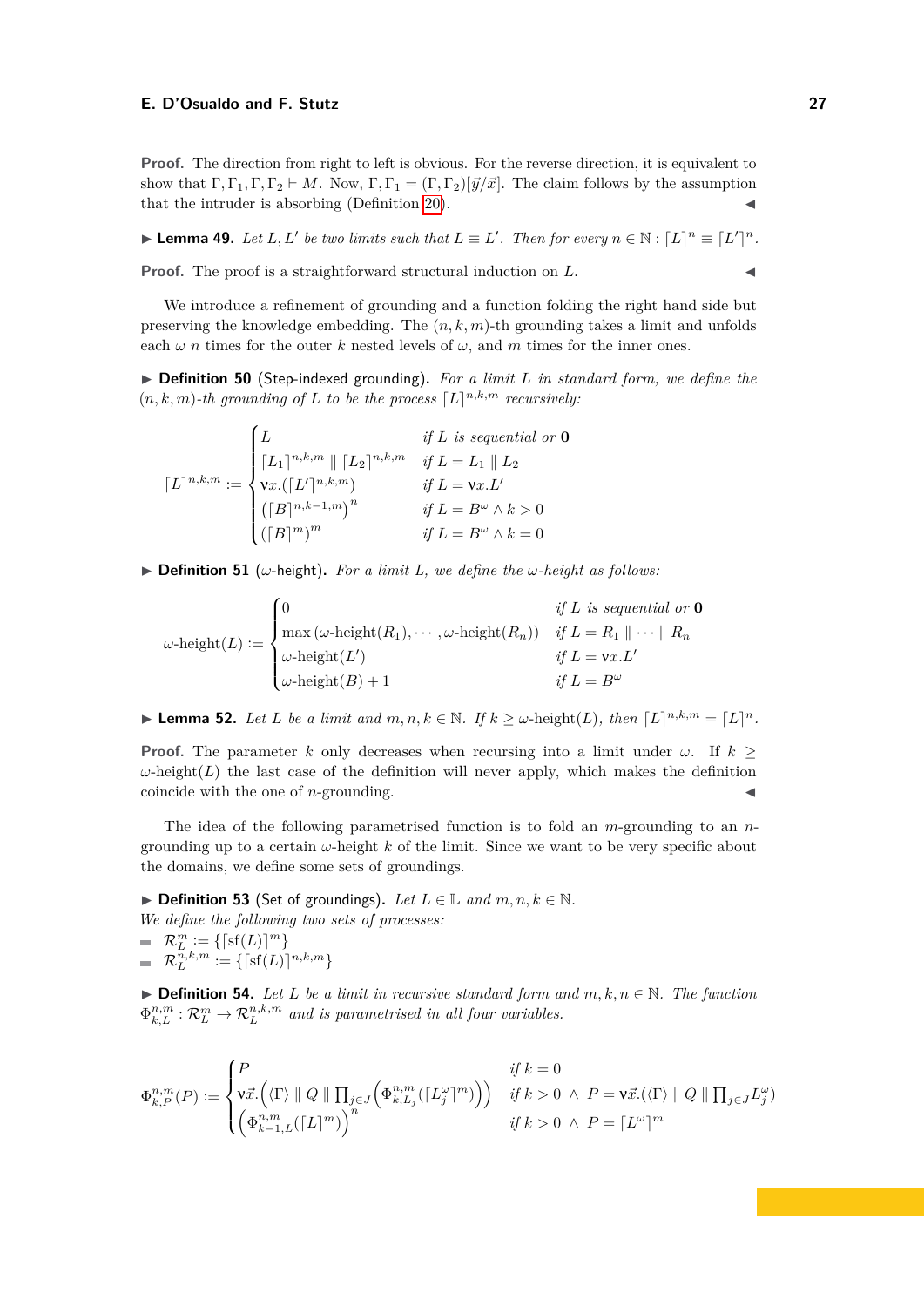We may omit the parameters *n* and *m* in the following if obvious from context as they do not change over the process of folding.

<span id="page-27-0"></span>▶ Lemma 55 (Folding is sound wrt. knowledge embedding). Let  $L_1, L_2$  be two limits in *standard form*  $L_i = \nu \vec{x}_i$ . $(\langle \Gamma_i \rangle \parallel Q_i \parallel R_i)$  *with*  $n = |\vec{x_1}| + |Q_1| + 1$ . If there is a  $m \in \mathbb{N}$  such *that*  $m > n$  *and*  $[L_1]^0 \subseteq_{\text{kn}} [L_2]^m$ , *then*  $\forall k : [L_1]^0 \subseteq_{\text{kn}} \Phi_{k, L_2}^{n, m}([L_2]^m)$ .

**Proof.** We prove the claim by induction on *k*.

For  $k = 0$ , the claim trivially follows as  $\Phi_{0,L_2}^{n,m}([L_2]^m) = [L_2]^m$  by the assumption that  $[L_1]^0 \sqsubseteq_{\mathsf{kn}} [L_2]^m$  holds.

For the induction step, we assume that  $\lceil L_1 \rceil^0 \sqsubseteq_{\text{kn}} \Phi_{k,L_2}^{n,m}(\lceil L_2 \rceil^m)$  and prove

$$
\lceil L_1 \rceil^0 \sqsubseteq_{\operatorname{kn}} \Phi_{k+1,L_2}^{n,m}(\lceil L_2 \rceil^m).
$$

By definition of folding, both  $\Phi_{k,L}([L_2]^m)$  and  $\Phi_{k+1,L}([L_2]^m)$  are folding in exactly the same way up to the *k*-th recursive calls, i.e. calls in which *k* decreases. This means that up to the calls to  $\Phi_{0,L'}$  and  $\Phi_{1,L'}$ , both  $\Phi_{k,L}([L_2]^m)$  and  $\Phi_{k+1,L}([L_2]^m)$  will have constructed the same context  $C[-, \dots, -]$  around these final calls. We thus characterise  $A = \Phi_{k,L_2}^{n,m}([L_2]^m)$ , and  $B = \Phi_{k+1,L_2}^{n,m}(\lceil L_2 \rceil^m)$  as follows:

$$
A = C[\Phi_{0, F_1^{\omega}}^{n, m} (F_1^{\omega}), \cdots, \Phi_{0, F_j^{\omega}}^{n, m} (F_j^{\omega})]
$$
  
=  $C[[F_1^{\omega}]^m, \cdots, [F_j^{\omega}]^m] = C[([F_1]^m)^m, \cdots, ([F_j]^m)^m]$   

$$
B = C[\Phi_{1, F_1^{\omega}}^{n, m} (F_1^{\omega}), \cdots, \Phi_{1, F_j^{\omega}}^{n, m} (F_j^{\omega})] = C[([F_1]^m)^n, \cdots, ([F_j]^m)^n]
$$

Recall that  $L_1 = v\vec{x}_1 \cdot (\langle \Gamma_1 \rangle \parallel Q_1 \parallel R_1)$  and hence  $[L_1]^0 = v\vec{x}_1 \cdot (\langle \Gamma_1 \rangle \parallel Q_1)$ . By assumption, we have

$$
\mathbf{V}\vec{x}_1.(\langle \Gamma_1 \rangle \parallel Q_1) \sqsubseteq_{\mathsf{kn}} \Phi_{k,L_2}^{n,m}([\mathcal{L}_2]^m) = A \tag{1}
$$

and want to prove that

$$
\mathbf{V}\vec{x}_1.(\langle \Gamma_1 \rangle \parallel Q_1) \sqsubseteq_{\mathsf{kn}} \Phi_{k+1,L_2}^{n,m}([\mathbf{L}_2]^m) = B. \tag{2}
$$

Intuitively, we have to find a way to preserve the knowledge embedding from [\(1\)](#page-25-1) when removing some branches in the holes of the context to get from *A* to *B*. Let us show what *A* and *B* look like explicitly with their context:

$$
A \equiv \mathbf{v}\vec{c}.(\langle \Gamma_c \rangle \parallel Q_c \parallel D) \qquad \text{with } D = (\lceil F_1 \rceil^m)^m \parallel \cdots \parallel (\lceil F_j \rceil^m)^m
$$
  

$$
B \equiv \mathbf{v}\vec{c}.(\langle \Gamma_c \rangle \parallel Q_c \parallel E) \qquad \text{with } E = (\lceil F_1 \rceil^m)^n \parallel \cdots \parallel (\lceil F_j \rceil^m)^n
$$

We call Γ*<sup>c</sup>* the knowledge of the context.

Our goal is to show that reducing the number of iterations in each of *D*'s parallel components does not affect the knowledge embedding described in (*i*) and thereby obtain (*ii*). Let us first consider names and process calls. We can split  $[L_1]^0$  in the following way:  $[L_1]^0 = \nu \vec{x}_1.(\langle \Gamma_1 \rangle \parallel Q_1) = \nu \vec{y}. \nu \vec{z}.(\langle \Gamma_1 \rangle \parallel Q_y \parallel Q_z)$  where  $\vec{y} \subseteq \vec{c}$  and  $Q_y \subseteq Q_c$ . The intention is to distinguish names and process calls that are already matched in the context. This is why we do not require all process calls that are only using names from  $\vec{y}$  to be in  $Q_y$  but some of them might be in *Qz*. The goal follows with the following claim immediately.

**Claim I:** In every hole of context  $C[-, \dots, -]$ , we can reduce the number of branches to at most *n*, i.e. for every  $1 \leq l \leq j$  we can have a grounding  $\lceil F_l \rceil^n$  instead of  $\lceil F_j \rceil^m$ .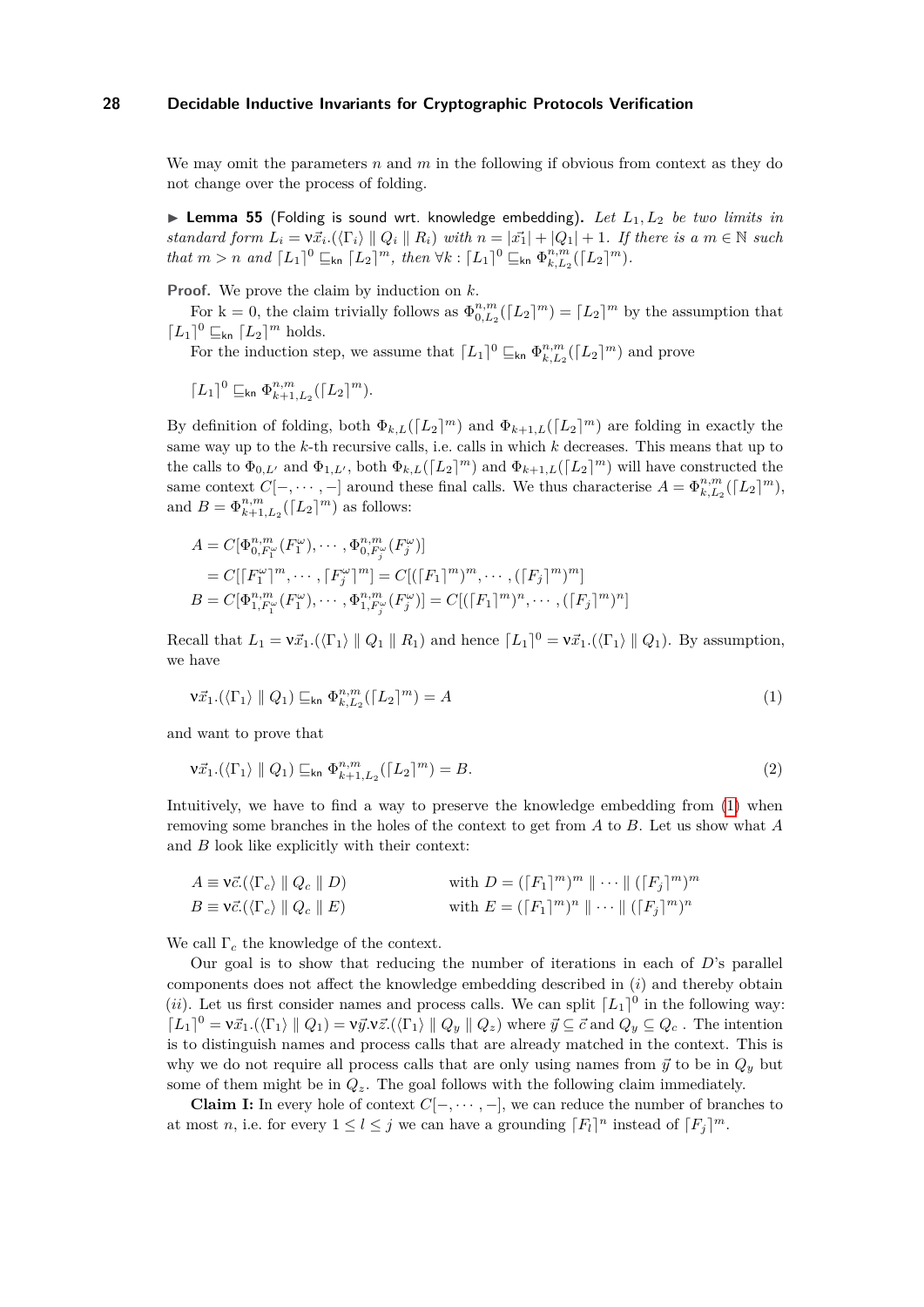Proof of Claim I. Towards a contradiction, assume that there is a hole in which we cannot remove  $m - n$  branches. W.l.o.g. let  $\lceil L_l \rceil^m$  for  $1 \leq l \leq j$  be the sublimit in this hole. There might be three reasons for this: names, process calls and knowledge.

Considering the names and process calls, we know that  $|\vec{x_1}| + |Q_1| < n$  by definition and hence  $|\vec{z}| + |Q_z| < n$ . Now, we investigate the components that  $\vec{z}$  and  $Q_z$  are matched to. In the worst case, all of them are mapped to this hole but we still delete *m* − *n* branches that are not used to match the names  $\vec{z}$ . For the process calls in  $Q_z$ , we have to distinguish two cases. First, if a process call uses any name from  $\vec{z}$ , it is fine as we will leave them anyway. Second, if a process call does not use any name from  $\vec{z}$ , it is fine to delete this branch as there will be enough copies in the remaining branches to cover this process call.

It remains to reason about knowledge. We make the knowledge of *D*, i.e. the one having budget *k*, explicit:  $\text{sf}(D) = \text{v}\vec{a}.\left(\Gamma_m \parallel \cdots\right)$  and factor out the knowledge from sublimit  $\lceil F_l \rceil^m$ :  $\Gamma_m = \Gamma'_m, \Gamma_{l,m}$  so that  $\Gamma_{l,m}$  was the knowledge obtained through  $\lceil F_l \rceil^m$ . For knowledge, we have to prove that  $\Gamma_1 \leq_{\text{kn}} \Gamma_c, \Gamma'_m, \Gamma_{l,n}$ . By Proposition [2,](#page-3-9) we need to prove that for every message  $M \in \Gamma_1$ ,  $\Gamma_c, \Gamma'_m, \Gamma_{l,n} \vdash M$  given that  $\Gamma_c, \Gamma'_m, \Gamma_{l,m} \vdash M$ . The idea now is to reduce the knowledge from  $\Gamma_{l,m}$  to  $\Gamma_{l,n}$  by Corollary [48,](#page-25-2) which is a corollary of the absorbing intruder. Let us define  $\Gamma'_{c,m} = \Gamma_c, \Gamma'_m$  indicating the context of the hole we are considering. As *m* might be bigger than 2*n*, we have to iterate the process of reducing the number of branches. Hence, we generalise the notation of Γ*l,m* and Γ*l,n* in the following way:  $(\lceil F_l \rceil^m)^i \equiv \nu \vec{a_i}. (\langle \Gamma_{l,i} \rangle \parallel \cdots).$ 

**Claim II:**  $\forall m > n$ ,  $\Gamma_{l,m} \vdash M \implies \Gamma_{l,m-1} \vdash M$ .

Proof of Claim II. For convenience, we rename  $\Gamma_{l,i}$  to  $\Lambda_i$ . The main observation is that we can split the knowledge  $\Lambda_m$  into  $\Lambda_{m-1}$  and a remainder  $\Lambda'$ . We can choose a branch which does not use names from  $\vec{z}$  to contribute to  $\Lambda'$ . Since we know that  $n \geq 1$ , we know that  $m > 1$  by assumption. Therefore, we can split  $\Lambda_{m-1}$  again and obtain the knowledge stemming from one branch which we call  $\Lambda''$ . Let us recall the assumption and goal after these rewriting steps: Given that

<span id="page-28-0"></span>
$$
\Gamma'_{c,m}, \Lambda_{m-2}, \Lambda', \Lambda'' \vdash M \tag{3}
$$

holds, we want to prove that  $\Gamma'_{c,m}$ ,  $\Lambda_{m-2}$ ,  $\Lambda'' \vdash M$ . Let  $\vec{w}'$  and  $\vec{w}''$  be the names only used in  $\Lambda'$  and  $\Lambda''$  respectively so that:

$$
\vec{w}' \cap \vec{w}'' = \emptyset \text{ and } \operatorname{names}(\Gamma'_{c,m}, \Lambda_{m-2}) \cap \vec{w}' = \emptyset = \operatorname{names}(\Gamma'_{c,m}, \Lambda_{m-2}) \cap \vec{w}''
$$
(4)

 $Λ'$  and  $Λ''$  have been obtained from a branch of the same sublimit, so we can infer that

$$
\Lambda'' = \Lambda'[\vec{w}''/\vec{w}']. \tag{5}
$$

Notice that  $\vec{w}' \cap \vec{z} = \emptyset$  by the fact how we have chosen the branch for  $\Lambda'$ . Furthermore,  $\vec{w}' \cap \vec{y} = \emptyset$  by  $\vec{y} \subseteq \vec{c}$ . Combining these observations, we get that  $\vec{x_1} \cap \vec{w}' = \emptyset$ . By the fact that  $M \in \Gamma_1$ , we have names $(M) \subseteq \text{names}(\Gamma_1) \subseteq \vec{x_1}$ . Therefore, names $(M) \cap \vec{w'} = \emptyset$  which implies that

<span id="page-28-1"></span>
$$
\text{names}(M) \subseteq \text{names}(\Gamma'_{c,m}, \Lambda_{m-2}, \Lambda'')
$$
\n<sup>(6)</sup>

<span id="page-28-2"></span>Facts [\(3\)](#page-28-0) to [\(6\)](#page-28-1) fulfil the conditions for Corollary [48,](#page-25-2) resulting in  $\Gamma'_{c,m}$ ,  $\Lambda_{m-2}$ ,  $\Lambda'' \vdash M$  which reads  $\Gamma'_{c,m}$ ,  $\Lambda_{m-1} \vdash M$  when folding back which is the goal of Claim II. By this, we have shown that we can remove  $m - n$  branches which leads to a contradiction which is why Claim I holds. As  $F_l^m$  was chosen arbitrarily, we have shown that we can remove  $m - n$  branches in every hole of the context  $C[-, \dots, -]$  which concludes this proof.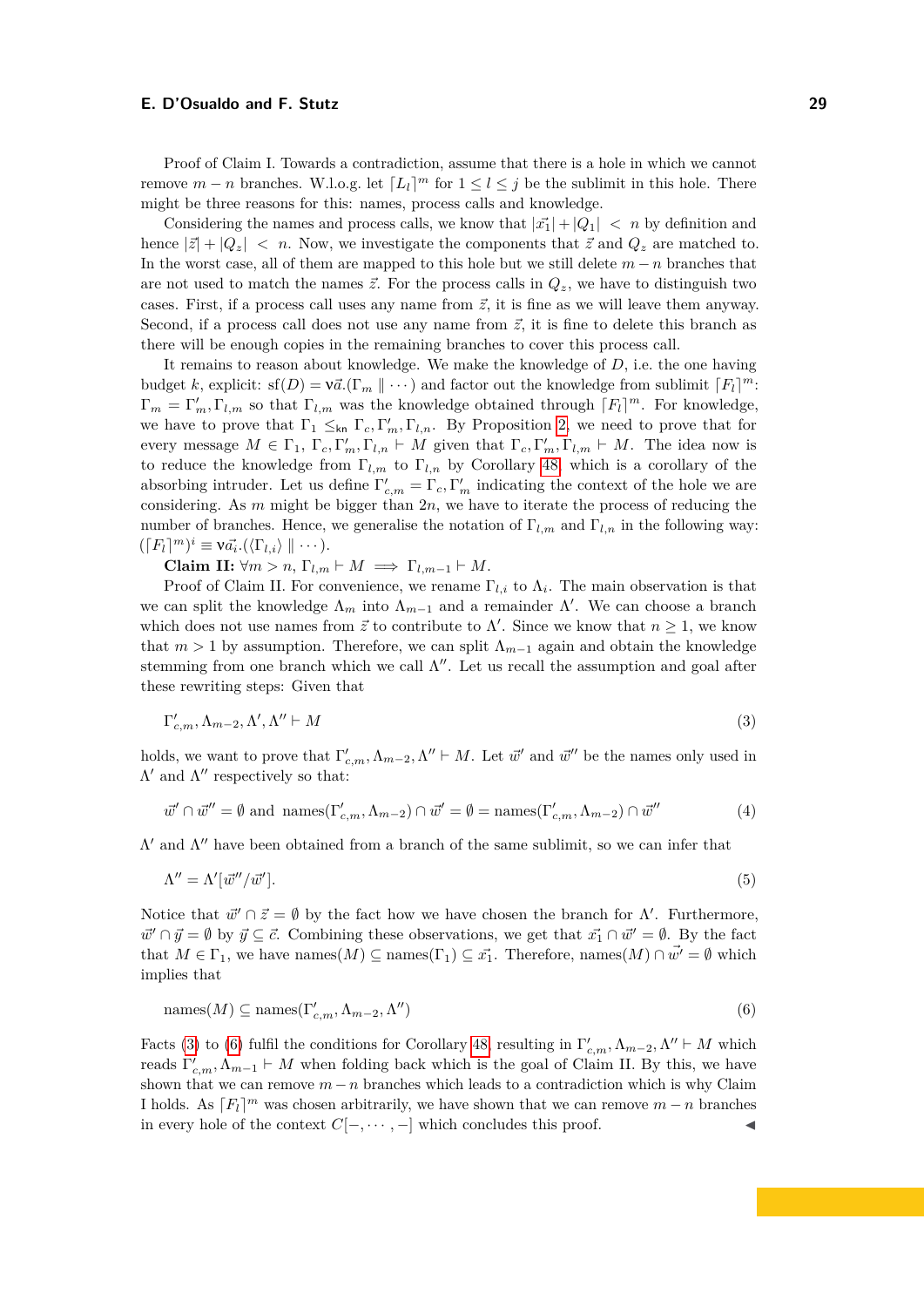► Corollary 56. Let  $L_1, L_2$  be two limits with  $\text{sf}(L_1) = \nu \vec{x}_1 \cdot (\langle \Gamma_1 \rangle \parallel Q_1 \parallel R_1)$  and  $\llbracket L_1 \rrbracket \subseteq \llbracket L_2 \rrbracket$ . *Then,*  $\text{sf}(L_2 \otimes n) \cong \nu \vec{x}_1, \vec{x}_2. (\langle \Gamma_2 \rangle \parallel Q_1 \parallel Q_2 \parallel R_2)$  *and*  $\Gamma_1 \leq_{kn} \Gamma_2$ *. for*  $n = |\vec{x}_1| + |Q_1| + 1$ *.* 

**Proof.** First, we show that  $\lceil \mathfrak{sf}(L_1) \rceil^0 \sqsubseteq_{kn} [L_2]^n$ . By  $\llbracket L_1 \rrbracket \subseteq \llbracket L_2 \rrbracket$ , we know that there is an *m* so that  $\lceil \text{sf}(L_1) \rceil^0 \subseteq_{\text{kn}} [L_2]^m$  by Lemma [36.](#page-19-4) From Lemma [55,](#page-27-0) we obtain that that  $\lceil s(f(L_1)) \rceil^0 \subseteq_{\text{kn}} \Phi_{k,L_2}^{n,m}([L_2]^m)$  for every *k*. Substituting *ω*-height(*L*<sub>2</sub>) for *k* leads to  $\Phi_{\omega-\text{height},L_2}^{n,m}([L_2]^m)$ . This is  $[L_2]^n$  by Lemma [52.](#page-26-0) Using this knowledge embedding, we get  $[L_2]^n \stackrel{\alpha}{=} \nu \vec{x}_1, \vec{x}_2.(\langle \Gamma_2 \rangle \parallel Q_1 \parallel Q_2)$  with  $\Gamma_1 \leq_{kn} \Gamma_2$ . With Lemma [38,](#page-19-8) we observe that  $[L_2]^n = [L_2 \otimes n]^0$ . By this, the claim follows as  $[-]^0$  just omits the iterated parts, i.e.  $R_2$ , from sf( $L_2 \otimes n$ ).

**Example 57** (Necessary Conditions for Inclusion). Let  $L_1$  and  $L_2$  be two limits, with sf( $L_1$ )  $\stackrel{\alpha}{=}$  $\nu\vec{x}_1 \cdot (\langle \Gamma_1 \rangle \parallel Q_1 \parallel R_1)$  with  $R_1 = \prod_{i \in I} B_i^{\omega}$ , and let  $n = |\vec{x}_1| + |Q_1| + 1$ . Given that the inclusion  $\llbracket L_1 \rrbracket \subseteq \llbracket L_2 \rrbracket$ , both conditions (A) and (B) hold.

**Proof.** For **(A)**, the claim follows by Corollary [56](#page-28-2) which implicitly gives a renaming for *L*2. For  $(B)$ , we want to show that  $[\langle \Gamma_1 \rangle || \prod_{i \in I} B_i] \subseteq [\langle \Gamma_2 \rangle || R_2]$ .

Let  $N_i = \langle \Gamma_i \rangle \parallel R_i$ . It is straightforward to see that  $[\![\langle \Gamma_1 \rangle \parallel \prod_{i \in I} B \rrbracket \subseteq [\![N_1]\!]$ . This is why it is appear to show that  $[\![N]\!] \subset [\![N]\!]$  by transitivity. is enough to show that  $\llbracket N_1 \rrbracket \subseteq \llbracket N_2 \rrbracket$  by transitivity.

Towards a contradiction, we assume that for all possible renaming so that **(A)** is satisfied,  $\llbracket N_1 \rrbracket$  ⊄  $\llbracket N_2 \rrbracket$ . By Lemma [36,](#page-19-4)

<span id="page-29-0"></span>
$$
\exists m'_1, \forall m_1 \ge m'_1, \forall m_2. \left[N_1\right]^{m_1} \not\sqsubseteq_{\mathsf{kn}} \left[N_2\right]^{m_2}.\tag{7}
$$

First, knowledge could break the embedding. Let us define

$$
\mathrm{sf}(\lceil N_i\rceil^{m_i}) = \mathsf{v}y_i.(\Gamma_i \parallel \Gamma'_i \parallel Q'_i).
$$

Notice that names( $\Gamma_i$ )  $\cap$   $\vec{y}_i = \emptyset$ . There might be two reasons why the knowledge embedding does not hold.

First, the embedding breaks because of knowledge. This is impossible as  $\Gamma_1, \Gamma'_1$  and  $\Gamma_2, \Gamma'_2$  represent the knowledge of groundings of the two limits  $L_1$  and  $L_2$  as their top level knowledge is replicated in (B). Therefore, the inclusion  $\llbracket L_1 \rrbracket \subseteq \llbracket L_2 \rrbracket$  would also break which is a contradiction.

Second, names or process calls can hence be the only reasons why the knowledge embedding  $[N_1]^{m'_1} \sqsubseteq_{\mathsf{kn}} [N_2]^{m_2}$  does not hold for any  $m_2$ . We will derive a contradiction by choosing  $n_1 = 2 \cdot max(|\vec{x}_2| + |Q_2| + 1, m'_1)$ . We incorporate  $[R_1]^{n_1}$  into  $sf(L_1): [sf(L_1)]^{n_1} = \nu \vec{x}_1$ .(Γ<sub>1</sub> ||  $Q_1 \parallel [R_1]^{n_1}$ ). Recall that  $\lceil \text{sf}(L_2 \otimes n) \rceil^{m_2} \stackrel{\alpha}{=} \nu \vec{x}_1, \vec{x}_2. (\langle \Gamma_2 \rangle \parallel Q_1 \parallel Q_2 \parallel [R_2]^{m_2}$ ). By the size of  $n_1$ , at least half of the names and process calls of  $\lceil R_1 \rceil^{n_1}$  have to be covered by  $\lceil R_2 \rceil^{m_2}$ as the non-iterated part  $\vec{x_2}$  and  $Q_2$  cannot do more than half. But by definition  $\frac{n_1}{2} \geq m'_1$  so  $\forall m_2, [R_1]^{\frac{n_1}{2}} \not\sqsubseteq_{\sf kn} [R_2]^{m_2}$  as knowledge cannot be the reason for [\(7\)](#page-29-0) to break. Altogether, this entails that there is a  $n_1$  such that for all  $m_2$ :

$$
\begin{aligned} \left[ \mathrm{sf}(L_1) \right]^{n_1} &= \mathsf{v} \vec{x}_1 . (\Gamma_1 \parallel Q_1 \parallel [R_1]^{n_1}) \\ &\not\sqsubseteq_{\mathsf{kn}} \mathsf{v} \vec{x}_1, \vec{x}_2 . (\langle \Gamma_2 \rangle \parallel Q_1 \parallel Q_2 \parallel [R_2]^{m_2}) \stackrel{\alpha}{=} \left[ \mathrm{sf}(L_2 \otimes n) \right]^{m_2} \end{aligned}
$$

Using Lemma [37,](#page-19-5) this implies that  $\lceil L_1 \rceil^{n_1} \not\sqsubseteq_{kn} \lceil L_2 \rceil^{m_2}$  for every  $m_2$ . In turn, this entails that  $\llbracket L_1 \rrbracket \nsubseteq \llbracket L_2 \rrbracket$  by Lemma [36](#page-19-4) which is a contradiction.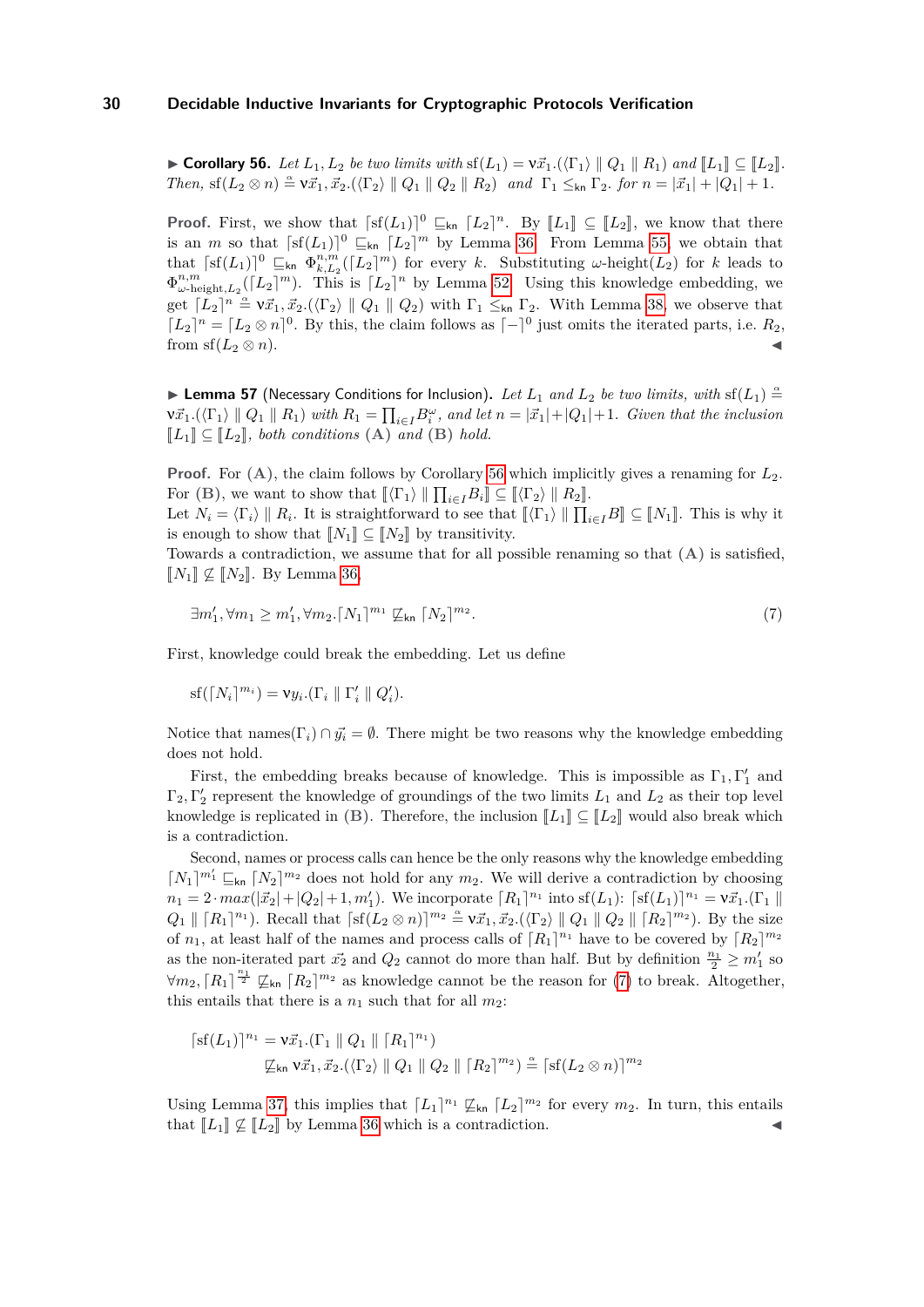# **G Correctness of**  $\widehat{\text{post}}$

 $\triangleright$  **Definition 58** ( $\beta$ ( $\Delta$ ) and *b*). Let  $\Delta$  *be a set of definitions. We define*  $\beta$ ( $\Delta$ ) *and*  $\gamma$ (I) *as follows:*

$$
\beta(\Delta) := \max\{ |\vec{x}| | (Q[\vec{y}] := A + in(\vec{x} : M).P + A') \in \Delta \}
$$
  

$$
\gamma(\mathbb{I}) := \max\{ ar(f) | f \in \Sigma \} \text{ with } \mathbb{I} = (\Sigma, \vdash)
$$

*then*  $b := \beta(\Delta) \cdot \gamma(\mathbb{I})^{s-1} + 1$ *.* 

Recall the definition of post from Definition [25.](#page-13-3) Let  $\text{sf}(L \otimes b) = \text{v}\vec{x}$ .( $\langle \Gamma \rangle \parallel Q \parallel R$ ), then

$$
\widehat{\text{post}}_{\Delta}^s(L) := \left\{ \ \nabla \vec{y}. (\langle \Gamma' \rangle \parallel Q' \parallel R) \ \mid \ \nabla \vec{x}. (\langle \Gamma \rangle \parallel Q) \rightarrow_{\Delta} \nabla \vec{y}. (\langle \Gamma' \rangle \parallel Q') \in \mathbb{S}_s \ \right\}
$$

<span id="page-30-0"></span>▶ **Corollary 59** (Post of expansion is enough). Let *L* be a limit and  $P \in \llbracket L \rrbracket$ . Then, for every  $P_1 \in \text{post}(P)$ , there is a  $P_2 \in \text{post}([L]^n)$  for some  $n \in \mathbb{N}$  such that  $P_1 \sqsubseteq_{\text{kn}} P_2$ .

**Proof.** As  $P \in [L]$ , we know that there is a  $n' \in \mathbb{N}$  such that  $P \sqsubseteq_{kn} [L]^{n'}$  by Lemma [34.](#page-19-1) We choose this *n'* to be *n*. We have that  $P \to P_1$  and  $P \sqsubseteq_{\mathsf{kn}} [L]^n$ . As  $\sqsubseteq_{\mathsf{kn}}$  is a simulation (Theorem [8\)](#page-5-4), we know that there is a  $P_2$  so that  $\lceil L \rceil^n \to P_2$  and  $P_1 \sqsubseteq_{\mathsf{kn}} P_2$ .

Let us recall the theorem we want to prove: for all  $L \in \mathbb{L}_{s,k}$ ,

$$
\widehat{\text{post}}_{\Delta}^s(L) = \{L_1, \ldots, L_n\} \implies (\text{post}([\![L]\!]) \cap \mathbb{S}_s) \downarrow = [\![L_1]\!] \cup \ldots \cup [\![L_n]\!].
$$

**Proof of Theorem [26.](#page-13-4)** We assume that  $\widehat{\text{post}}_{\Delta}^{s}(L) = \{L_1, \ldots, L_n\}$  and prove the set equality by inclusion in both directions. by inclusion in both directions.

First, we show that  $(\text{post}([L]) \cap \mathbb{S}_s) \downarrow \supseteq [L_1] \cup \ldots \cup [L_n]$ . It suffices to show that  $\mathbb{R} \subset (\text{next}(\mathbb{F}_s) \cap \mathbb{S}_s) \downarrow \subseteq \text{next}(\mathbb{F}_s)$  $[L_j] ⊆ (post([L]) ∩ S_s)$  for every  $j ∈ \{1, \dots, n\}$ . We choose *j* arbitrarily and prove the latter at temperature By definition we linear that *L*, stems from at least are transition in latter statement. By definition, we know that  $L_j$  stems from at least one transition in the non-iterated part of  $\text{sf}(L \otimes b) = \nu \vec{x}.(\langle \Gamma \rangle \parallel Q \parallel R)$ . Wlog let  $P_1 := \nu \vec{x}.(\langle \Gamma \rangle \parallel Q) \rightarrow_{\Delta}$  $\nabla \vec{y}. (\langle \Gamma' \rangle \parallel Q') =: P_2$  be this transition in S<sub>s</sub>. Hence,  $L_j = \nabla \vec{y}. (\langle \Gamma' \rangle \parallel Q' \parallel R)$ . By Lemma [37,](#page-19-5)  $[L] = [L \otimes b]$  and therefore  $[\nabla \vec{x}.(\langle \Gamma \rangle \parallel Q \parallel R)]^n = \nabla \vec{x}.(\langle \Gamma \rangle \parallel Q \parallel [R]^n) \in [L]$  for every *n*.<br> *Resource* of *R*<sub>ph</sub> and logical formation is  $[\nabla \vec{x}.(\langle \Gamma \rangle \parallel Q \parallel R)]^n$ ,  $[\nabla \vec{x}.(\langle \Gamma \rangle \parallel Q \parallel R)]^n$ , This is Because of  $P_1 \to P_2$ , we know that  $[\nabla \vec{x}.(\langle \Gamma \rangle \parallel Q \parallel R)]^n \to [\nabla \vec{y}.(\langle \Gamma' \rangle \parallel Q' \parallel R)]^n$ . This is why  $[L_j]^n = [\nu \vec{y}.(\langle \Gamma' \rangle \parallel Q' \parallel R)]^n \in \text{post}([L])$  for every *n*. With Lemma [34,](#page-19-1) we know that for every  $P \in [L_j]$ , there is a *m* so that  $P \sqsubseteq_{\mathsf{kn}} [L_j]^m$ . By downward-closure, we infer that  $P \subseteq (\mathbb{F}_{\text{post}}(L) \mathbb{F}_{\text{post}} \setminus L)$  $P \in (\llbracket \text{post}(L) \rrbracket \cap \mathbb{S}_s) \downarrow.$ 

Second, we show that  $(post([L]) \cap S_s) \downarrow \subseteq [L_1] \cup \ldots \cup [L_n]$ . Let  $[L]^b$  has standard form:  $\operatorname{sf}([L]^b) \stackrel{\alpha}{=} \nu \vec{x}_1.(\Gamma_1 \|\mathbf{Q}[\vec{M}] \| C_1)$ . By Corollary [59,](#page-30-0) it suffices to consider only successors of groundings of *L*. Therefore, let  $b < m \in \mathbb{N}$  with  $\text{sf}([L]^m) \stackrel{\alpha}{=} \mathsf{v} \vec{x}_1, \vec{x_2}.(\langle \Gamma_1 \rangle \parallel \langle \Gamma_2 \rangle \parallel \mathsf{Q}[\vec{M}] \parallel$  $C_2$ ). We consider the three different reduction rules that can be fired starting from this grounding:

- a principal is waiting for some message on a private channel which is derivable and the pattern can be matched by Γ
- $\blacksquare$  a principal would like to send a message on some private channel which can be derived from the environment
- one principal sends a message on a private channel to another principal

We split the parts into three paragraphs.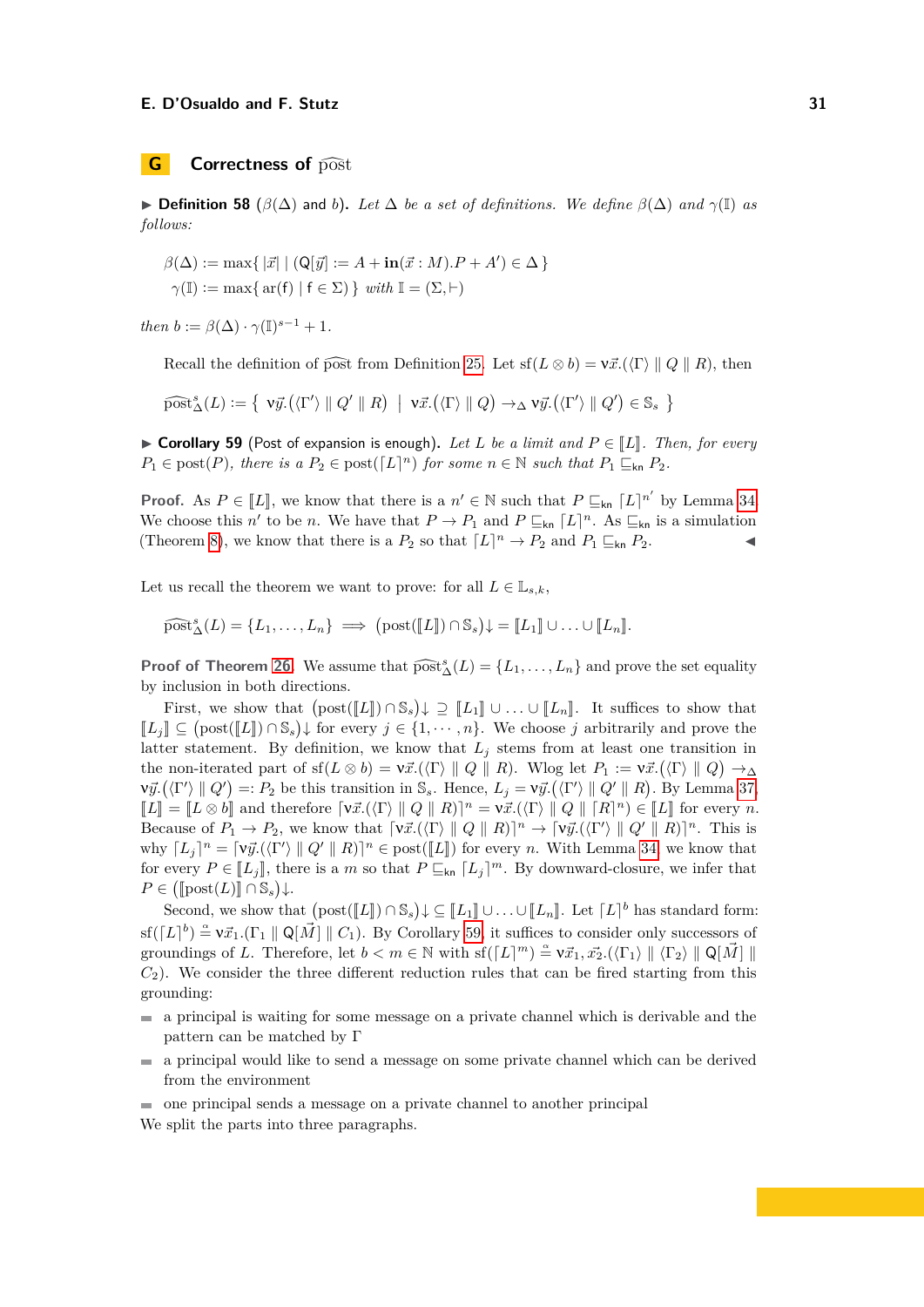**Public private channel, message input** We have  $\mathbb{Q}[\vec{M}] := a(\vec{p}:N) \cdot P_1 + A$  for some private channel *a* and action *A*. Wlog we derive the message which is matched using some fresh intruder names  $\vec{c}: \Gamma_1, \vec{c} \vdash N[M'/\vec{x}]$  and the channel name *a* can be derived by assumption:  $\Gamma_1, \Gamma_2 \vdash a$ . Overall, we get the following transition:

$$
\lceil L \rceil^m \xrightarrow{\mathsf{Q}[\vec{M}] = a(\vec{p}:N).P_1 + A} \underbrace{\mathsf{V}\vec{x}_1, \vec{x}_2, \vec{c}. (\langle \Gamma_1 \rangle \parallel \langle \Gamma_2 \rangle \parallel \langle \vec{c} \rangle \parallel P_1[\vec{M}'/\vec{p}] \parallel C_2)}_{Q' \in \text{post}^s(L)}
$$

where the annotations explicitly state which process call and action was used with which substitution. We want to show that we can have the same reduction in  $[L]^{b}$ . We do so by using the Φ function as in Lemma [55](#page-27-0) to relate the difference between iterating *k* times and  $k+1$  times.

<span id="page-31-0"></span>**Claim I:** For every  $k \in \mathbb{N}$ ,  $\exists \vec{y}_k, \Delta_k, D_k$  such that

$$
\Phi_{k,L}^{b,n}(\lceil L\rceil^n) \xrightarrow{\mathbf{Q}[\vec{M}]=a(\vec{p}:N).P_1+A} \mathbf{V}\vec{y}_k, \vec{c}.(\langle \Delta_k \rangle \parallel \langle \vec{c} \rangle \parallel P_1[\vec{M}'/\vec{p}] \parallel D_k)
$$
\n(8)

with  $\Delta_k$ ,  $\vec{c} \vdash N[\vec{M}'/\vec{p}]$  and  $\Delta_k$ ,  $\vec{c} \vdash a$ .

Proof of Claim I by induction on  $k$ : For the base case in which  $k = 0$ , the claim holds by assumption. For the induction step, we assume that  $(8)$  holds for *k* and we prove it for  $k+1$ . Similar to the proof of Lemma [55,](#page-27-0) we use a multi-hole context  $C[-, \dots, -]$  to distinguish between having budget *k* or  $k + 1$ . Let  $F_1, \dots, F_j$  be *j* limits and  $C[-, \dots, -]$  a multi-hole context so that:

$$
\Phi_{k,L}^{b,n}([L]^n) \equiv C[\Phi_{0,F_1^{\omega}}^{b,n}(F_1^{\omega}), \cdots, \Phi_{0,F_j^{\omega}}^{b,n}(F_j^{\omega})] = C[[F_1^{\omega}]^n, \cdots, [F_j^{\omega}]^n]
$$
  
\n
$$
= C[([F_1]^n)^n, \cdots, ([F_j]^n)^n] = A
$$
  
\n
$$
\Phi_{k+1,L}^{b,n}([L]^n) \equiv C[\Phi_{1,F_1^{\omega}}^{b,n}(F_1^{\omega}), \cdots, \Phi_{1,F_j^{\omega}}^{b,n}(F_j^{\omega})]
$$
  
\n
$$
= C[([F_1]^n)^b, \cdots, ([F_j]^n)^b] = B
$$

We want to show that it suffices to have *b* copies of  $F_l$  for any  $1 \leq l \leq j$ . Since  $\mathbb{Q}[\tilde{M}]$  also occurs in  $\text{sf}([L]^b)$ , it is trivial to keep the process call which is reduced. It remains to argue that the same redex is enabled in B. Towards a contradiction: Assume that there is a hole in which  $b$  copies are not sufficient. Wlog let  $L_l$  be the limit in this hole.

We did not explicitly single out the message  $N[\tilde{M}'/\tilde{p}]$  but only the substitution  $[\tilde{M}'/\tilde{p}]$ for the continuation since the substitution is solely determining the successor.

We know that *A*'s knowledge is  $\Delta_k$  and factor out the knowledge from sublimit  $\lceil F_l \rceil^m$ :  $\Delta_k = \Delta'_k, \Delta_{l,m}$  so that  $\Delta_{l,m}$  was the knowledge obtained through  $\lceil F_l \rceil^m$ . We want to prove that  $\Delta'_k$ ,  $\Delta_{l,m}$ ,  $\vec{c} \vdash N[\vec{M}'/\vec{p}] \implies \Delta'_k$ ,  $\Delta_{l,b}$ ,  $\vec{c} \vdash N[\vec{M}'/\vec{p}]$  where  $\Delta_{l,b}$  denotes the knowledge obtained through  $F_l$ <sup>b</sup> respectively.

Now, we consider the different names used in  $N[\vec{M}'/\vec{p}]$ . It is straightforward to see that names( $N$ )  $\subseteq$   $\vec{x}_1$ . Recall the definition of *b*:

$$
b := \beta(\Delta) \cdot \gamma(\mathbb{I})^{s-1} + 1
$$

By this, we know that  $\beta(\Delta) \geq |\vec{p}|$  and hence  $b \geq |\vec{p}| \cdot \gamma(\mathbb{I})^{s-1} + 1$ . Intuitively, this ensures that there are enough distinct names for every single parameter in the parameter list as well as for channel *a* as the size determines the maximum depth of the syntax tree of a message. As names( $\vec{p}$ ) < *b*, we can remove at least  $m - b$  branches without loosing names used in  $\vec{p}$ or channel name *a*. Therefore, we can assume that names $(N[\vec{M}/\vec{p}]) \cup \{a\} \subseteq \vec{x}_1$ . The idea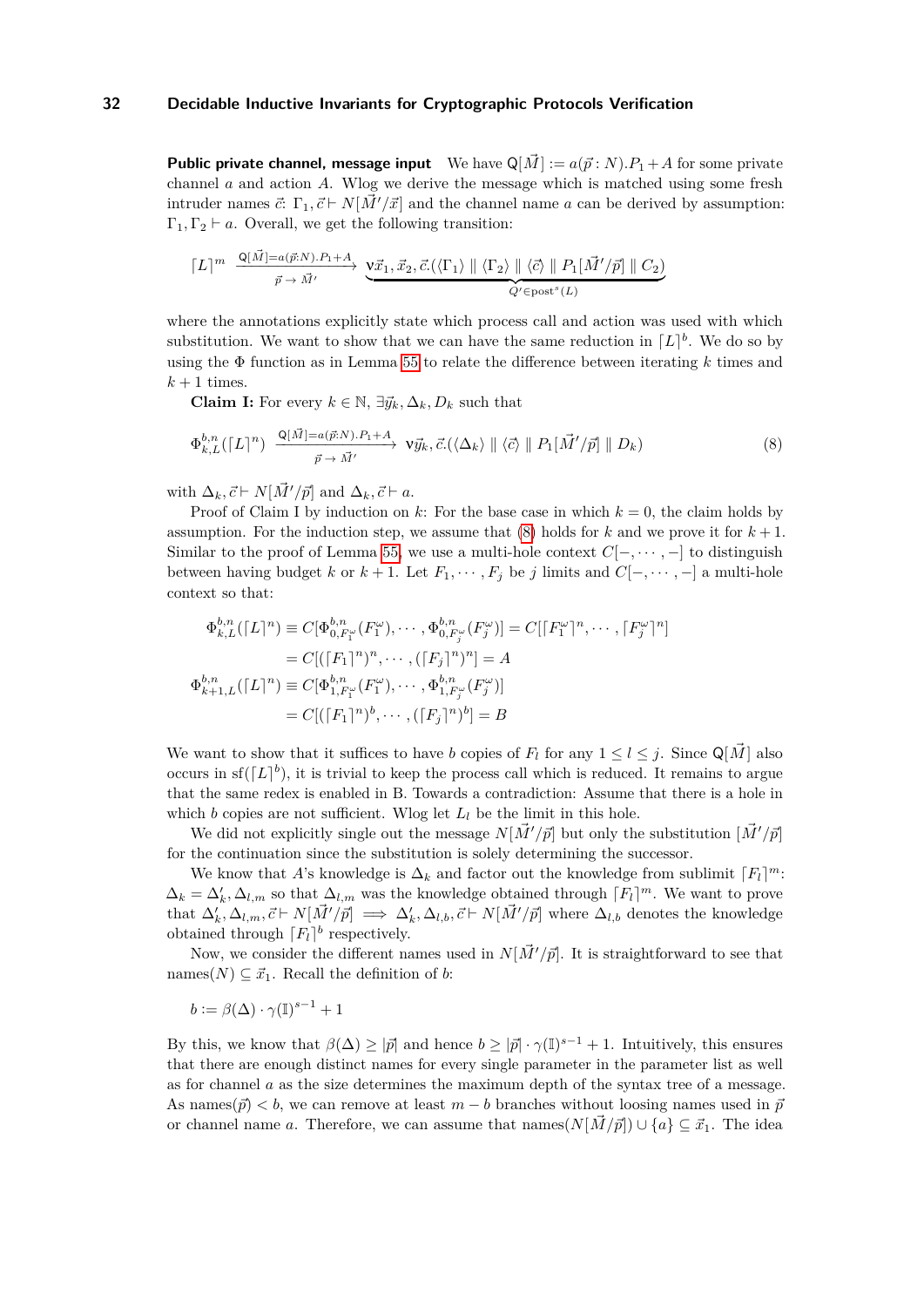is to reduce the knowledge from  $\Delta_{l,m}$  to  $\Delta_{l,b}$  by Corollary [48,](#page-25-2) which is a corollary of the absorbing intruder. As *m* might be bigger than 2*b*, we have to iterate the process of reducing the number of branches. Hence, we generalise the notation of  $\Delta_{l,m}$  and  $\Delta_{l,b}$  in the obvious way:  $(\lceil F_l \rceil^m)^i \equiv \mathsf{v} \vec{a_i}.(\Delta_{l,i} \parallel \cdots).$ **Claim II:** For all  $m > b$ ,

$$
\left(\Delta_{l,m}\vdash N[\vec{M}/\vec{p}]\;\wedge\;\Delta_{l,m}\vdash a\right)\;\Longrightarrow\; \left(\Delta_{l,m-1}\vdash N[\vec{M}/\vec{p}]\;\wedge\;\Delta_{l,m-1}\vdash a\right).
$$

Proof of Claim II. For convenience, we rename  $\Delta_{l,i}$  to  $\Lambda_i$ . The main observation is that we can split the knowledge  $\Lambda_m$  into  $\Lambda_{m-1}$  and a remainder  $\Lambda'$ . We can choose a branch which does not use names from  $\vec{x}_1$  to contribute to  $\Lambda'$ . Since we know that  $n \geq 1$ , we know that  $m > 1$  by assumption. Therefore, we can split  $\Lambda_{m-1}$  again and obtain the knowledge stemming from one branch which we call  $\Lambda''$ . Let us recall the assumption and goal after these rewriting steps: Given that

<span id="page-32-0"></span>
$$
\Delta'_k, \Lambda_{m-2}, \Lambda', \Lambda'' \vdash N[\vec{M}/\vec{p}] \quad \text{and} \quad \Delta'_k, \Lambda_{m-2}, \Lambda', \Lambda'' \vdash a \tag{9}
$$

holds, we want to prove that  $\Delta'_k$ ,  $\Lambda_{m-2}$ ,  $\Lambda'' \vdash N[\vec{M}/\vec{p}]$  and  $\Delta'_k$ ,  $\Lambda_{m-2}$ ,  $\Lambda'' \vdash a$ . Let  $\vec{w}'$  and  $\vec{w}''$  be the names only used in  $\Lambda'$  and  $\Lambda''$  respectively so that:

$$
\vec{w}' \cap \vec{w}'' = \emptyset \text{ and } \operatorname{names}(\Gamma'_{c,m}, \Lambda_{m-2}) \cap \vec{w}' = \emptyset = \operatorname{names}(\Gamma'_{c,m}, \Lambda_{m-2}) \cap \vec{w}'' \tag{10}
$$

 $Λ'$  and  $Λ''$  have been obtained from a branch of the same sublimit, so we can infer that

$$
\Lambda'' = \Lambda'[\vec{w}''/\vec{w}']. \tag{11}
$$

Notice that  $\vec{w}' \cap \vec{x}_1 = \emptyset$  by the fact how we have chosen the the branch for  $\Lambda'$ . Because of names $(N[\vec{M}/\vec{p}]) \cup \{a\} \subseteq \vec{x_1}$ , we can infer that  $(\text{names}(N[\vec{M}/\vec{p}]) \cup \{a\}) \cap \vec{w'} = \emptyset$  which implies that

<span id="page-32-1"></span>
$$
\text{names}(N[\vec{M}/\vec{p}]) \cup \{a\} \subseteq \text{names}(\Delta'_k, \Lambda_{m-2}, \Lambda'')
$$
\n(12)

Facts [\(9\)](#page-32-0) to [\(12\)](#page-32-1) fulfil the conditions for Corollary [48](#page-25-2) resulting in  $\Delta'_k$ ,  $\Lambda_{m-2}$ ,  $\Lambda'' \vdash N[\vec{M}/\vec{p}]$ and  $\Delta'_k$ ,  $\Lambda_{m-2}$ ,  $\Lambda'' \vdash a$  which reads  $\Delta'_k$ ,  $\Lambda_{m-1} \vdash N[\vec{M}/\vec{p}]$  and  $\Delta'_k$ ,  $\Lambda_{m-1} \vdash a$  respectively when folding back which is the goal of Claim II.

In turn, this concludes the proof of Claim I.

Instantiating the statement of Claim I with  $k > \omega$ -height(*L*) shows that this transition is still enabled in  $[L]$ <sup>b</sup>. We prove that the same holds for transitions enabled by the remaining reduction rules.

**Public private channel, message output** Recall that  $\text{sf}([L]^m) \triangleq \forall \vec{x}_1, \vec{x}_2. (\langle \Gamma_1 \rangle \parallel \langle \Gamma_2 \rangle \parallel$  $Q[\vec{M}] \parallel C_2$ . We have  $Q[\vec{M}] := \overline{a}(M) \cdot P_1 + A$  for some private channel *a* and action *A*. The channel name *a* can be derived by assumption:  $\Gamma_1 \vdash a$ . Overall, we get the following transition:

$$
\lceil L \rceil^m \xrightarrow{\mathsf{Q}[\vec{M}]=\overline{a}\langle M \rangle.P_1+A} \underbrace{\mathsf{v}\vec{x}_1,\vec{x}_2,\vec{c}.\big(\langle \Gamma_1 \rangle \parallel \langle \Gamma_2 \rangle \parallel \langle M \rangle \parallel P_1 \parallel C_1 \big)}_{Q' \in \text{post}^s(L)}
$$

and the channel name *a* can be derived by assumption:  $\Gamma_1, \Gamma_2 \vdash a$ . We want to show that we can have the same reduction in  $[L]^{b}$ . We sketch the proof that this transition is still enabled as it is analogous to the first proof. We start with an analogous claim.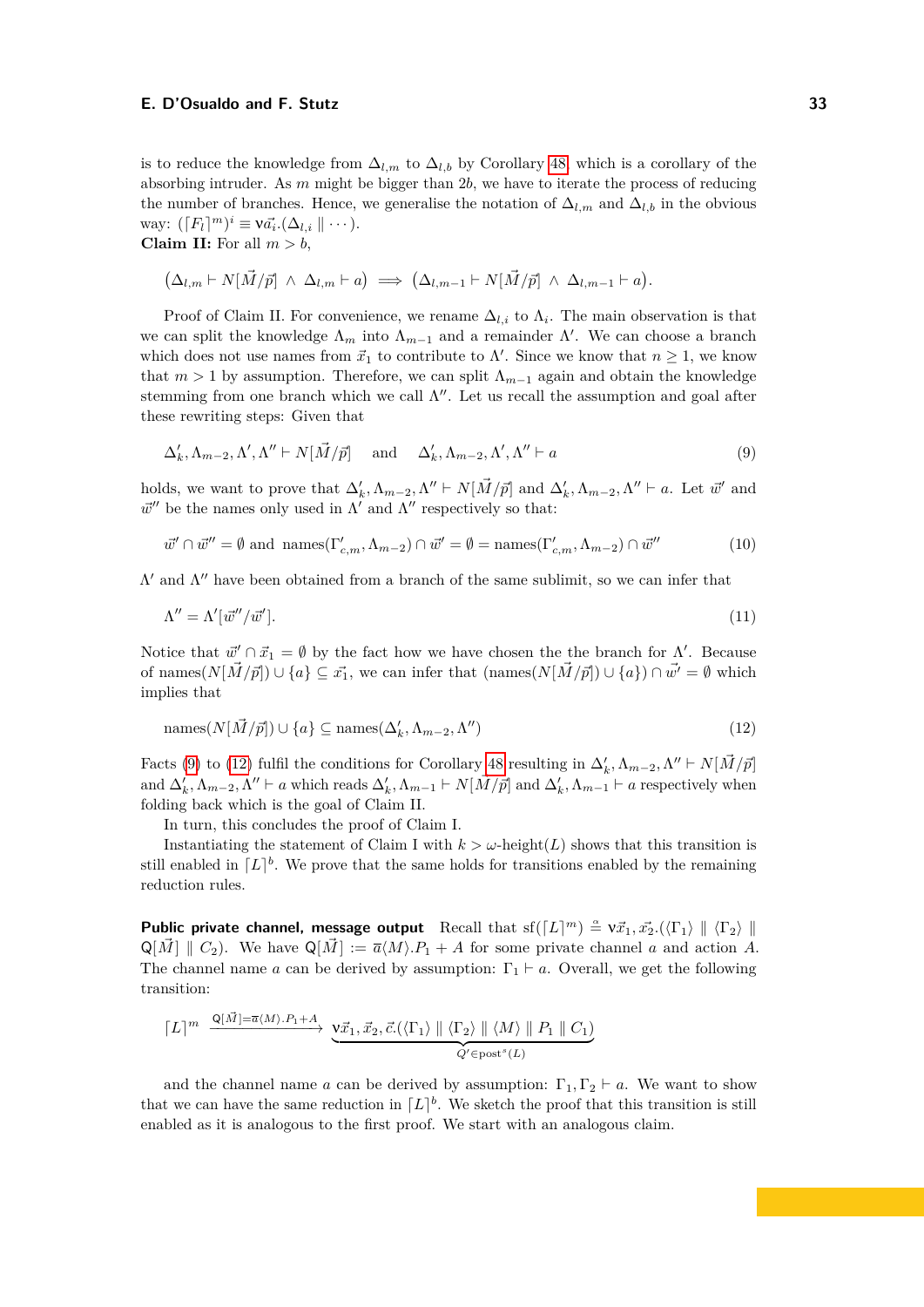Claim I: In every hole of context *C*[−*,* · · · *,* −], we can reduce the number of branches to at most *n*, i.e. for every *j* we can have a grounding  $[F_j]^n$  instead of  $[F_j]^m$ . for every  $k \in \mathbb{N}$ :

$$
\exists \vec{y}_k, \Delta_k, D_k \colon \Phi_{k,L}^{b,n}([\![L]\!]^n) \xrightarrow{\mathbb{Q}[\![\vec{M}]\!] = \overline{a}\langle M \rangle + A} \mathsf{v}\vec{y}_k.(\langle \Delta_k \rangle \parallel P_1 \parallel \langle M \rangle \parallel D_k)
$$
  
with  $\Delta_k \vdash a$ 

It is obvious to see that the side condition is subsumed by [\(8\)](#page-31-0) which we have used in the first case and hence the proof could be proceeded in the same way.

**Private channel, two participants** For the last case, we consider:

$$
\text{sf}(\lceil L\rceil^m) \triangleq \mathbf{v}\vec{x}_1, \vec{x}_2.(\langle \Gamma_1 \rangle \parallel \langle \Gamma_2 \rangle \parallel \mathbf{Q}_1[\vec{M}_1] \parallel \mathbf{Q}_2[\vec{M}_2] \parallel C_2) \text{ with}
$$
  
\n
$$
\mathbf{Q}_1[\vec{M}_1] \triangleq \overline{c}\langle N[\vec{M}'/\vec{x}] \rangle \cdot P_1 + A_1
$$
  
\n
$$
\mathbf{Q}_2[\vec{M}_2] \triangleq c(\vec{x}:N) \cdot P_2 + A_2
$$

The resulting transition looks as follows:

$$
\mathbf{v}\vec{x_1}.\mathbf{v}\vec{x_2}(\langle \Gamma_1 \rangle \parallel \langle \Gamma_2 \rangle \parallel \mathsf{Q}_1[\vec{M}_1] \parallel \mathsf{Q}_2[\vec{M}_2] \parallel C_2)
$$
  

$$
\rightarrow_{\Delta} \mathbf{v}\vec{x_1}.\vec{x_2}(\langle \Gamma_1 \rangle \parallel \langle \Gamma_2 \rangle \parallel P_1 \parallel P_2[\vec{M}'/\vec{x}] \parallel C_2)
$$

There are no side conditions on derivability in this case so we only have to ensure that all possible combiniations of  $\bar{c}\langle N|\vec{M}'/\vec{x}\rangle$ .  $P_1$  and  $c(\vec{x}:N)$ .  $P_2$  can occur. As both actions could stem from the same process call, it suffices to have an expansion factor greater or equal to 2. This only poses restrictions on  $\beta$  and  $\gamma$ . By definition of *b*, we need to ensure that  $\beta(\Delta) \cdot \gamma(\mathbb{I})^{s-1} \geq 1$ . As argued before, considering *s* < 2 is unreasonable since it would be impossible to have encryptions in this setting. Hence, even if  $\gamma(\mathbb{I})$  was  $0, \gamma(\mathbb{I})^{s-1} \geq 1$  for reasonable *s*. If  $\beta(\Delta) < 1$ , it is 0 and hence the transition we consider would be impossible. We therefore can assume that  $\beta(\Delta) > 0$ . Hence, we know that  $b \geq 2$  and this suffices to have a congruent transition in  $[L]^{b}$ .

We now turn back to our general goal and know that all kinds of transitions are enabled in  $[L]$ <sup>b</sup>. Consider the extension  $L \otimes b$  of limit *L* whose standard form we choose to resemble the correlation with  $[L]^b$ : sf( $L \otimes b$ )  $\stackrel{\alpha}{=} \nu \vec{x}_1 \cdot (\Gamma_1 \parallel \mathsf{Q}[\vec{M}] \parallel C_1 \parallel R_1)$ . By the definition of  $\widehat{\text{post}}(L)$ , we know that

$$
L' := \mathbf{V} \vec{x}_1.(\langle \Gamma_1 \rangle \parallel P_1[\vec{M}/\vec{p}] \parallel C_1 \parallel R_1) \in \widehat{\text{post}}(L).
$$

Recall that  $Q' = v\vec{x}_1, \vec{x}_2, \vec{c}.\langle \langle \Gamma_1 \rangle \parallel \langle \Gamma_2 \rangle \parallel \langle \vec{c} \rangle \parallel P_1[\vec{M}'/\vec{p}] \parallel C_1$  was the successor of  $[L]^m$ from the beginning. It remains to show that  $Q' \in [L']$ . As before for  $L \otimes b$ , we relate the standard form of  $L \otimes m$  to  $\lceil L \rceil^m$  and get the following:

$$
\mathrm{sf}(L\otimes m)\stackrel{\alpha}{=} \mathsf{V}\vec{x}_1, \vec{x_2}.(\langle \Gamma_1\rangle \parallel \langle \Gamma_2\rangle \parallel \mathsf{Q}[\vec{M}] \parallel C_2 \parallel R_2)
$$

By Lemma [37,](#page-19-5) we have that  $\llbracket L \otimes m \rrbracket = \llbracket L \otimes b \rrbracket$  and taking one step hence leads to

$$
K' := \llbracket \mathbf{V}\vec{x}_1, \vec{x}_2, \vec{c}.\langle \langle \Gamma_1 \rangle \parallel \langle \Gamma_2 \rangle \parallel \langle \vec{c} \rangle \parallel P_1[\vec{M}'/\vec{p}] \parallel C_2 \parallel R_2 \rrbracket
$$
  
= 
$$
\llbracket \mathbf{V}\vec{x}_1.(\langle \Gamma_1 \rangle \parallel \langle \vec{c} \rangle \parallel P_1[\vec{M}'/\vec{p}] \parallel C_1 \parallel R_1) \rrbracket =: L'
$$

As  $Q' \in K'$ , it also holds that  $Q' \in L'$  which concludes this proof.

J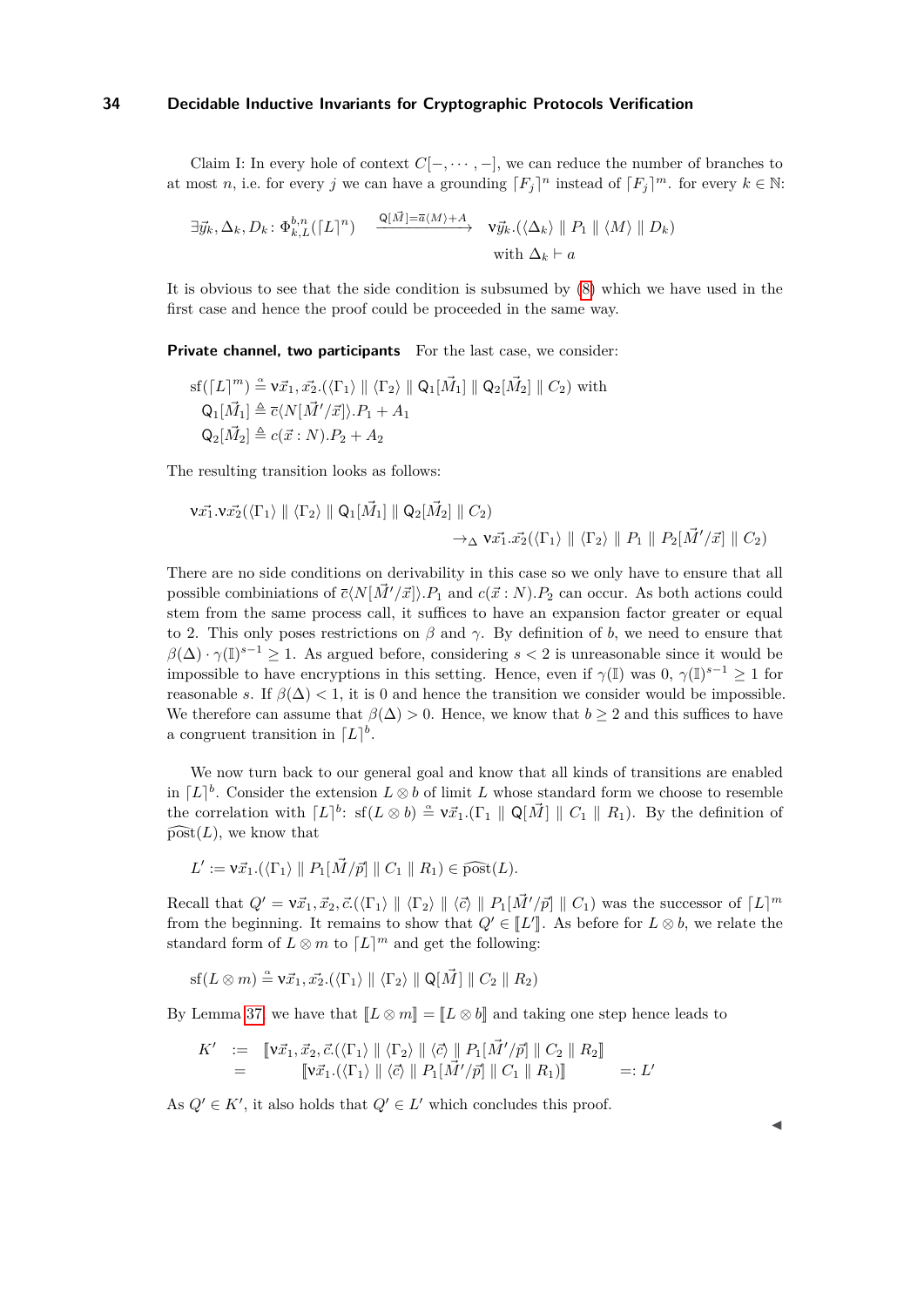# <span id="page-34-0"></span>**H Support for Other Cryptographic Primitives**

We claim the assumptions we make on the intruder model are mild, and are satisfied by the symbolic models of many cryptographic primitives. We illustrated the treatment of (a)symmetric encryption; treatment of hashes and blind signatures is entirely analogous. By using the sequent calculus formalisation of [\[33\]](#page-17-10) one can trivially extend our proofs to prove all these primitives form an effective absorbing intruder.

Supporting XOR requires a bit more analysis on the algebraic properties of the primitives. We take as reference the model of XOR analysed in [\[1,](#page-16-16) [12\]](#page-16-17). The two constructors  $\oplus$  (of arity 2) and 0 (of arity 0) are added to the set of constructors. Their algebraic properties are formalised through a congruence relation:

$$
M_1 \oplus (M_2 \oplus M_3) \cong (M_1 \oplus M_2) \oplus M_3 \qquad \qquad M_1 \oplus M_2 \cong M_2 \oplus M_1 \qquad (13)
$$

<span id="page-34-2"></span><span id="page-34-1"></span>
$$
M \oplus 0 \cong M \qquad \qquad M \oplus M \cong 0 \qquad \qquad (14)
$$

The results of  $[1, 12]$  $[1, 12]$  $[1, 12]$  establish that the laws  $(14)$  can be always orientated from left to right. Formally, one can define the rewriting system  $\rightsquigarrow$  with two rules  $M \oplus 0 \rightsquigarrow$ *M* and  $M \oplus M \rightsquigarrow 0$ ; and the congruence  $\cong_{AC}$  defined by laws [\(13\)](#page-34-2). Then the relation  $\sim$ <sub>AC</sub> := (≅<sub>AC</sub> ∘  $\sim$ ) is terminating, and confluent modulo ≅<sub>AC</sub>. The set of normal forms  $M\psi := \{N \mid M \leadsto_{AC}^* N \not\leadsto_{AC}\}$  is then guaranteed to be finite, computable, and such that  $M \cong N \iff (M \Downarrow \cap N \Downarrow) \neq \emptyset.$ 

We can harmonise the equational theory of XOR with the deduction system of Figure [1](#page-3-0) by adding the rules

$$
\frac{\Gamma \vdash M_1 \quad \Gamma \vdash M_2}{\Gamma \vdash 0} \text{ XOR}_0 \qquad \frac{\Gamma \vdash M_1 \quad \Gamma \vdash M_2}{\Gamma \vdash M_1 \oplus M_2} \text{ XOR}_R \qquad \frac{\Gamma, M_1, M_2, M_1 \oplus M_2 \vdash N}{\Gamma, M_1, M_2 \vdash N} \text{ XOR}_L
$$
\n
$$
\frac{\Gamma, M, M \Downarrow \vdash N}{\Gamma, M \vdash N} \Downarrow_L \qquad \frac{\Gamma \vdash N \qquad N \in M \Downarrow}{\Gamma \vdash M} \Downarrow_R
$$

The deduction system accurately models XOR, even if it uses  $\Downarrow$  instead of ≅: as proven in [\[12,](#page-16-17) Prop. 1], one can always restrict the intruder to manipulate messages in normal form without loosing expressive power.

We are left to prove that the derivability satisfies the effective absorbing intruder axioms. Decidability has been proven in [\[1,](#page-16-16) [12\]](#page-16-17). The axioms of Definitions [1](#page-2-7) and [20](#page-11-2) are easily satisfied by the same arguments we used for  $\mathbb{I}_{en}$ . The proofs of [\(Relevancy\)](#page-2-6) and absorption make use of the fact that if  $N \in M \downarrow$  then  $\text{fn}(N) \subseteq \text{fn}(M)$ .

We conjecture Diffie-Hellman exponentiation (following the model of e.g. [\[31\]](#page-17-13)) can be shown to satisfy our axioms in the same way we treated XOR. The main issue with Diffie-Hellman, with respect to [\(Relevancy\)](#page-2-6) and absorption, is the inverses law  $M * M^{-1} \cong 1$ : by using the law from right to left, one can involve arbitrary names in a derivation. This could be handled in the same way we handle cancellation of XOR, by normalising derivations so that the law is always applied left to right. We leave the formal development of this remark as future work.

A delicate point is the bounded message size assumption. With advanced primitives like XOR it is easier (but not inevitable) to encounter protocols for which it is impossible to extend the results on the bounded model to the unbounded case.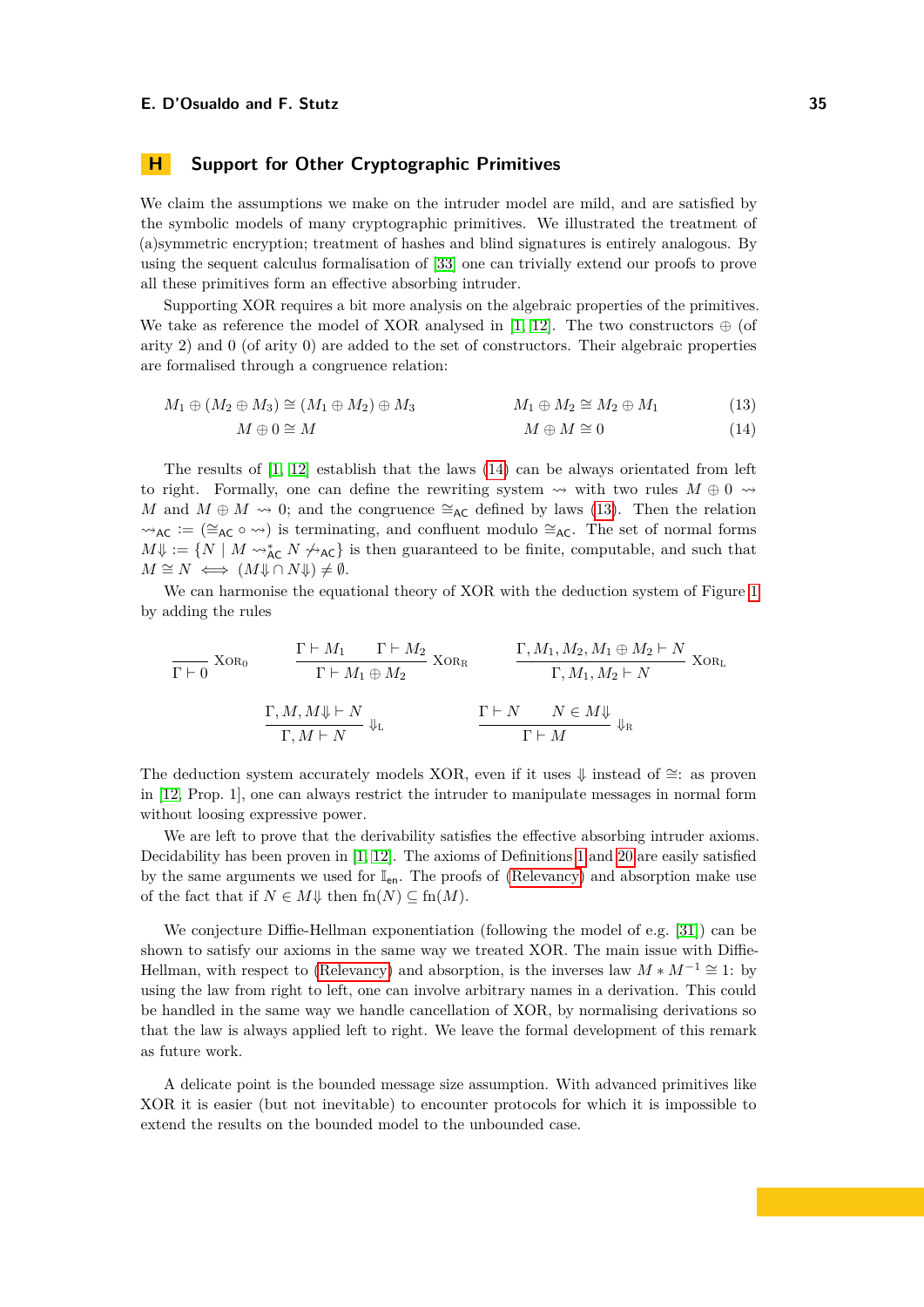# <span id="page-35-0"></span>**I Towards Unbounded Message Size**

The analysis presented in Section [3](#page-7-0) considers only traces (and attacks) involving messages of size smaller than some given bound *s*. We show here how the results of the analysis can be generalised to inductive invariants for the full set of traces, with no restriction on the size. Because of undecidability of the general problem, this generalisation will not be precise for every protocol: there are protocols for which the most precise generalised limit is trivial (i.e. does not ensure any non-trivial property of the protocol). For the protocols in our benchmarks however, one can get precise invariants by generalising the ones inferred by the tool.

We first introduce the syntax and semantics of generalised limits, and describe how we can use them to generalise our benchmarks. Finally, although studying how to automate this generalisation is beyond the scope of this paper, we briefly sketch how post can be adapted to work on generalised limits.

**Aside: finer size bounds via typing** In our development, we assumed a global size bound *s*. To have finer control on the message sizes, as we do in our tool, one can introduce a primitive form of typing. Assuming wlog that all pattern variables are unique, a *typing* is a partial function ty:  $\mathcal{N} \rightarrow \mathbb{N}$ , assigning to each pattern variable a maximum size for the messages it can match. A typing induces a typed transition relation →∆*,*ty which only matches patterns with subsitutions respecting ty; reach $\Delta(P)$  collects all the terms reachable from *P* through  $\rightarrow_{\Delta,\mathsf{ty}}$ . A typing ty of  $P$ ,  $\Delta$  is *s*-bounding if reach  $_{\Delta}^{\mathsf{ty}}(P) \subseteq \mathbb{S}_s$ . One can check if ty is *s*-bounding on-the-fly while computing post.

## **I.1 Generalised Limits**

Recall the "encryption oracle" of Example [15:](#page-7-2)  $E[k] = \mathbf{in}(x:x) \cdot (\langle e(x)_k \rangle || E[k])$ . Without any restrictions on the pattern variable  $x$ , there is no way to prevent the encryption chains described in Example [15.](#page-7-2) However, we can use the 2-bounding typing  $ty = [x \mapsto 1]$ , to obtain the limit  $E[k] \parallel (\mathsf{v}m.\langle \mathsf{e}(m)_k \rangle) \sim$  which is inductive (wrt  $\rightarrow_{\Delta,\mathsf{ty}}$ ) and contains the initial state  $E[k]$ . Since x is never inspected, injecting larger messages in it would not lead to new behaviour. We represent this arbitrary injection of messages in a limit by introducing a "wildcard" annotation on occurrences of names  $a^*$ .

Technically, we duplicate the set of names  $\mathcal N$  to a disjoint set of  $\star$ -annotated names  $\mathcal{N}^* := \{a^* \mid a \in \mathcal{N}\}\$ , and we allow messages to contain names from  $\mathcal{N} \oplus \mathcal{N}^*$ . All the definitions of this paper can be adapted straightforwardly to support wildcards by simply not distinguishing between  $a$  and  $a^*$ . To stress the fact that a set of processes/limits contains annotations, we annotate the set with a wildcard, e.g.  $\mathbb{L}_{s,k}^{\star}$ .

I **Definition 60** (Wildcard semantics)**.** *Given P* ∈ P *? , its* wildcard semantics *is defined as*

$$
\mathcal{W}[\![P]\!]:=\left\{\left.P'\middle|\begin{array}{l}\text{sf}(P)=\mathbf{v}\vec{x}.(\langle\Gamma\rangle\parallel Q),\ P' \equiv_{\mathsf{kn}} \mathbf{v}\vec{x},\vec{c}.\big((\langle\Gamma\rangle\parallel Q)[\vec{M}/\vec{y}^{\star}]\big)\\ \vec{y}^{\star}=\text{names}(P)\cap\mathcal{N}^{\star},\text{names}(\vec{M})\subseteq\vec{x}\cup\vec{c}\end{array}\right.\right\}
$$

*For*  $L \in \mathbb{L}_{s,k}^{\star}$ *, define*  $\mathcal{W}[\![L]\!] := {\mathcal{W}[\![P]\!]} \mid P \in [\![L]\!]$  }*.* 

With the help of wildcards, we can then take a limit *L*, annotate it with wildcards obtaining a limit  $L^*$ . Then we can check that the wildcards generalise the limit enough to make it inductive wrt  $\rightarrow_{\Delta}$  (i.e. without restricting the message size):

<span id="page-35-1"></span>
$$
\forall P \in \mathcal{W}[\![L^{\star}]\!], \forall Q \colon P \to_{\Delta} Q \implies Q \in \mathcal{W}[\![L^{\star}]\!]
$$
\n
$$
(15)
$$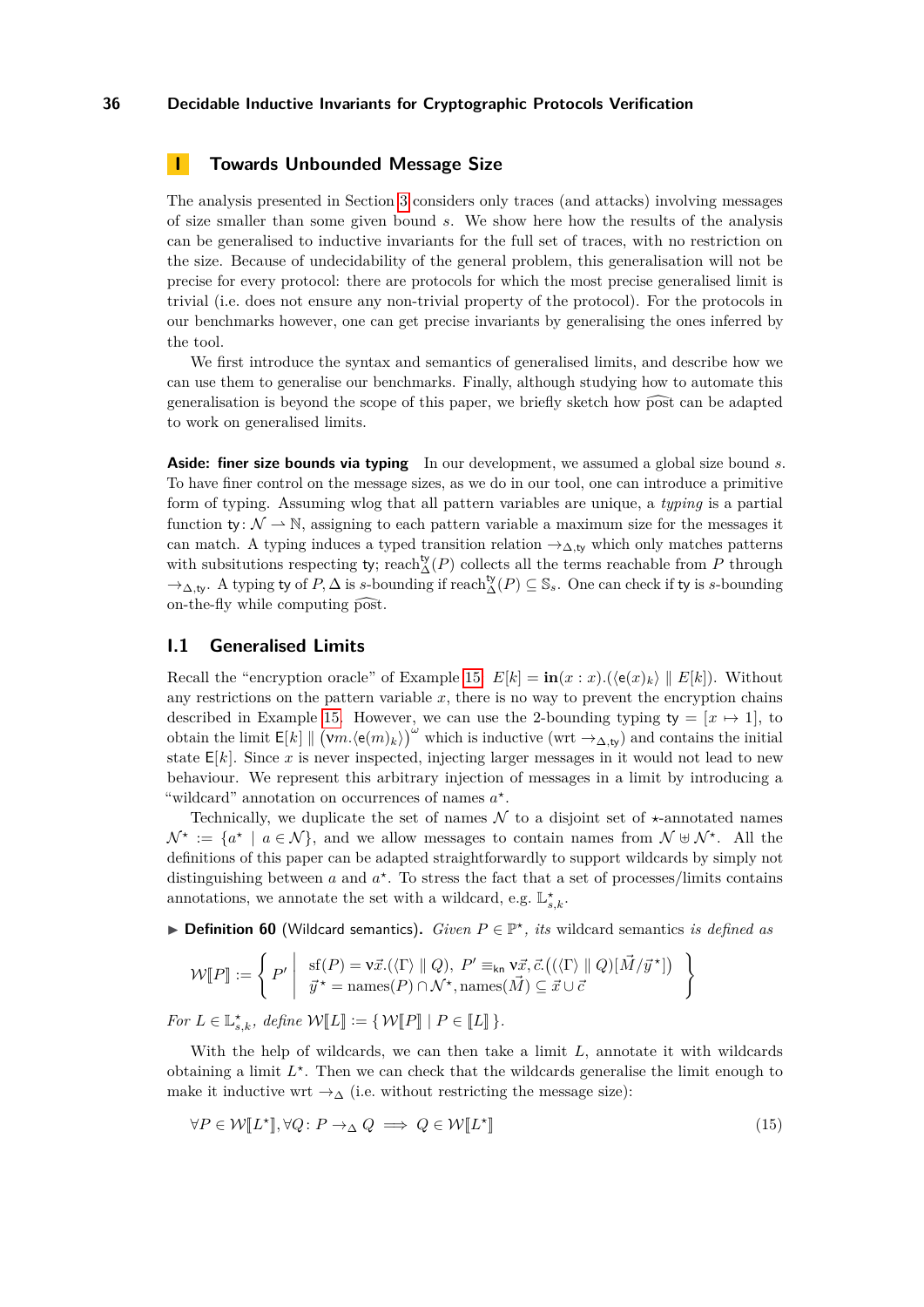For our encryption oracle example, the annotated limit  $E[k] \parallel (vm.(e(m^*)_k))^{\omega}$  represents an inductive invariant for the unrestricted semantics.

For a more realistic application of generalised limits, consider our running Example [9.](#page-5-0) The limit of Figure [5](#page-13-1) is inductive with respect to the typing  $ty = [n_a \mapsto 1]$ . To remove the size bound we only need to annotate the occurrence of  $n_a$  in  $L_2$  obtaining the limit  $L^*$ :

$$
L^* = \mathsf{va}, b, k_{as}, k_{bs}.(\langle a, b \rangle \parallel \mathsf{A}_1[a, b, k_{as}]^\omega \parallel \mathsf{B}_1[a, b, k_{bs}]^\omega \parallel \mathsf{S}[a, b, k_{as}, k_{bs}]^\omega \parallel L_1^\omega)
$$
  
\n
$$
L_1 = \mathsf{v}n_a.(\langle n_a \rangle \parallel \mathsf{A}_2[a, b, k_{as}, n_a] \parallel L_2^\omega)
$$
  
\n
$$
L_2 = \mathsf{v}k.(\langle e(k)_{(n_a^*, k_{as})} \rangle \parallel \langle e(k)_{k_{bs}} \rangle \parallel \mathsf{Secret}[k]^\omega \parallel \mathsf{A}_3[a, b, k_{as}, k]^\omega \parallel L_3^\omega)
$$
  
\n
$$
L_3 = \mathsf{v}n_b.(\langle e(n_b)_{(k,k)} \rangle \parallel \langle e(n_b)_k \rangle \parallel \mathsf{B}_2[a, b, k_{bs}, n_b, k])
$$

Indeed this generalised limit is inductive: the intruder can send any message (*M, b*) to the  $\text{server } S[a, b, k_{as}, k_{bs}] := \text{in}(x : (x, b)) \cdot ( \dots \langle \mathsf{e}(k)_{(x, k_{as})} \rangle \dots ),$  which will use it as part of the encryption key (*M, kas*). None of the input patterns of the other processes would however be able to match the message  $e(k)_{(M,k_{as})}$  unless  $M = n_a$ ; thus this attack attempt will not generate new behaviour, and our generalised limit captures all the reachable configurations without assuming bounds on the size of messages.

Similarly, it is not difficult to annotate the limits of our benchmarks so that the generalised limits satisfy condition [\(15\)](#page-35-1):

- ARPC: There is only one annotation reasonable:  $(n_x^{\star}, (k, b))$ . This is still inductive even though it can be fed back as we can have a different substitutions for  $n_x^{\star}$ .
- KSL: We annotate  $B_2[a, b, k_{bb}, k_{bs}, n_x^{\star}, n_y]$  in  $L_2$  and  $e(nz, (b, n_x^{\star}))_{k_{xy}}$  in  $L_4$ . A knows the  $\blacksquare$ actual  $n_x$  as it produced it and hence it is still inductive.
- KSLr: Additionally to KSL, we annotate  $e(m_x^{\star}, m_y)_{k_{xy}}$  and  $B_5[a, b, k_{bb}, k_{bs}, k_{ab}, t_y, m_x^{\star}, m_y]$  $\overline{\phantom{a}}$ in  $L_7$ . The new message cannot flow into  $B_3[-]$  or  $D_2[-]$  as both pattern-match names on the second position which are different from  $m_y$ . However, due to the wildcard as parameter which could become  $m_y$ ,  $B_4[-]$  can produce  $B_5[-]$ 's input message. This is still covered and inductive but does not comply with an normal reauthentification run.
- NHS: We annotate  $e(n^*, (b, e(k, a)_{k_{bs}}))_{k_{as}}$  in  $L_2$ . *A* can only match on the original *n* so  $\mathbf{r}$ it is still inductive.
- NHSr: Same annotations as in NHS. Additionally, we annotate  $e(one, s^*)_k$ . in  $L_3$  and  $\sim$ hence have to annotate the *s* in  $Sercet[s<sup>*</sup>]$  as well as  $Leak[s<sup>*</sup>]$ . This covers all the enabled transitions and is hence inductive.
- NHSs: The same annotation as in NHS works.
- OR/ORI: We annotate  $e(n_y, (m^*, (a, b)))_{k_{bs}}$  in  $L_2$ . This does not enable any new transition  $\overline{\phantom{a}}$ so it is inductive.
- ORs: Same annotation as OR/ORl. But we also have to annotate the key *kxy* which we  $\overline{\phantom{a}}$ declare as secret which is the difference to ORl and hence does not work here.
- ORa: Similar annotation to OR/ORl. Analogously, inductivity is preserved.  $\sim$
- YAH: We annotate  $e(a,(n_a^*,n_b))_{k_{bs}}$  in  $L_3$ . This can be fed back to  $B_2[-]$  and hence we  $\blacksquare$ also annotate  $e(n_b)_{(n_a^*, n_b)}$  in  $L_5$ . This is still inductive.
- YAHs1: We annotate as in YAH. The declaration of a secret happens only if *A* plays back and hence it is inductive.
- YAHs2: Without the size constraint for the key, the invariant obtained for YAHs1 is also  $\sim$ one for YAHs2.
- YAHlk: We annotate  $e(one, s^*)_k$  in  $L_4$  which represents the case where the key *k* is leaked. This annotation covers all newly enabled transitions. In case *k* is not leaked, there are no new transitions. Hence, it is inductive.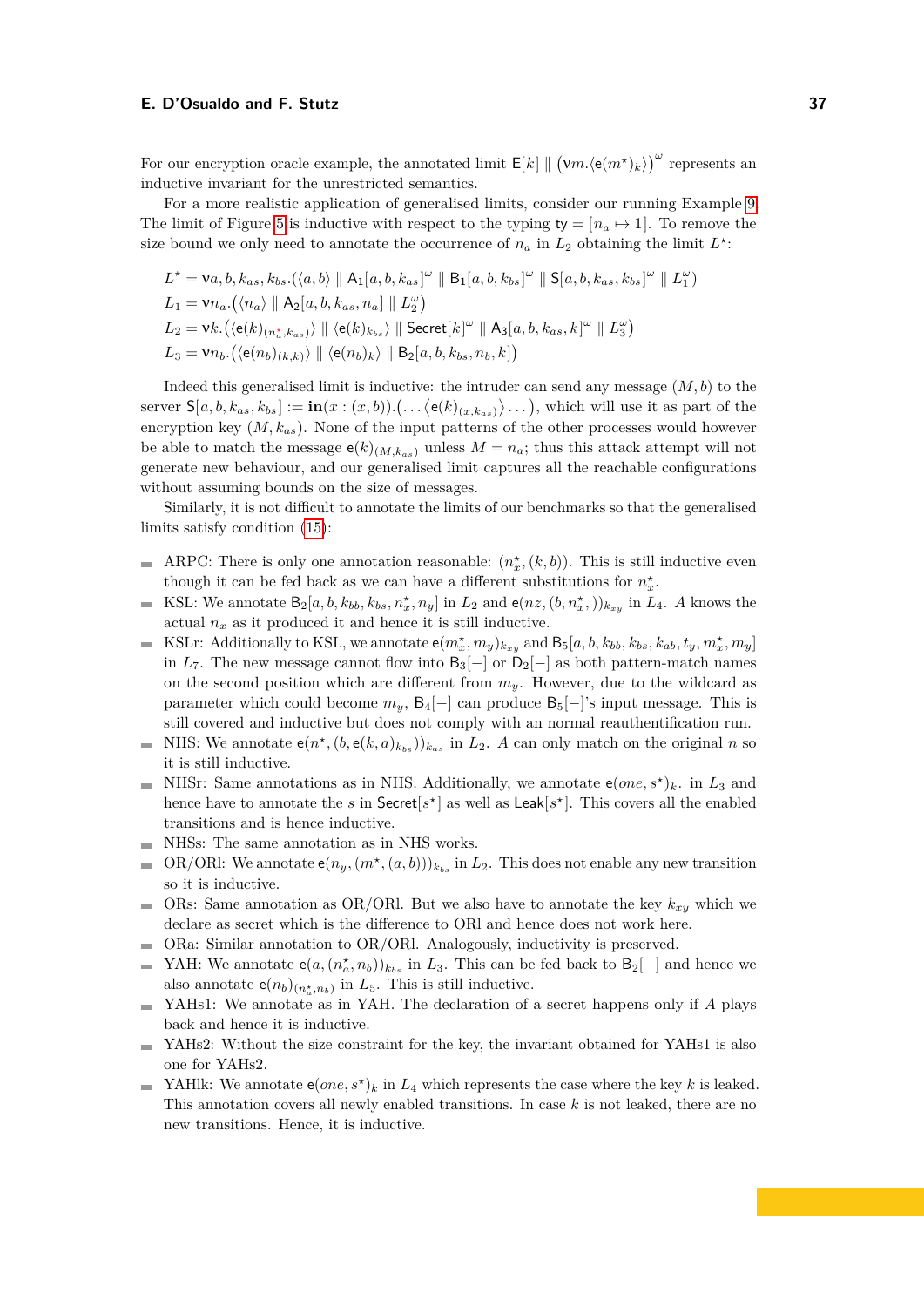## **I.2 Towards Automating Generalisation**

Automating the check of condition [\(15\)](#page-35-1) is beyond the scope of this paper, but we can sketch how one would approach the problem by adapting our post definition to work on generalised limits. The idea is that one can design a computable function  $\widehat{\text{post}}_{\Delta,\star}^{\mathsf{ty}},$  a "symbolic" version of post, and  $\in$  satisfying:

<span id="page-37-0"></span>
$$
L_1^* \Subset L_2^* \implies \mathcal{W}[\![L_1^*]\!] \subseteq \mathcal{W}[\![L_2^*]\!]
$$
\n
$$
(16)
$$

<span id="page-37-1"></span> $\text{post}(\mathcal{W}[L^*]) \subseteq \mathcal{W}[\widehat{\text{post}}_{\Delta,\star}^{\mathsf{ty}}(L^*)]$  $\left(17\right)$ 

With these components, one can check [\(15\)](#page-35-1) by checking  $\widehat{\text{post}}_{\Delta,\star}^{\mathsf{ty}}(L^{\star}) \in L^{\star}$ . Note that (16) is an implication and (17) a subset relation an equivalence mould be impossible to [\(16\)](#page-37-0) is an implication, and [\(17\)](#page-37-1) a subset relation: an equivalence would be impossible to achieve due to undecidability of the general problem; we therefore only require a sound over-approximation.

Designing  $\in$  requires defining an approximate version of  $\leq_{kn}$  which can work on  $\star$ -annotated sets of messages. A precise version of this can only be defined on a per-intruder-model basis. A generic definition of  $\in$  could simply extend the non-annotated inclusion check with the axioms  $x^* \leq_{kn} x^*$  and  $M \leq_{kn} x^*$ .

Designing a suitable  $\widehat{\text{post}}_{\lambda,\star}^{\text{ty}}(L^{\star})$  similarly depends on the choice of intruder-model. One could, for example, define a symbolic matching function match( $\Gamma^*, \vec{x} : N^*$ ) returning a finite set of substitutions such that

$$
\Gamma \vdash N^{\star}\theta \land \Gamma \in \mathcal{W}[\![\Gamma^{\star}]\!] \implies \exists \sigma \in \text{match}(\Gamma^{\star}, \vec{x} : N^{\star}) : N^{\star}\theta \in \mathcal{W}[\![N^{\star}\sigma]\!]
$$

and use it in  $\widehat{post}_{\Delta,\star}^{\mathbf{b}}$  to find all symbolic redexes. It is relatively straightforward to define a match function that is precise enough to check the generalised limits of our benchmarks. Exploring the design of these symbolic analyses in general is left for future work.

# **J Benchmarks**

The Needham-Schröder protocol [\[27\]](#page-17-14) is modelled with and without secrecy (NHS/NHSs). The NHSr version models leaks of old session keys, which leads to a replay attack (and hence the invariant is leaky). We provide four models of the Otway-Rees protocol [\[28\]](#page-17-15). OR does not model secrecy and is used to prove the protocol depth-bounded. ORl models secrecy but the inferred invariant contains a genuine leak, which is the result of a known type-confusion attack. The attack substitutes a composite message for some input *x* that is (wrongly) assumed to be a nonce by a principal. ORa models authentication and the invariant shows the genuine misauthentication based on this attack. ORs models the same situation with the assumption that *x* is of size one; with this assumption the inferred invariant is not leaky.

ARPC models Lowe's modified BAN concrete ARPC protocol [\[24\]](#page-17-16) (we model succ(-) with pairs, i.e. succ((zero*,* −)) is (one*,* −)). We modelled the Kehne-Schönwälder-Landendörfer protocol [\[24\]](#page-17-16), as modified by Lowe, with (KSLr) and without (KSL) re-authentication.

We produced four models of the Yahalom protocol [\[9\]](#page-16-18). Our first model (YAH) does not model secrecy and is used to establish depth-boundedness. The protocol has a type-confusion attack (similar to the case of Otway-Rees) which does not lead to a leak of a secret. This is modelled in YAHs1. We rule out this type-confusion by adding a size assumption in YAHs2. YAHlk is a variant where an additional fresh nonce is exchanged at the beginning of each session, which makes the protocol secret even when old session keys can be leaked, a property entailed by the inferred invariant.